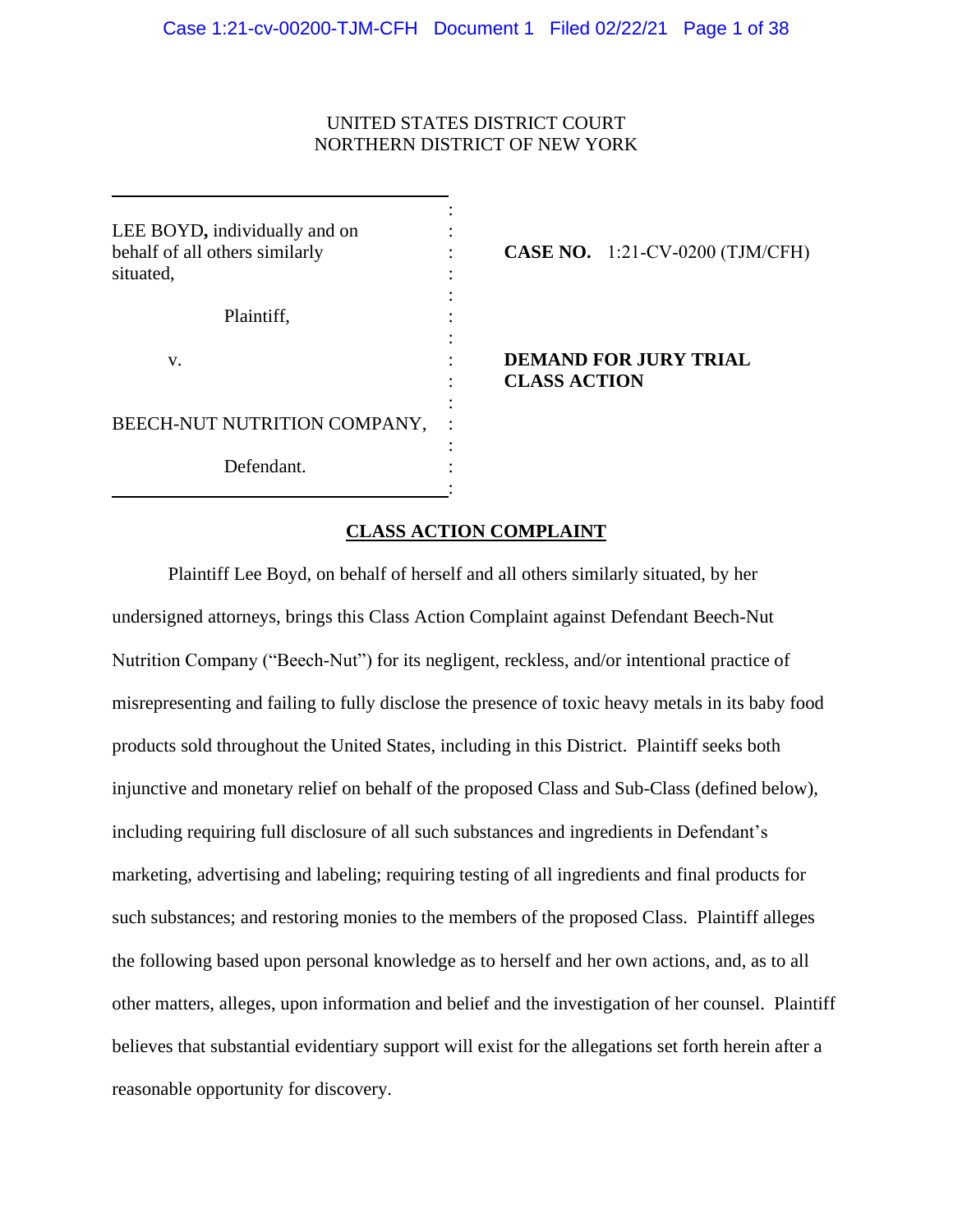## **INTRODUCTION**

1. This is a consumer class action brought individually by Plaintiff and on behalf of all persons in the proposed Class and Subclass (defined below), all of whom purchased one or more baby food products manufactured by Beech-Nut.<sup>1</sup>

2. Defendant markets, advertises, labels, distributes, and sells baby food products under the brand name Beech-Nut throughout the United States, including in this District.

3. Defendant states that it offers natural and organic baby foods "that are free from artificial preservatives, colors and flavors" and touts that it "conduct[s] over 20 rigorous tests on [its] purees, testing for up to 255 pesticides and heavy metals (like lead, cadmium, arsenic and other nasty stuff). Just like you would, we send the produce back if it's not good enough." *See*  https://www.beechnut.com/our-story/.

4. The packaging and labels on Beech-Nut products further emphasize quality and safe ingredients and even proclaims that the products are "100% Natural." The packaging and labels also state that Beech-Nut's baby food products are natural, organic, and safe for human infant consumption.

5. Parents like Plaintiff trust manufacturers like Defendant to sell baby food that is safe, nutritious, and free from harmful toxins, contaminants, and chemicals. Parents purchase Baby Food Products with the expectation that they do not contain high levels of heavy metals, substances known to have significant, harmful health effects, particularly on babies and infants.

6. Because consumers do not have the scientific knowledge necessary to determine whether the Baby Food Products contain high levels heavy metals or to know or ascertain the

 $<sup>1</sup>$  The Beech-Nut baby food products purchased by Plaintiff are: Beech-Nut Naturals Green</sup> Beans, Beech-Nut Organics Pears, Beech-Nut Organic Sweet Potatoes, (collectively referred to herein as the "Baby Food Products").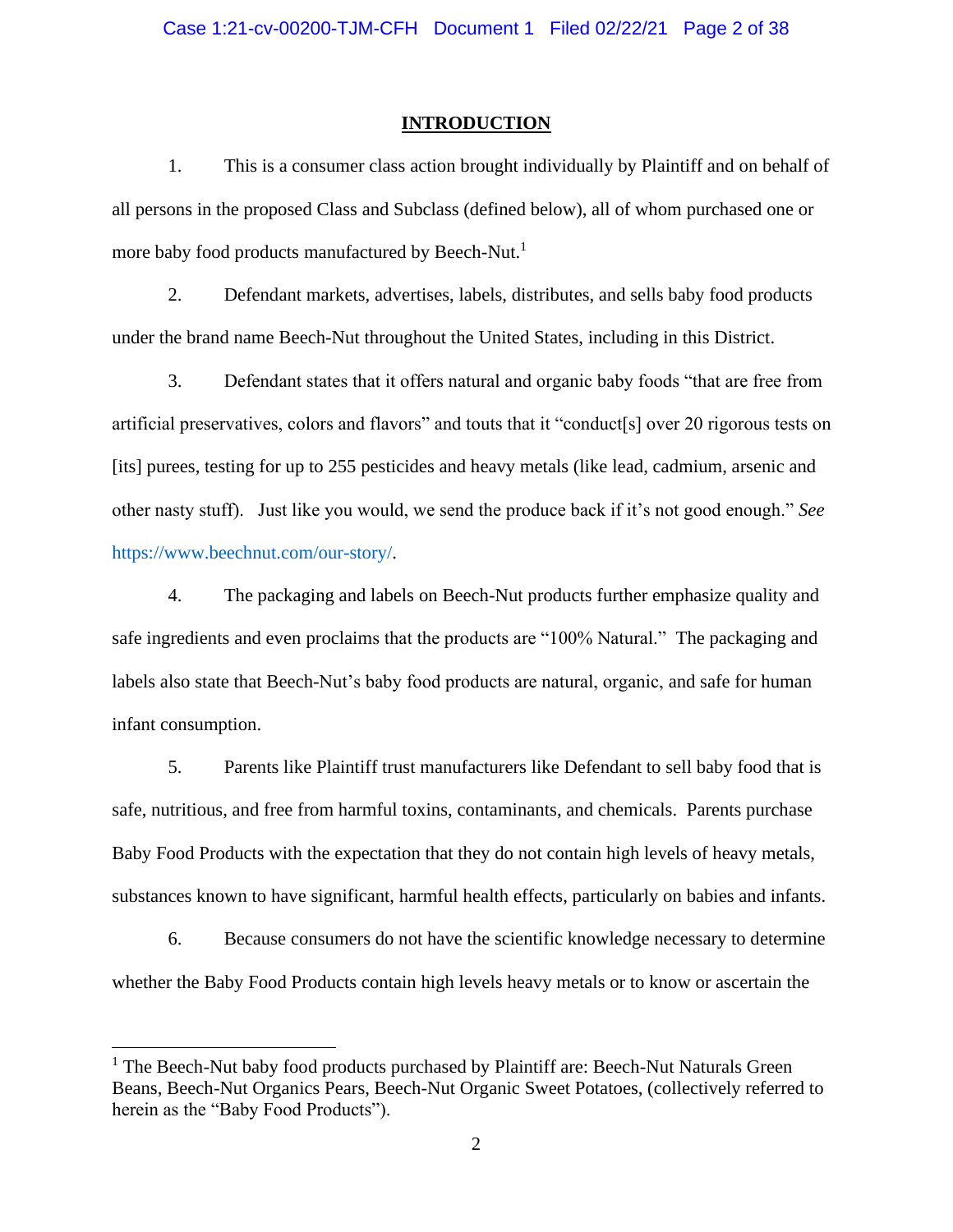## Case 1:21-cv-00200-TJM-CFH Document 1 Filed 02/22/21 Page 3 of 38

true nature of the ingredients in the Baby Food Products, they must rely on Defendant to honestly report the contents of its products.

7. On February 4, 2021, the U.S. House of Representatives' Subcommittee on Economic and Consumer Policy, Committee on Oversight and Reform, released the results of an investigation into leading baby food manufacturers in the United States relating to alleged high amounts of detrimental metals in baby food.

8. The Subcommittee Report (defined below) revealed that "[i]nternal company standards permit dangerously high levels of toxic heavy metals, and … that the manufacturers have often sold foods that exceeded those levels." Subcommittee Report at 4.

9. Heavy metals are not listed on the product labels of the Baby Food Products. Nor do the labels warn of the potential presence of heavy metals in the Baby Food Products. Unbeknownst to Plaintiff and other members of the proposed Classes, and contrary to the representations on the product labels, the Baby Food Products contain toxic heavy metals, including inorganic arsenic, lead, cadmium, and mercury, at levels above what is considered safe for babies. Had the presence of these levels of heavy metals had been disclosed to Plaintiff and the members of the proposed Classes prior to purchase of the Baby Food Products, they would not have purchased or allowed their children to consume the Baby Food Products.

10. Defendant knows that its customers trust the quality of its products and that they expect Defendant's products to be free of harmful levels of heavy metals. Beech-Nut is also aware that many consumers seek out and purchase premium baby foods that contain high quality ingredients, free of toxins, contaminants or chemicals and that these consumers will pay more for baby foods that they believe possess these qualities.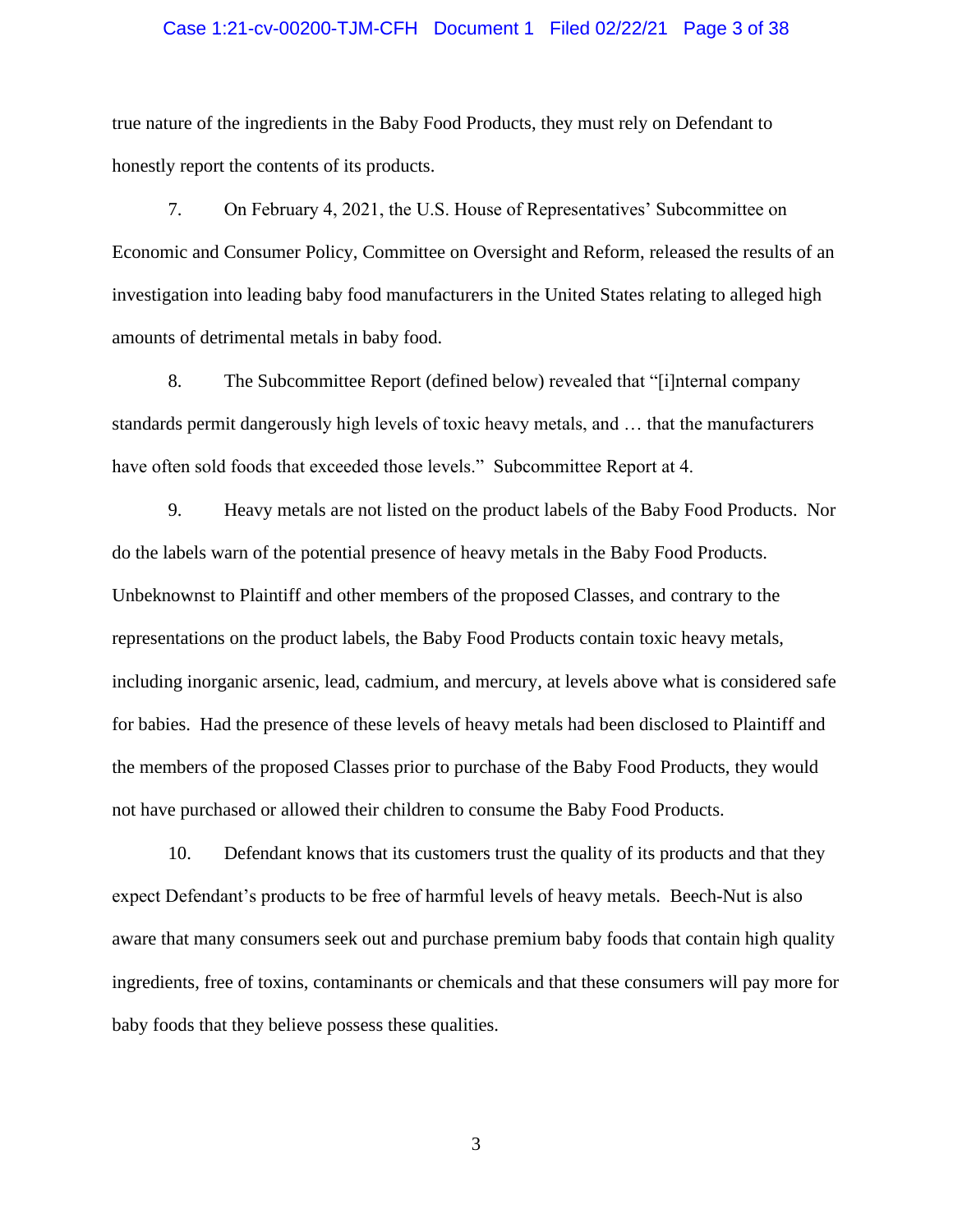# Case 1:21-cv-00200-TJM-CFH Document 1 Filed 02/22/21 Page 4 of 38

11. Defendant's promises, warranties, pricing, statements, claims, packaging, labeling, marketing and/or advertising center on representations that are intended to, and do, convey to consumers that their products, including their Baby Food Products, possess certain qualities and characteristics, including that the baby food does not have high levels of heavy metals by making assurances that the foods are natural and safe for infant consumption.

12. Defendant asserts that its baby foods are "real food for babies," that its foods are tested for heavy metals, and that Defendant is "aware of no higher standards in the industry than the ones we employ" in direct contradiction of its true contents, which include high levels of heavy metals. *See* https://www.beechnut.com/food-quality-safety/.

13. No reasonable consumer seeing Defendant's marketing and labeling would expect the Baby Food Products to contain dangerous levels of heavy metals or other contaminants. Reasonable consumers, like Plaintiff, would consider the inclusion of high levels of heavy metals or other toxins or contaminants a material fact when considering what baby food products to purchase.

14. Defendant intended for consumers like Plaintiff to rely on its marketing, and reasonable consumers did rely on Beech-Nut's marketing. As detailed herein, because the Baby Food Products contained high levels of undisclosed toxins, contaminants, and/or heavy metals, the Baby Food Products' labeling and marketing is deceptive, misleading, unfair and/or false.

15. Defendant's Baby Food Products do not have a disclaimer or warning that the items may contain high levels of heavy metals or other undesirable toxins or contaminants that can accumulate in a child's body over time and cause deleterious effects.

16. Defendant's wrongful marketing and advertising, which includes misleading, deceptive, unfair, and false marketing and omissions, allowed the company to capitalize on, and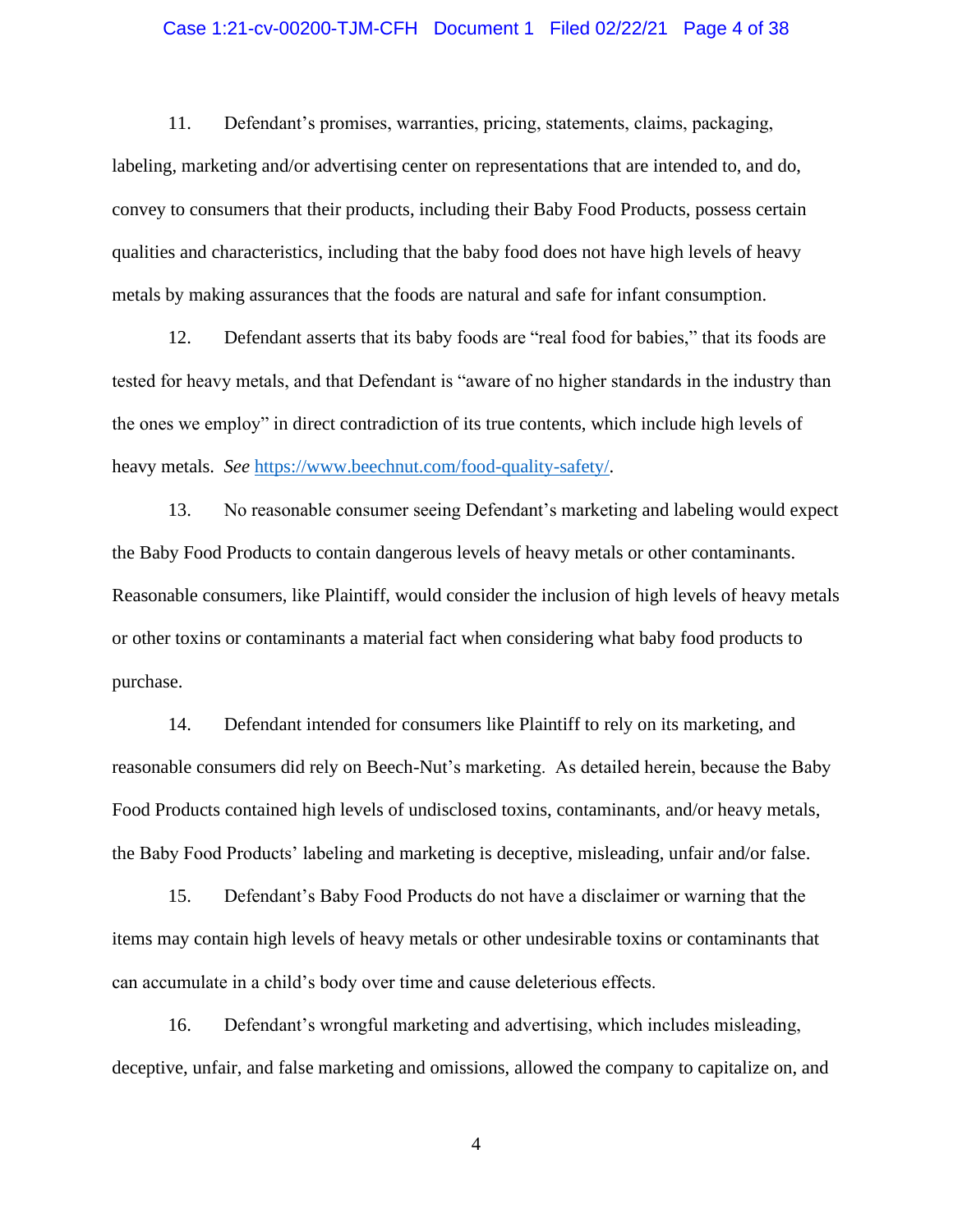#### Case 1:21-cv-00200-TJM-CFH Document 1 Filed 02/22/21 Page 5 of 38

reap enormous profits from, consumers who paid the purchase price or a premium price for the Baby Food Products that were not sold as advertised. Defendant continues to wrongfully induce consumers to purchase its Baby Food Products that are not as advertised.

17. Plaintiff and the members of the proposed Class and Sub-Class thus bring claims for consumer fraud and seek damages, injunctive and declaratory relief, interest, costs, and attorneys' fees.

#### **THE PARTIES**

18. Plaintiff Lee Boyd is, and at all relevant times hereto has been, a citizen of Texas and is a member of the proposed class defined herein. She purchased the Baby Food Products, including sweet potatoes, organic pears, and green beans. Plaintiff Boyd last purchased the Baby Food Products for her child from Target.com in or about January 2021. Prior to purchasing the Baby Food Products, Plaintiff Boyd saw Defendant's nutritional claims, including "natural" and "real food for babies," upon which she relied in deciding to purchase these products.

19. Plaintiff believed she was feeding her child healthy, nutritious foods during the time she purchased and fed her child the Baby Food Products. Due to the false and misleading claims and omissions by Defendant as described herein, Plaintiff was unaware that the Baby Food Products contained high levels of heavy metals, and Plaintiff would not have purchased the baby food if that information had been fully disclosed.

20. As a result of Defendant's negligent, reckless, and/or knowingly deceptive conduct, Plaintiff was injured when she paid the purchase price or a premium price for the Baby Food Products that did not deliver what they promised. Plaintiff paid the purchase price with the assumption that the labeling of the Baby Food Products was accurate, and they did not contain dangerous levels of heavy metals and they were safe for children to ingest. Plaintiff would not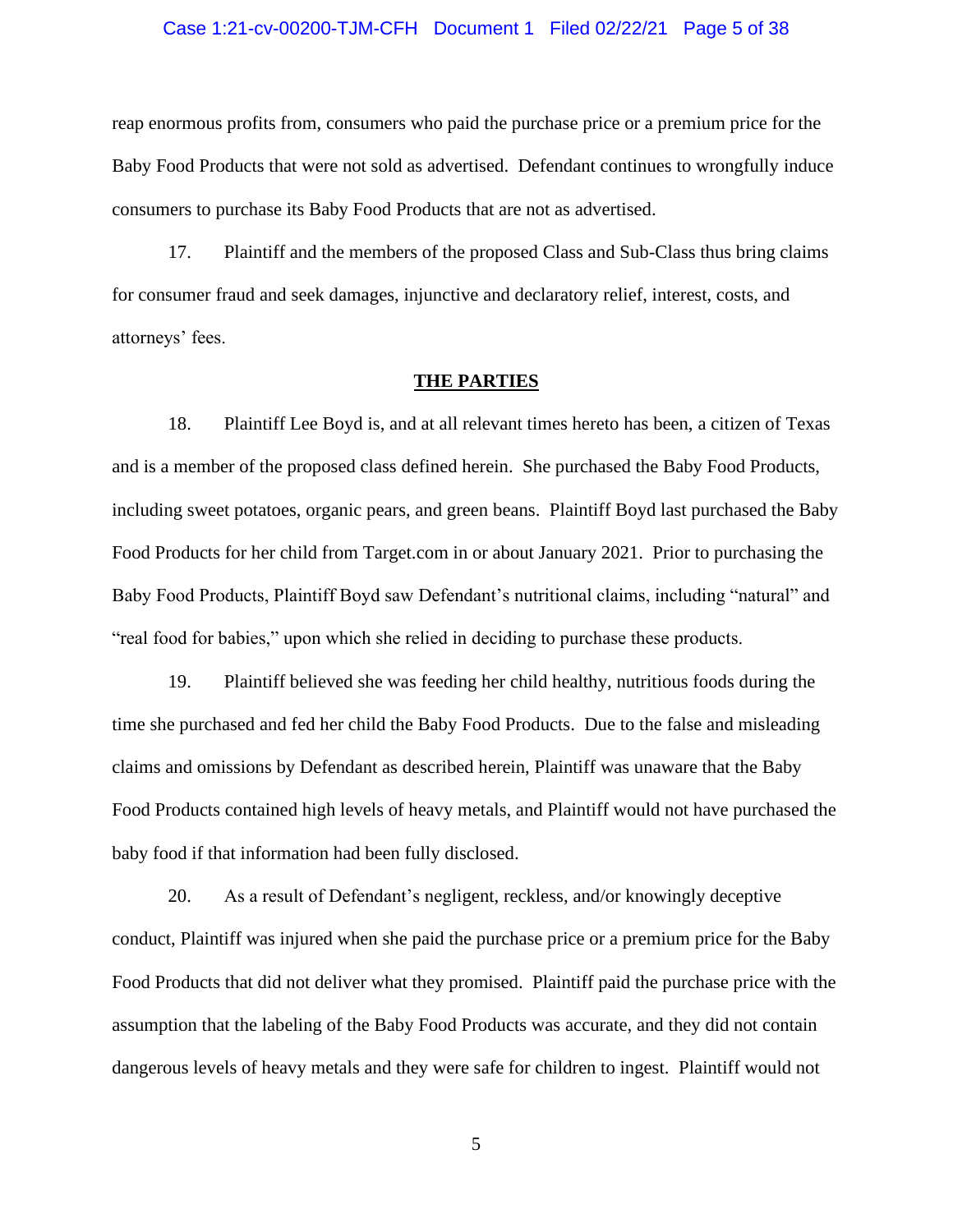#### Case 1:21-cv-00200-TJM-CFH Document 1 Filed 02/22/21 Page 6 of 38

have paid this money had she known that the Baby Food Products contained excessive levels of heavy metals. Damages can be calculated through expert testimony at trial. Further, should Plaintiff encounter the Baby Food Products in the future, she could not rely on the truthfulness of the packaging and labeling, absent corrective changes.

21. Defendant Beech-Nut is incorporated in Delaware. Its headquarters and principal place of business is located at One Nutritious Place, Amsterdam, New York 12010. Defendant formulates, develops, manufactures, labels, distributes, markets, advertises, and sells its Baby Food Products under the Beech-Nut name throughout the United States, including in this District, during the Class Period (defined below). The advertising, labeling, and packaging for the Baby Food Products, relied upon by Plaintiff, were prepared, reviewed, and/or approved, and disseminated by Defendant and its agents through marketing, advertising, packaging, and labeling that had the misrepresentations alleged herein. The marketing, advertising, packaging, and labeling for the Baby Food Products was designed to encourage consumers like Plaintiff to purchase the Baby Food Products. Defendant is responsible for sourcing its ingredients, manufacturing the products, and conducting all relevant quality assurance protocols, including testing, of the ingredients and finished Baby Food Products.

# **JURISDICTION AND VENUE**

22. This Court has subject matter jurisdiction under the Class Action Fairness Act of 2005 ("CAFA"), 28 U.S.C.  $\S$  1332(d)(2) because the claims of the proposed members of the Classes exceed \$5,000,000 and because Plaintiff is a citizen of a different state than Defendant.

23. This Court has personal jurisdiction over Defendant because Defendant regularly sells and markets its Baby Food Products in this District, and because Defendant otherwise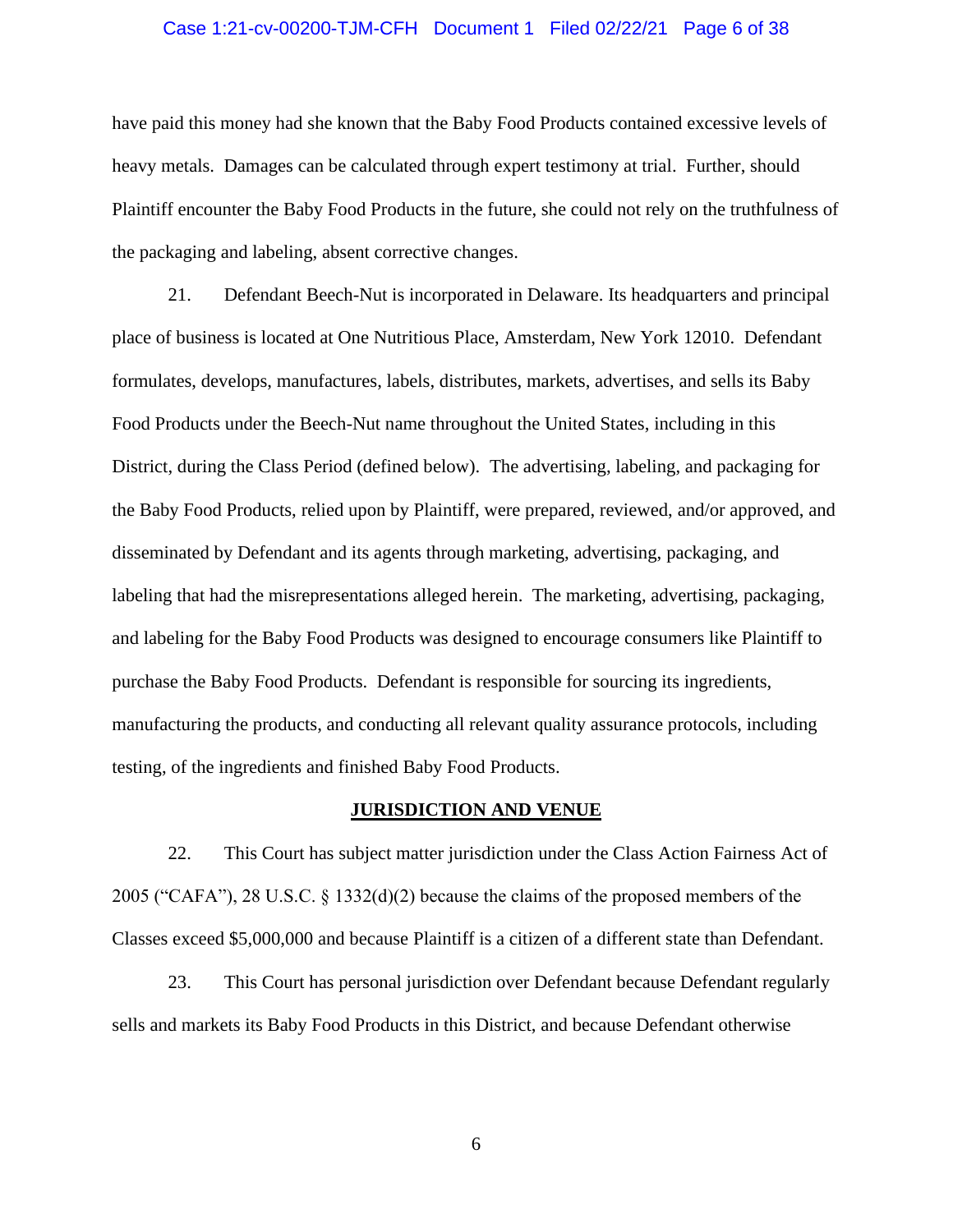## Case 1:21-cv-00200-TJM-CFH Document 1 Filed 02/22/21 Page 7 of 38

conducts business in this District and/or under the stream of commerce doctrine by allowing its products, including the Baby Food Products, to be sold in this District.

24. Venue is proper in this Court pursuant to 28 U.S.C. § 1391 because a substantial portion of the events complained of herein took place in this District, and this Court has jurisdiction over Defendant. Defendant has intentionally availed itself of the laws and markets of this District, and Defendant is subject to personal jurisdiction in this District. Defendant Beech-Nut also has its principal place of business and headquarters in this District.

# **FACTUAL ALLEGATIONS**

25. Defendant manufactures, distributes, markets, offers for sale, and sells the Baby Food Products throughout the United States. Defendant has advertised and continues to advertise these products via television, print advertisements, point-of-sale displays, product packaging, Internet advertisements including on social media, as well as other promotional materials.

26. The United States House of Representatives Subcommittee on Economic and Consumer Policy published a report on February 4, 2021, revealing its findings that numerous commercial baby foods, including those manufactured by Defendant, are "tainted with significant levels of toxic heavy metals, including arsenic, lead, cadmium, and mercury." *See*  U.S. House of Representatives Subcommittee on Economic and Consumer Policy, Staff Report, "Baby Foods are Tainted with Dangerous Levels of Arsenic, Lead, Cadmium and Mercury (Feb. 4, 2021) (the "Subcommittee Report"). Congressional investigators examined a wide range of baby foods including rice cereals, purees, puffs, and juices. The Subcommittee Report found that organic products were as likely as conventional products to contain heavy metals. Subcommittee Report at 9.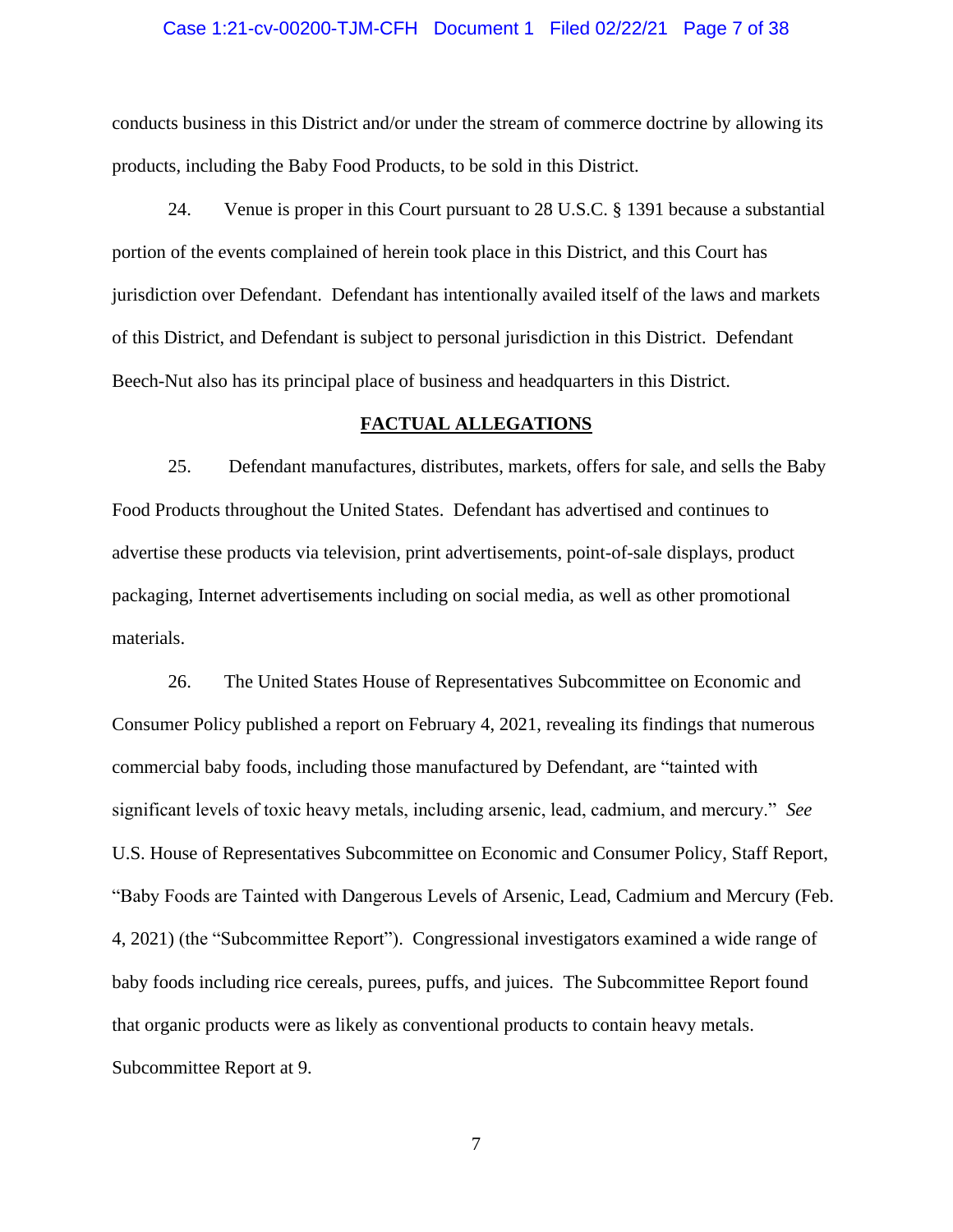# Case 1:21-cv-00200-TJM-CFH Document 1 Filed 02/22/21 Page 8 of 38

27. Though heavy metals are naturally found in the environment, most heavy metals in foods come from contaminated soil or water. The contamination comes from either farming or manufacturing practices, such as the use of pesticides, mining, and smelting or pollution.

28. Defendant was one of the seven largest baby food manufacturers in the United States from whom the Subcommittee requested internal documents and test results. Beech-Nut responded to the requests and produced internal testing policies and results for ingredients and/or finished products. Subcommittee Report at 2.

29. The Subcommittee Report found that baby food companies such as Beech-Nut regularly sell products that contain ingredients that exceed their own internal standards for heavy metals. Subcommittee Report at 33. According to the Subcommittee Report, most baby food companies do not regularly test the products before they go to market, and when they do, products with high levels of heavy metals are still sold to consumers.

30. Representative Raja Krishnamoorthj, chairman of the Subcommittee, told Consumer Reports that there are "dangerous levels of toxic metals in baby foods, and the levels far exceed what experts and governing bodies say is permissible. Left to their own devices, baby food makers have set testing standards in excess of what recommended standards are, and even then, they often violate their standards."

31. The Subcommittee Report provides evidence that baby food companies such as Defendant are not doing enough to reduce risk from exposure to these heavy metals, and that parts of the manufacturing process, including the addition of vitamins and mineral mixes, may be contributing to the high levels of these metals in the Baby Food Products. The Subcommittee Report concludes that "[t]hese toxic heavy metals [in baby foods] pose serious health risks to babies and toddlers. Manufacturers knowingly sell these products to unsuspecting parents, in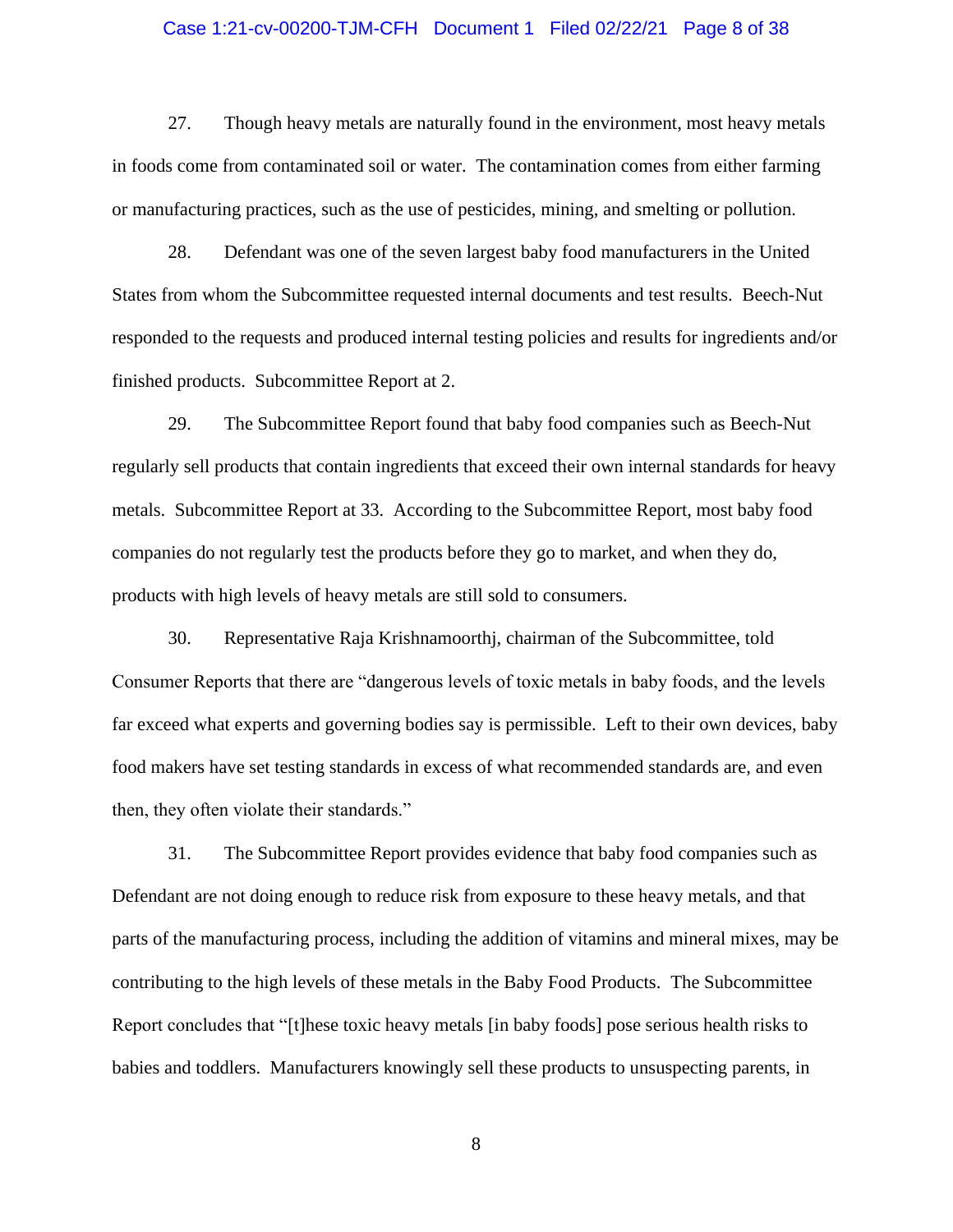# Case 1:21-cv-00200-TJM-CFH Document 1 Filed 02/22/21 Page 9 of 38

spite of internal company standards and test results, and without any warning labeling whatsoever." Subcommittee Report at 1.

32. Beech-Nut touts its baby food as "real food for babies" and under the Food Quality & Safety section of its website, states that Beech-Nut "find[s] the purest, cleanest fruits and vegetables out there, while adhering to rigorous quality standards." *See*  https://www.beechnut.com/food-quality-safety/.The website notes "there are a lot of contaminants out there in the environment. They are in the soil, the water, the air –and even found in trace amounts in the fruits and vegetables you buy at the store or farmer's market." Yet, Beech-Nut labels and packaging do not warn that there may be high levels of these heavy metals in the products.

33. While Beech-Nut has "been testing our ingredients for contaminants such as heavy metals and pesticides since 1985" it does not detail the testing process. It merely states the company conducts "more than 20 rigorous tests on our delicious purees alone to ensure that the safety, quality and flavors are just right."

# **Defendant Falsely Marketed Its Baby Food Products**

34. Defendant packages, labels, markets, advertises, manufactures, distributes, and sells its Baby Food Products throughout the United States, including in this District. Defendant markets the Baby Food Products as healthy, high quality and safe and omits any mention of heavy metals.

35. Defendant advertises that "what's inside your baby food matters" and states the Beech-Nut products are "food quality standards you can trust." Defendant touts its commitment to safety, claiming it "continuously improve[s] our food safety and quality standards based on the most up to date scientific technology."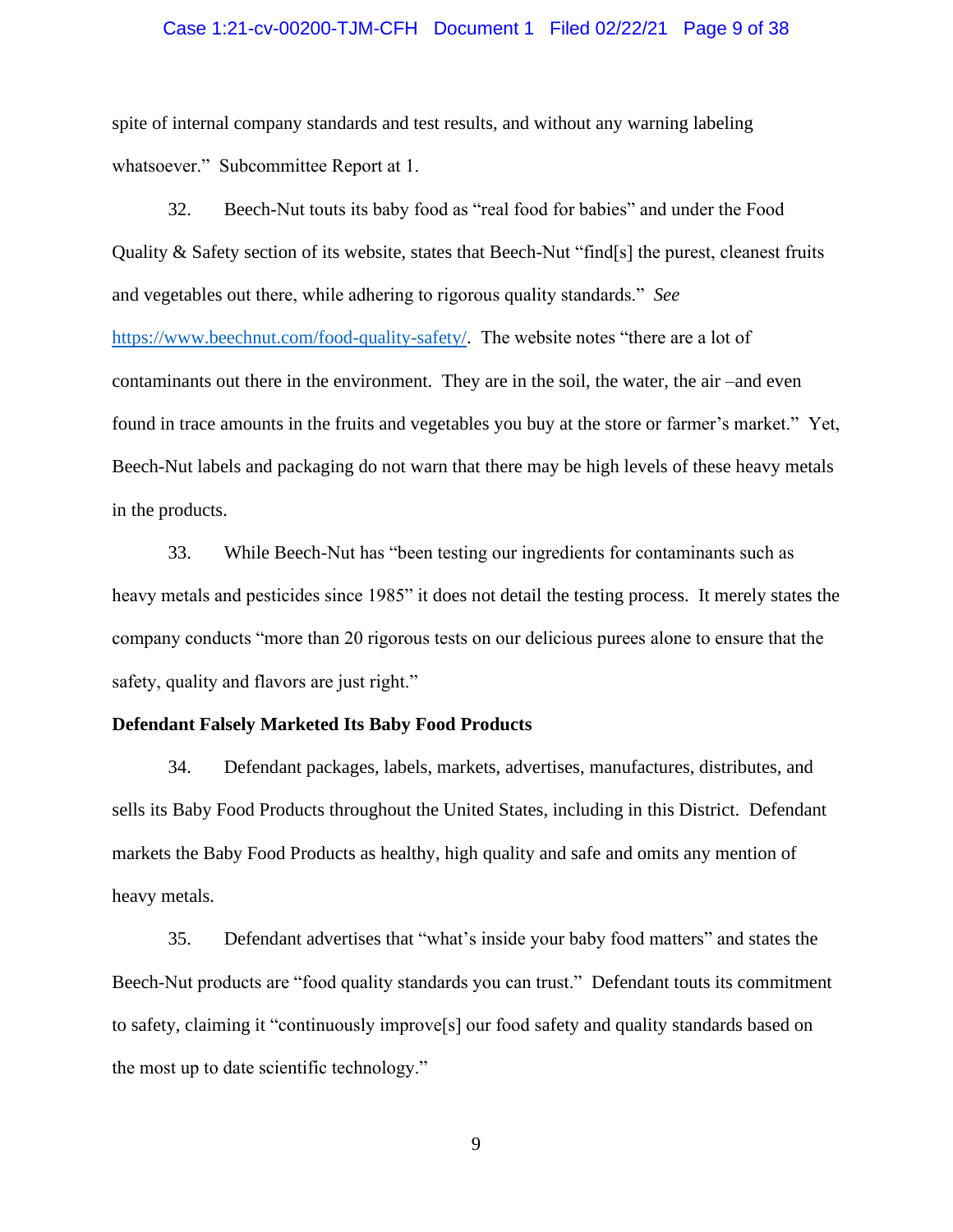# Case 1:21-cv-00200-TJM-CFH Document 1 Filed 02/22/21 Page 10 of 38

36. Based on Defendant's decision to advertise, label, and market its Baby Food Products as healthy, safe and high quality, Defendant had a duty to ensure that these statements were true and not misleading. As such, Defendant knew or should have known that the Baby Food Products included nondisclosed levels of toxic, heavy metals, and that these toxins accumulate in the body over time.

37. The marketing of the Baby Food Products also fails to disclose that the products contain or may contain any level of heavy metals or other undesirable toxins or contaminants. Defendant intentionally omitted this in order to induce and mislead reasonable consumers like Plaintiff to purchase the Baby Food Products.

38. As a result of Defendant's omissions, a reasonable consumer would have no reason to suspect the presence of heavy metals in the Baby Food Products without conducting his or her own scientific tests or reviewing third party scientific testing of these products.

## **Defendant Misled and Deceived Consumers**

39. Defendant's marketing of its Baby Food Products wrongfully conveys to consumers that these foods have certain superior qualities and characteristics that they do not actually possess.

40. For example, Defendant misleadingly caused Plaintiff and other consumers to believe that its Baby Food Products do not contain high levels of heavy metals through its marketing and omissions, which is material information to a reasonable consumer.

41. In or about October 2019, Defendant's baby foods were tested by Health Babies Bright Futures, an alliance of nonprofit organizations, scientists and donors that designs and implements outcomes-based programs to measurably reduce babies' exposures to toxic chemicals in the first 1,000 days of development. The testing found certain Beech-Nut products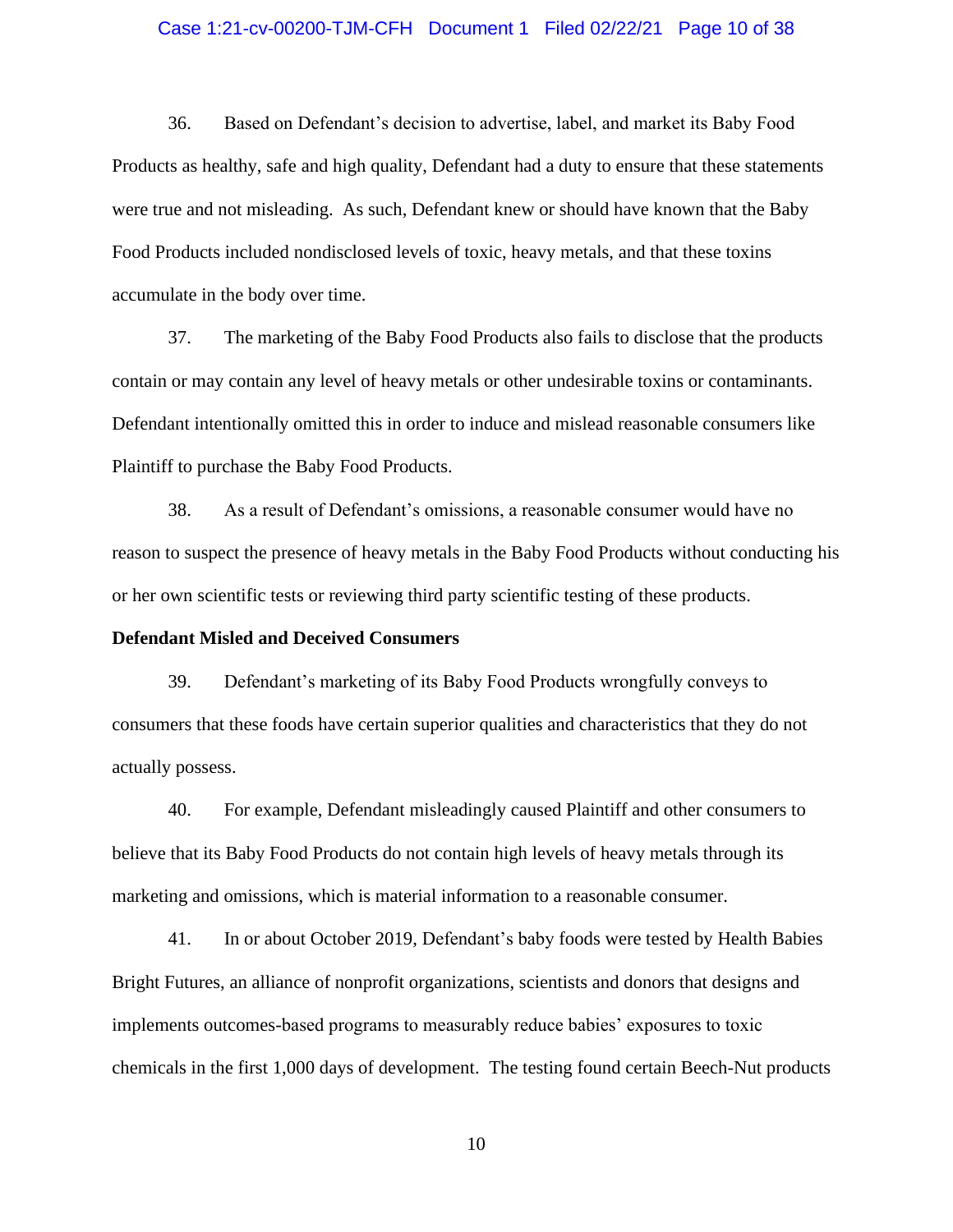# Case 1:21-cv-00200-TJM-CFH Document 1 Filed 02/22/21 Page 11 of 38

contained undisclosed heavy metals. *See* 

https://www.healthybabyfood.org/sites/healthybabyfoods.org/files/2020-

04/BabyFoodReport\_ENGLISH\_R6.pdf.

42. For example, Beech-Nut Single Grain Baby Cereal had 117 parts per billion ("ppb") of arsenic; 86 ppb of inorganic arsenic; 3.5 ppb of lead; 5.4 ppb cadmium and 0.582 ppb of mercury. *Id.* Moreover, Beech-Nut Oatmeal Whole Grain Baby Cereal contained 23.8 ppb of arsenic; 2.2 ppb of lead; and 13 ppb of cadmium. As discussed in detail below, many of these levels exceeded recommended limits.

43. Beech-Nut's vegetable purees also contained heavy metals. For example, Beech-Nut's Classics Sweet Carrots Stage 2 contained 27.2 ppb of lead and 6.8 ppb of cadmium. The Classics Sweet Potatoes Stage 2 contained 2.8 ppb of arsenic, 24.1 ppb of lead and 3.4 ppb of cadmium. The Classics Sweet Peas Stage 2 contained 6.3 ppb of arsenic and 1.6 ppb of cadmium.

44. Defendant's marketing wrongfully fails to disclose to Plaintiff and other consumers the presence, or risk, of high levels of heavy metals in its Baby Food Products.

45. Based on Defendant's marketing, a reasonable consumer would not suspect the presence of high levels of heavy metals, nor would a reasonable consumer be able to detect these metals in the Baby Food Products without conducting his or her own scientific testing or reviewing scientific testing conducted on these products.

46. Reasonable consumers must and do rely on Defendant to honestly report what is in the Baby Food Products.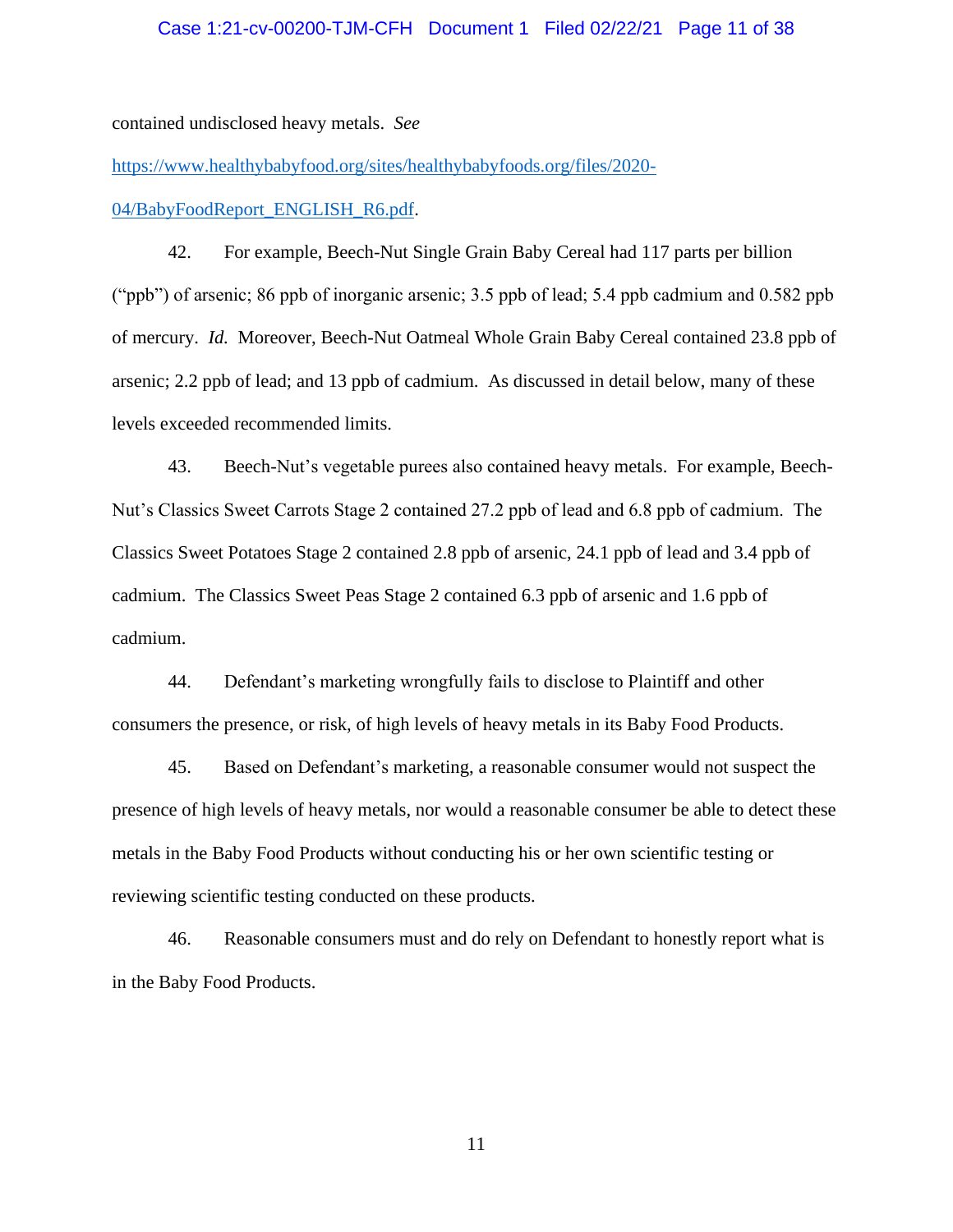# Case 1:21-cv-00200-TJM-CFH Document 1 Filed 02/22/21 Page 12 of 38

47. In light of Defendant's marketing, including its commitment to "higher standards," Defendant knew or should have known that the Baby Food Products contained heavy metals.

48. Defendant intended for consumers to rely on its marketing, and reasonable consumers did in fact so rely.

49. Defendant had a duty to ensure that the Baby Food Products were as they were represented, and not deceptively, misleadingly, unfairly, or falsely marketed.

50. As a result of the foregoing, Defendant's marketing is deceptive, misleading, unfair, and false to Plaintiff and other consumers of baby food.

51. Defendant acted negligently, reckless, unfairly, and/or intentionally with its deceptive, misleading, unfair, and false marketing and omissions as described herein.

# **Defendant's Marketing and Omissions Are Misleading**

52. At all times herein, Defendant knew or should have known that the Baby Food Products contained or could contain high levels of heavy metals and were not sufficiently tested for the presence of these metals.

53. Defendant knew that heavy metals are a potentially dangerous contaminant that pose health risks to humans, and particularly to babies and children.

54. The Baby Food Products had a risk of containing heavy metals due to Defendant's failure to monitor for their presence in the ingredients and finished products. Defendant was aware of this risk and failed to disclose it to Plaintiffs and the Class.

55. Defendant knew or should have known that it owed consumers a duty of care to prevent, or at the very least, to minimize the presence of high levels of heavy metals in the Baby Food Products to the extent reasonably possible.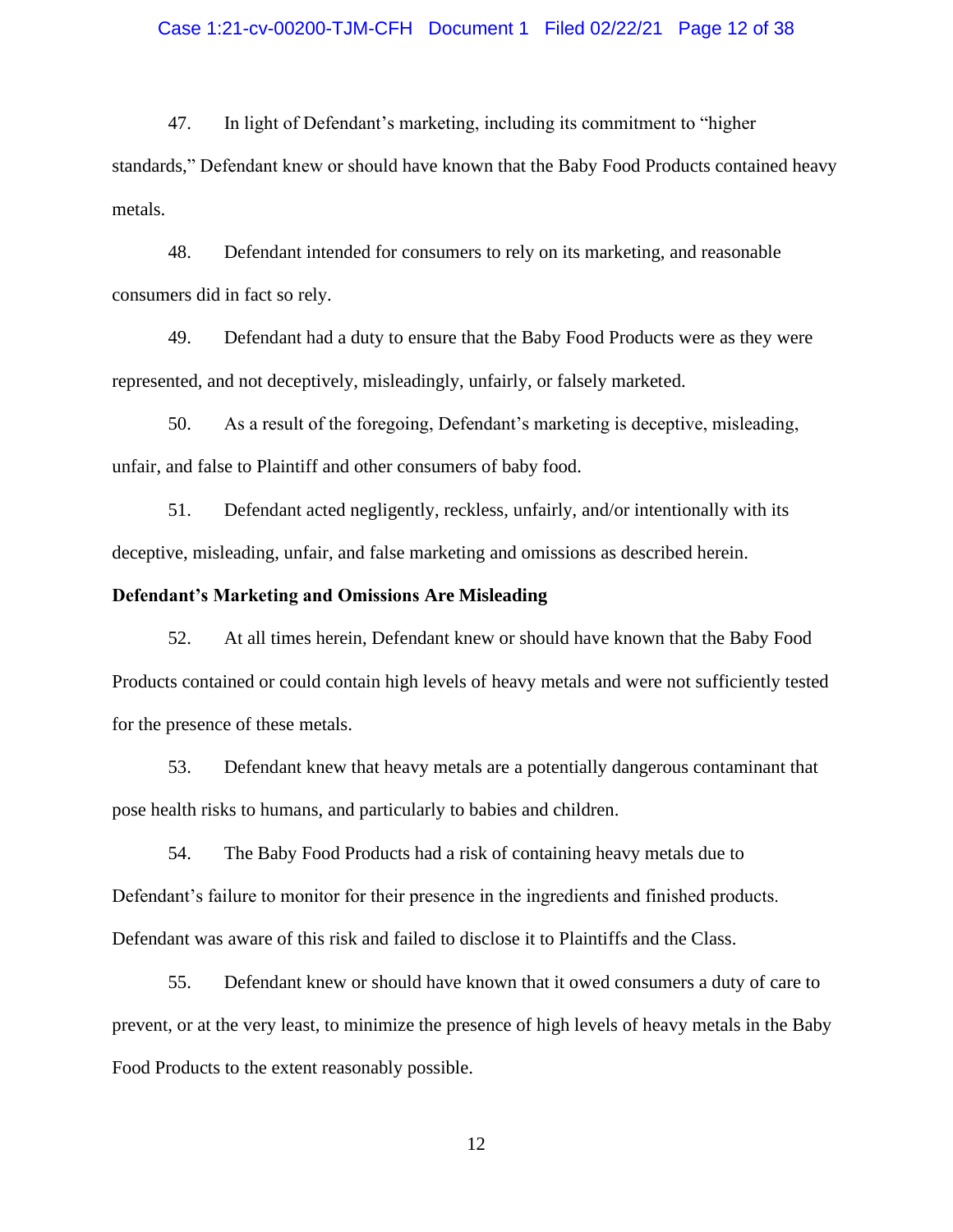# Case 1:21-cv-00200-TJM-CFH Document 1 Filed 02/22/21 Page 13 of 38

56. Defendant knew or should have known it owed consumers a duty of care to adequately test for heavy metals in Baby Food Products.

57. Defendant knew consumers purchased the Baby Food Products based on the reasonable expectation that Defendant manufactured the Baby Food Products to the highest standards. Based on this expectation, Defendant knew or should have known consumers reasonably inferred that Defendant would hold the Baby Food Products to the highest standard.

## **Heavy Metals Exceed Safe Limits**

58. Arsenic, lead, cadmium, and mercury are toxic heavy metals. The U.S. Food and Drug Administration (the "FDA") and the World Health Organization (the "WHO") have declared these heavy metals to be dangerous to human health, especially to babies and children. Subcommittee Report at 2.

59. Exposure to heavy metals in food can be harmful to babies' neurological development and long-term brain function. Even exposure to low levels of these metals can lead to serious and potentially irreversible damage to brain development. *Id.* Babies may be more susceptible to levels of toxins and substances as they are in the critical years of brain growth and development. According to James Dickerson, Ph.D., chief scientific officer for Consumer Reports "[e]xposure to heavy metals has a disproportionate adverse effect on developing minds and bodies." Dickerson said that exposure to these metals has "deleterious effects on the developing infant mind, brain, cardiovascular system, and immune system" and can lead to a lower IQ or behavioral problems like ADHD, as well as an increased risk of skin and bladder cancer.

60. Internal company standards permit dangerously high levels of toxic heavy metals, and documents revealed that the manufacturers, like Beech-Nut have often sold foods that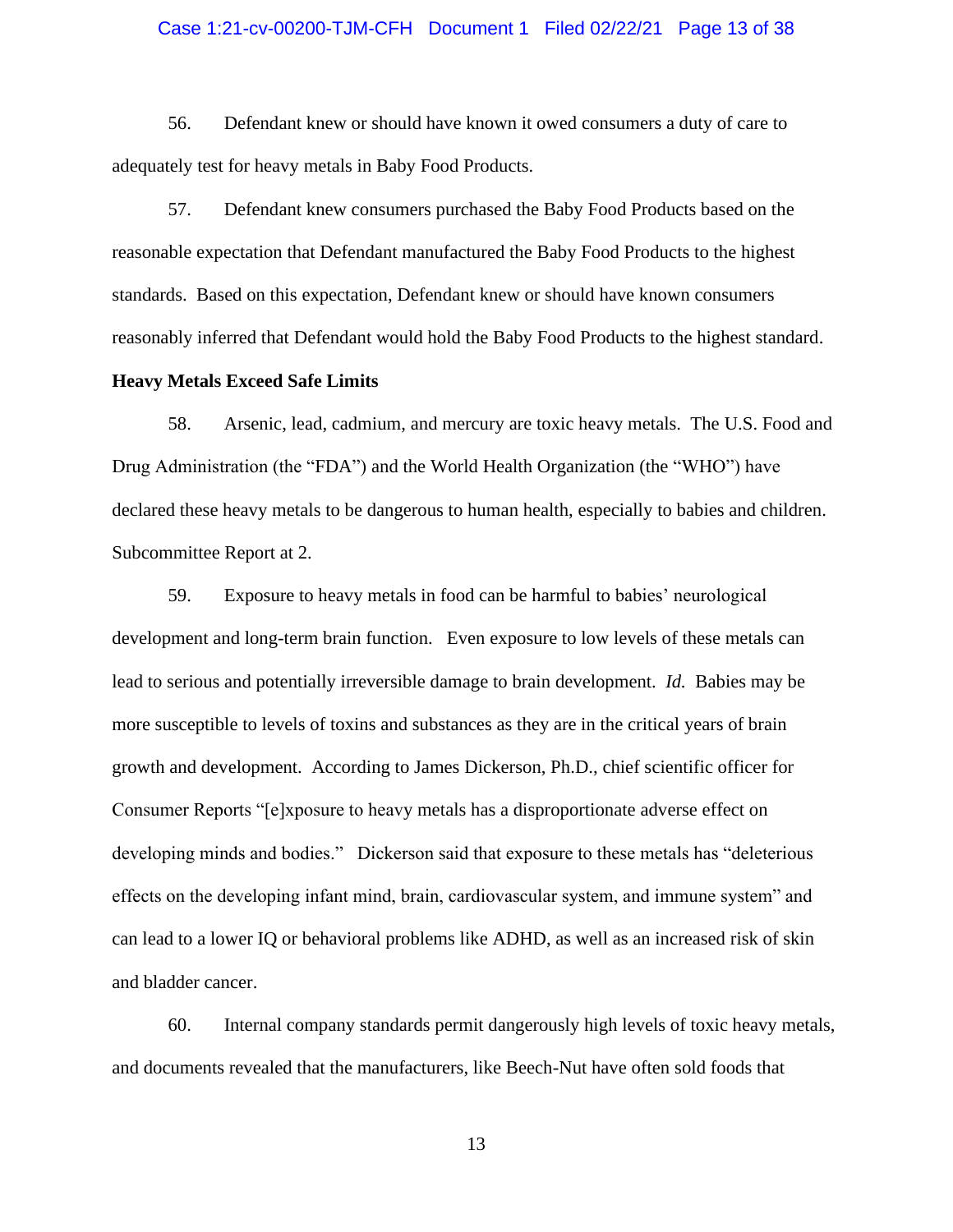# Case 1:21-cv-00200-TJM-CFH Document 1 Filed 02/22/21 Page 14 of 38

exceeded those levels. Subcommittee Report at 4. Beech-Nut set internal arsenic and cadmium standards at 3,000 ppb in additives, such as vitamin mix, and 5,000 ppb lead for certain ingredients like BAN 800. These standards are the highest of any responding manufacturer. Subcommittee Report at 4.

# a. **Arsenic**

61. Arsenic is an odorless and tasteless element that does not degrade or disappear. It occurs in the environment and can be found in rocks, soil, water, air, plants, and animals. Inorganic arsenic is highly toxic and a known cause of human cancers. Exposure to arsenic can also cause respiratory, gastrointestinal, hematological, hepatic, renal, skin, neurological and immunological effects, and damage to children's central nervous systems and cognitive development. Subcommittee Report.

62. Because of the risks associated with exposure to arsenic, both the FDA and the Environmental Protection Agency (the "EPA") have set limits for the allowable amount of arsenic. The allowable limit of arsenic is 10 part per billion ("ppb") for human consumption in apple juice (regulated by the FDA) and drinking water (regulated by the EPA).

63. In August 2020, the FDA issued guidance for inorganic arsenic in infant rice cereal at 100 ppb. According to the Subcommittee Report, one quarter of the baby food products tested by the Nurture company contained more than this level; some ingredients used by Beech-Nut tested as high as 913 ppb, and Gerber used at least 67 batches of rice flour testing more than 90 ppb inorganic arsenic.

#### **b. Cadmium**

64. Exposure to cadmium is associated with decreases in IQ and the development of ADHD. The U.S. Department of Health and Human Services has determined that cadmium and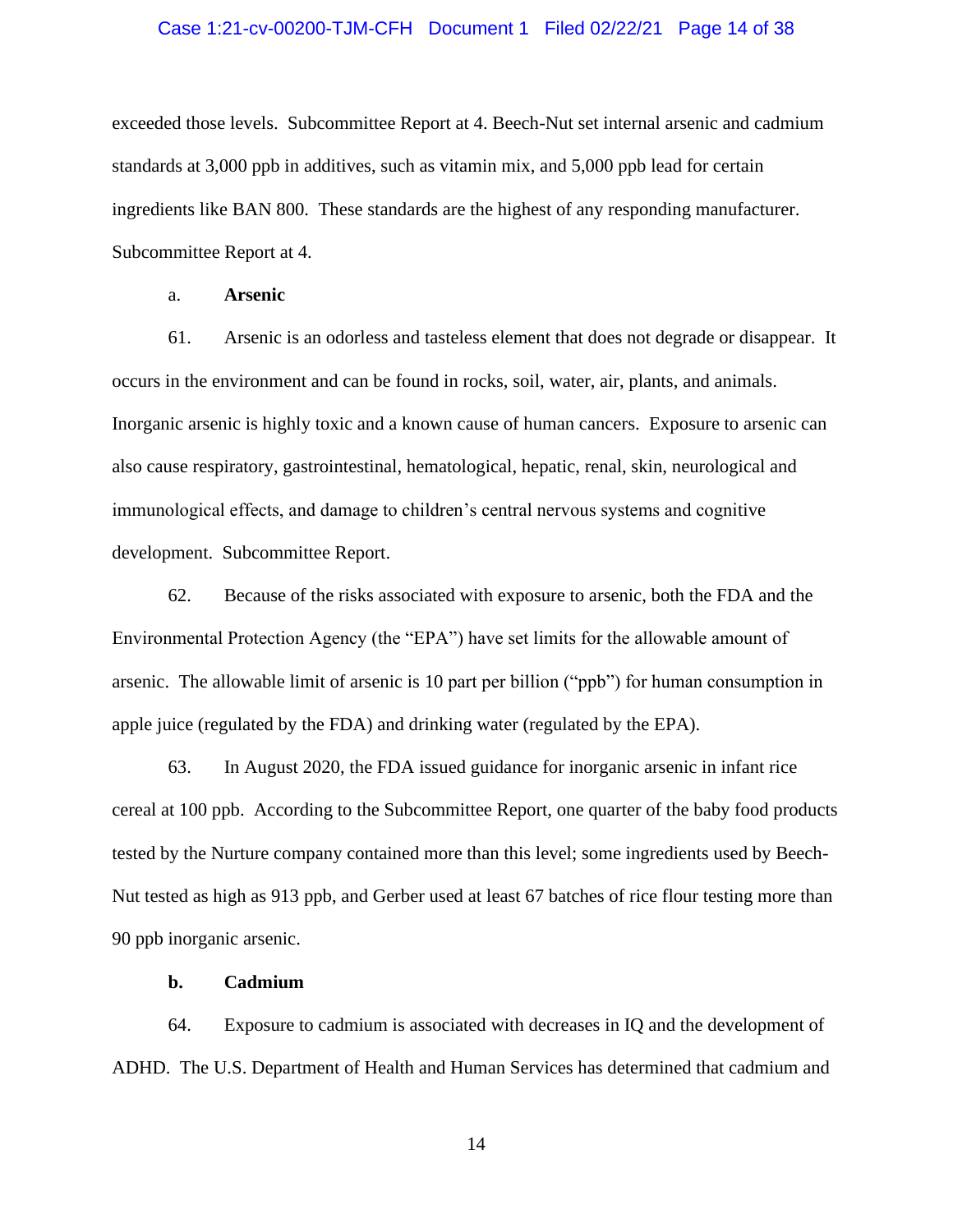# Case 1:21-cv-00200-TJM-CFH Document 1 Filed 02/22/21 Page 15 of 38

cadmium compounds are known human carcinogens and the EPA likewise determined that cadmium is a probable human carcinogen. It has been specifically noted that "[k]idney and bone effects have…been observed in laboratory animals ingesting cadmium."

65. There has been some regulation on the use of cadmium outside of the baby food realm, with the EPA setting a limit of 5 ppb in drinking water and the FDA setting a limit of 5 ppb in drinking water. *See* Subcommittee Report at 29. The WHO has set a limit of 3 ppb for cadmium in drinking water. The EU has set a limit ranging from 5-20 ppb cadmium in baby formula. Healthy Babies Bright Futures has set a goal of no measurable cadmium in baby foods. Subcommittee Report at 29.

66. The Subcommittee Report found that baby food manufacturers, including Beech-Nut, sold many baby food products that exceeded these levels.

67. Beech-Nut used 105 ingredients that tested over 20 ppb cadmium. In fact, some tested much higher – including cinnamon with up to 344.55 ppb cadmium. Subcommittee Report at 3, 29. This is more than 17 times the EU's lax upper limit on cadmium in baby foods. Subcommittee Report at 29-30. Beech-Nut set an internal specific limit of *3,000 ppb* for cadmium in certain ingredients, which far surpasses any existing regulatory standards. Subcommittee Report at 29.

68. At least 105 ingredients that Beech-Nut tested and used in baby foods registered at or over 20 ppb cadmium—the EU's lax infant formula upper limit, as demonstrated by this chart excerpted from the Subcommittee Report at 30:

| Ingredient    | <b>Cadmium Result (ppb)</b> |
|---------------|-----------------------------|
| Cinnamon      | 344.50                      |
| Org. Cinnamon | 225.10                      |
| Cinnamon      | 194.30                      |
| Org. Garlic   | 186.00                      |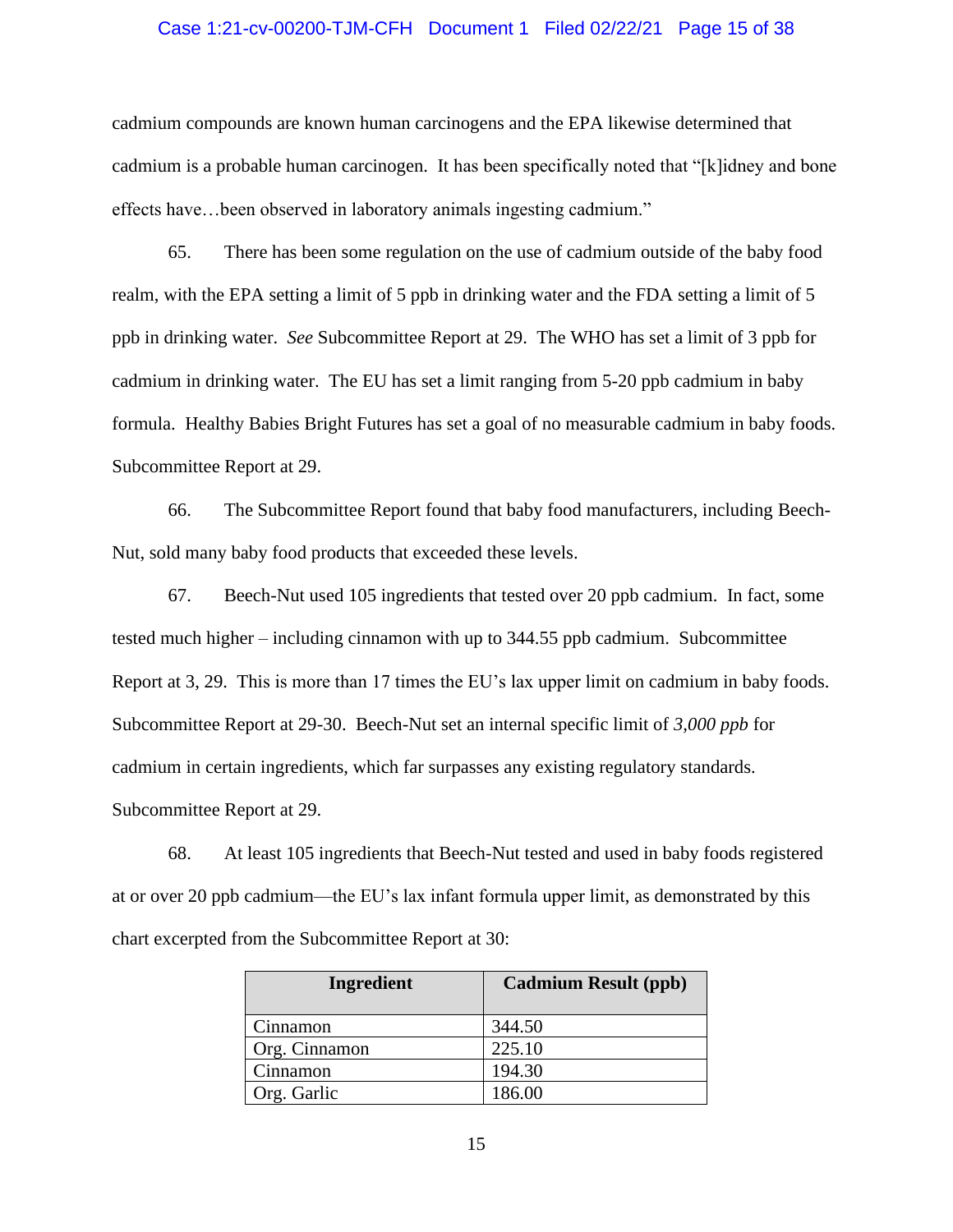| Ingredient               | <b>Cadmium Result (ppb)</b> |
|--------------------------|-----------------------------|
| Org. Cinnamon            | 178.20                      |
| Oregano                  | 176.50                      |
| Org. Cinnamon            | 163.40                      |
| <b>Dehydrated Potato</b> | 148.40                      |
| <b>Dehydrated Potato</b> | 146.00                      |
| <b>Dehydrated Potato</b> | 143.50                      |
| <b>Spinach Puree</b>     | 143.00                      |
| Fresh Spinach            | 142.30                      |
| Org. Cinnamon            | 140.00                      |
| Org. Cinnamon            | 140.00                      |
| Org. Cinnamon            | 120.00                      |
| <b>Dehydrated Potato</b> | 119.60                      |
| Org. Cinnamon            | 117.30                      |
| Spinach                  | 117.00                      |
| Spinach                  | 101.00                      |
| Spinach                  | 101.00                      |

# **c. Lead**

69. Lead is persistent, and it can bioaccumulate in the body over time. *See* 

https://www.epa.gov/ground-water-and-drinking-water/basic-information-about-lead-drinkingwater. It is a carcinogen and developmental toxin known to cause health and developmental problems in children including decreased cognitive performance, delayed puberty, and reduced postnatal growth. Because lead can build up in the body over time, even low levels of chronic exposure can be toxic and seriously dangerous to one's health.

70. The American Academy for Pediatrics, the Environmental Defense Fund, and Consumer Reports have all called for a 1 ppb level of lead in food and drinks that babies and children consume. Subcommittee Report at 21. While there is no lead standard for lead in baby foods, the FDA standard for lead in bottled water is 5 ppb lead. *See* 21 C.F.R. § 165.110(b)(4)(iii)(A). The EU has set the maximum lead level in infant formula to 20 ppb. *See*  Laura Reiley, *New Report Finds Toxic Heavy Metals in Popular Baby Foods. FDA Failed to*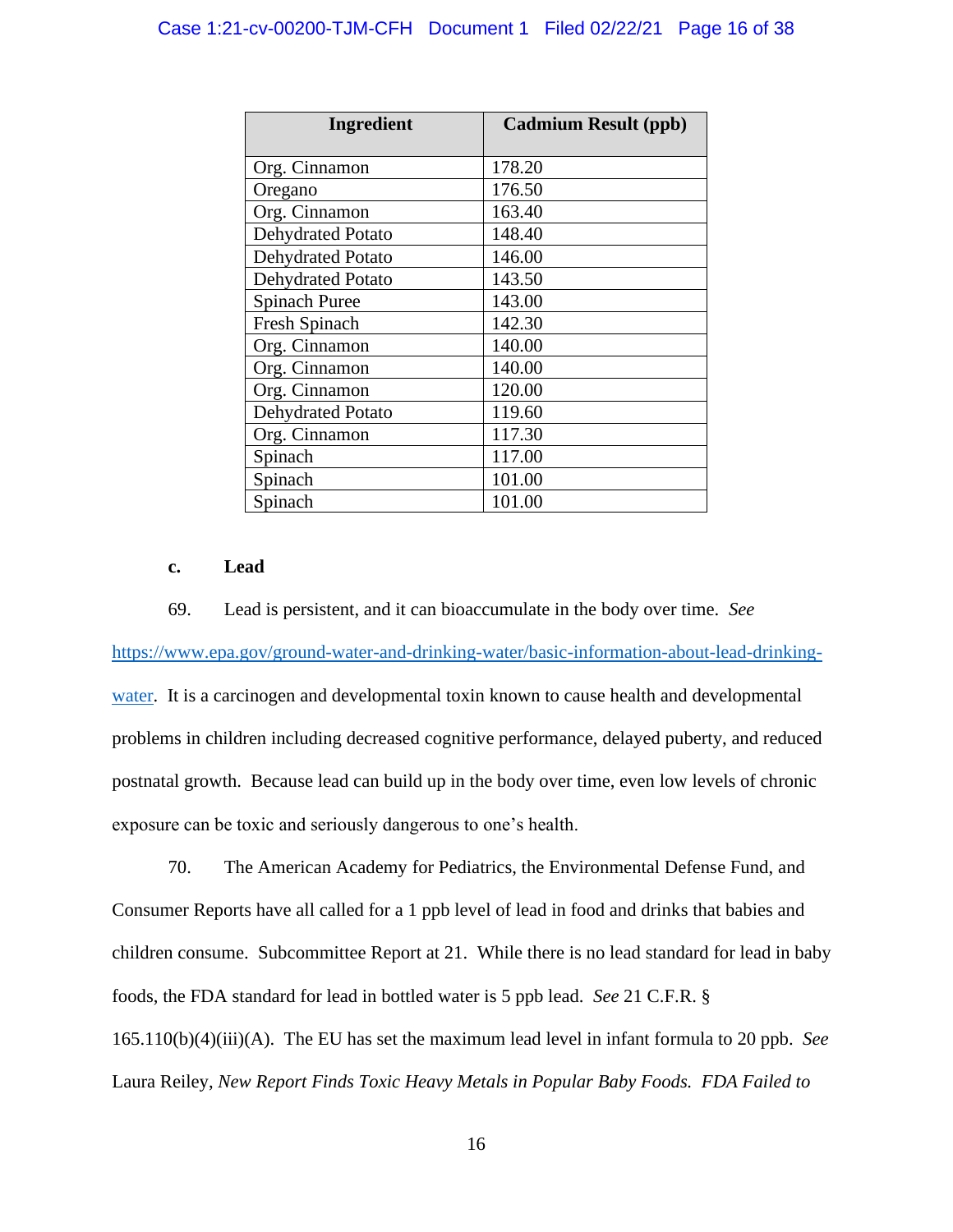# Case 1:21-cv-00200-TJM-CFH Document 1 Filed 02/22/21 Page 17 of 38

*Warn Consumers of Risk,* The Washington Post (Feb. 4, 2021), available at

https://www.washingtonwpost.com/businesss/2021/02/04/toxic-metals-baby-food/

71. The Subcommittee Report found that Beech-Nut used ingredients containing as much as 886.9 ppb lead. Defendant only tested its ingredients, and not its finished products, for lead. Beech-Nut tested and used 57 ingredients that contained over 20 ppb lead, the EU's lax standard for lead in infant formula. Beech-Nut accepted 89 ingredients that tested at or over 15 ppb lead, EPA's action level for drinking water, and 483 ingredients that tested at or over 5 ppb lead, FDA's standard for lead in bottled water. Subcommittee Report at 23 (citations omitted). The chart, excerpted from the Subcommittee Report at 24-25, shows the high levels of lead in Beech-Nut products."

| <b>Ingredient</b>         | <b>Lead Result (ppb)</b> |
|---------------------------|--------------------------|
| Cinnamon                  | 886.90                   |
| Org. Cumin                | 644.90                   |
| Org. Coriander            | 603.50                   |
| Oregano                   | 570.40                   |
| Org. Cumin                | 231.20                   |
| Cinnamon                  | 203.90                   |
| Cumin                     | 177.70                   |
| Org. Cumin                | 167.70                   |
| Org. Cinnamon             | 126.2                    |
| Alpha Amylase             | 114.50                   |
| Amylase                   | 108.80                   |
| Org. Lemon                | 102.00                   |
| Org. Cinnamon             | 100.00                   |
| Org. Cinnamon             | 100.00                   |
| Amylase                   | 95.80                    |
| Amylase                   | 91.00                    |
| Turmeric                  | 76.30                    |
| <b>Sunflower Lecithin</b> | 71.60                    |
| Org. Lemon                | 63.70                    |
| Org. Cinnamon             | 59.00                    |
| S. Potato                 | 55.30                    |
| <b>Sunflower Lecithin</b> | 54.90                    |
| Quinoa Flour              | 51.60                    |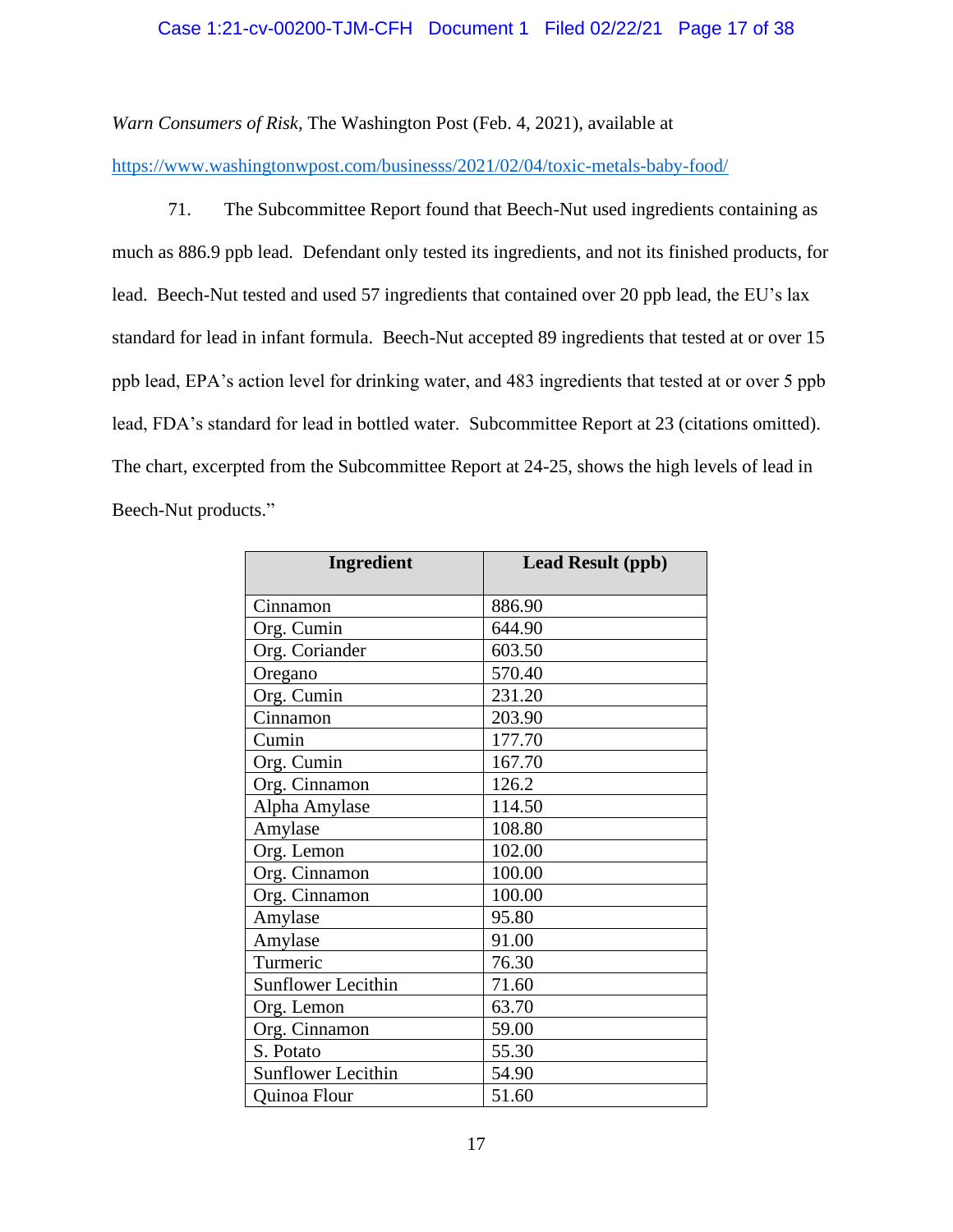| <b>Ingredient</b>         | <b>Lead Result (ppb)</b> |  |  |
|---------------------------|--------------------------|--|--|
| S. Potato                 | 50.1                     |  |  |
| Lemon                     | 47.5                     |  |  |
| Enzyme                    | 47.3                     |  |  |
| <b>Prune Puree</b>        | 41.50                    |  |  |
| S. Potato                 | 40.30                    |  |  |
| Org. Turmeric             | 39.30                    |  |  |
| Org. Cinnamon             | 37.80                    |  |  |
| Org. Cinnamon             | 36.70                    |  |  |
| S. Potato                 | 35.20                    |  |  |
| S. Potato                 | 34.9                     |  |  |
| Dehydrated Potato         | 32.4                     |  |  |
| Mango                     | 32.3                     |  |  |
| S. Potato                 | 31.8                     |  |  |
| <b>Sunflower Lecithin</b> | 31.7                     |  |  |
| Prune                     | 31.1                     |  |  |
| Sebamyl 100               | 30.60                    |  |  |
| Org. Prune                | 30.00                    |  |  |
| Apricot                   | 28.00                    |  |  |
| Org. Prune                | 27.90                    |  |  |
| Enzyme                    | 26.30                    |  |  |
| Org. Quinoa Flour         | 25.30                    |  |  |
| Vitamin Mix               | 24.60                    |  |  |
| Org. Quinoa Seeds         | 24.20                    |  |  |
| Org. Quinoa Seeds         | 24.20                    |  |  |
| Blueberry                 | 22.70                    |  |  |
| S. Potato                 | 22.00                    |  |  |
| Org. Pears                | 21.70                    |  |  |
| <b>Sunflower Lecithin</b> | 21.00                    |  |  |
| Carrots                   | 20.00                    |  |  |
| Carrots                   | 20.00                    |  |  |
| Carrots                   | 20.00                    |  |  |
| Carrots                   | 20.00                    |  |  |
| <b>Sunflower Lecithin</b> | 20.00                    |  |  |
| Org. Cinnamon             | 20.00                    |  |  |

# **d. Mercury**

72. Mercury is a known toxin, and pre-natal exposure has been associated with affected neuro-development, a decreased IQ, and autistic behaviors. The impact of mercury exposure to humans and animals has been studied for years; as early as 1997, the EPA issued a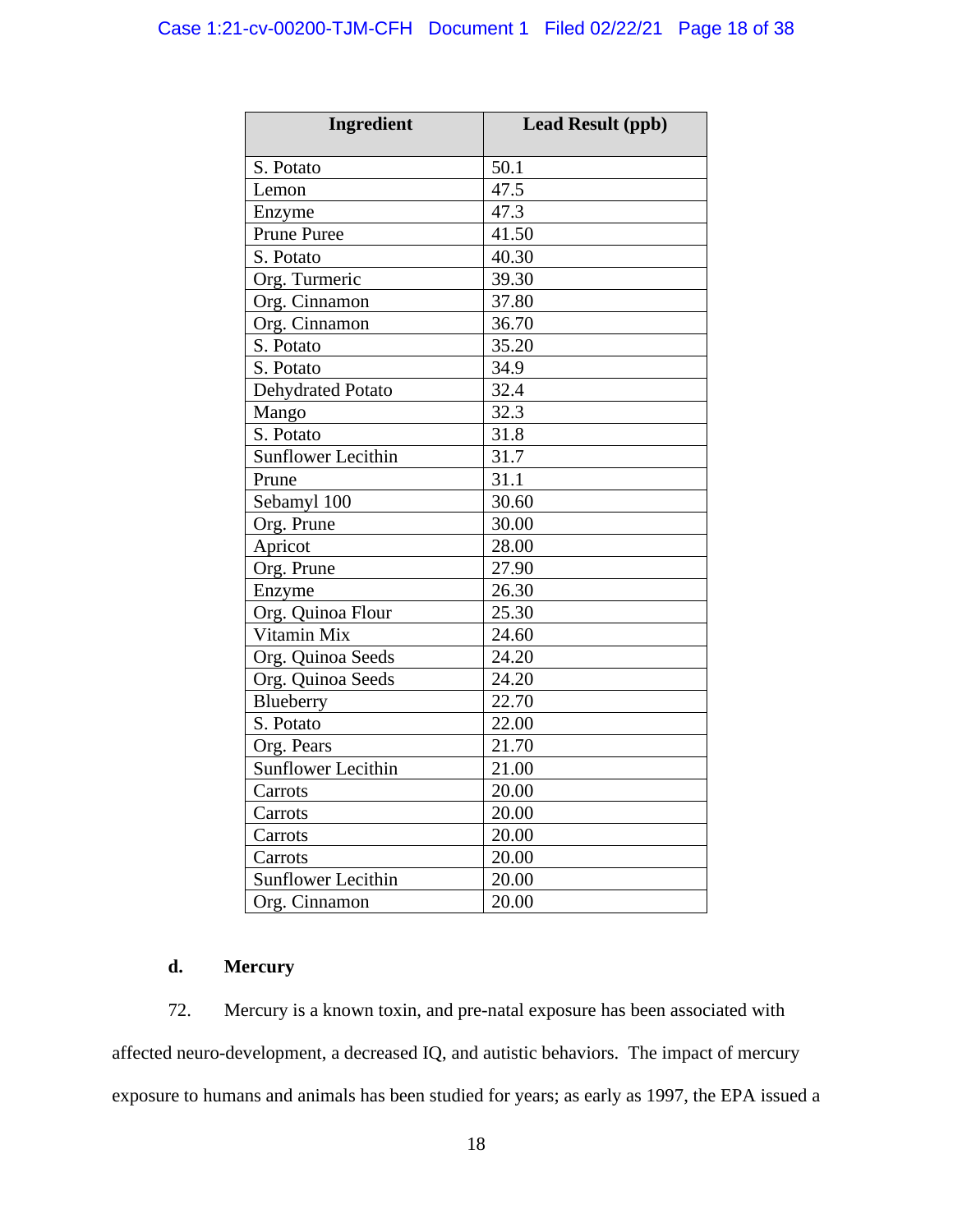# Case 1:21-cv-00200-TJM-CFH Document 1 Filed 02/22/21 Page 19 of 38

report to Congress that detailed the health risks to humans and animals. Because of these risks and mercury's toxicity, both state and federal regulators have enacted regulations to protect humans and animals.

73. For example, the EPA has capped mercury in drinking water a 2 ppb. Consumer advocates have urged for even stricter standards for baby food. Health Babies Bright Futures has called for a goal of *no* measurable mercury in baby food. *See* Subcommittee Report at 32.

74. Beech-Nut does not even test for mercury in baby food. Subcommittee Report at 4, 29.

75. Based on the foregoing, reasonable consumers like Plaintiff, would consider the high levels of these toxic metals as a material fact when considering which baby food to purchase.

76. Defendant knew that properly and sufficiently monitoring and testing for heavy metals in its ingredients and Baby Food Products was critical.

77. Finally, Defendant knew or should have known that it could control the levels of heavy metals in the Baby Food Products by properly monitoring their ingredients for heavy metals and adjusting any formulation or diet to reduce ingredients that contained higher levels of heavy metals.

78. Defendant also knew it was not properly and sufficiently testing for the presence of high levels of heavy metals in the Baby Food Products.

79. Defendant knew or should have known that consumers reasonably expected it to test for and monitor the presence of heavy metals in the Baby Food Products and ingredients.

80. Defendant knew, yet failed to disclose, its lack of regular testing and knowledge of the risk or presence of high levels of heavy metals in the Baby Food Products.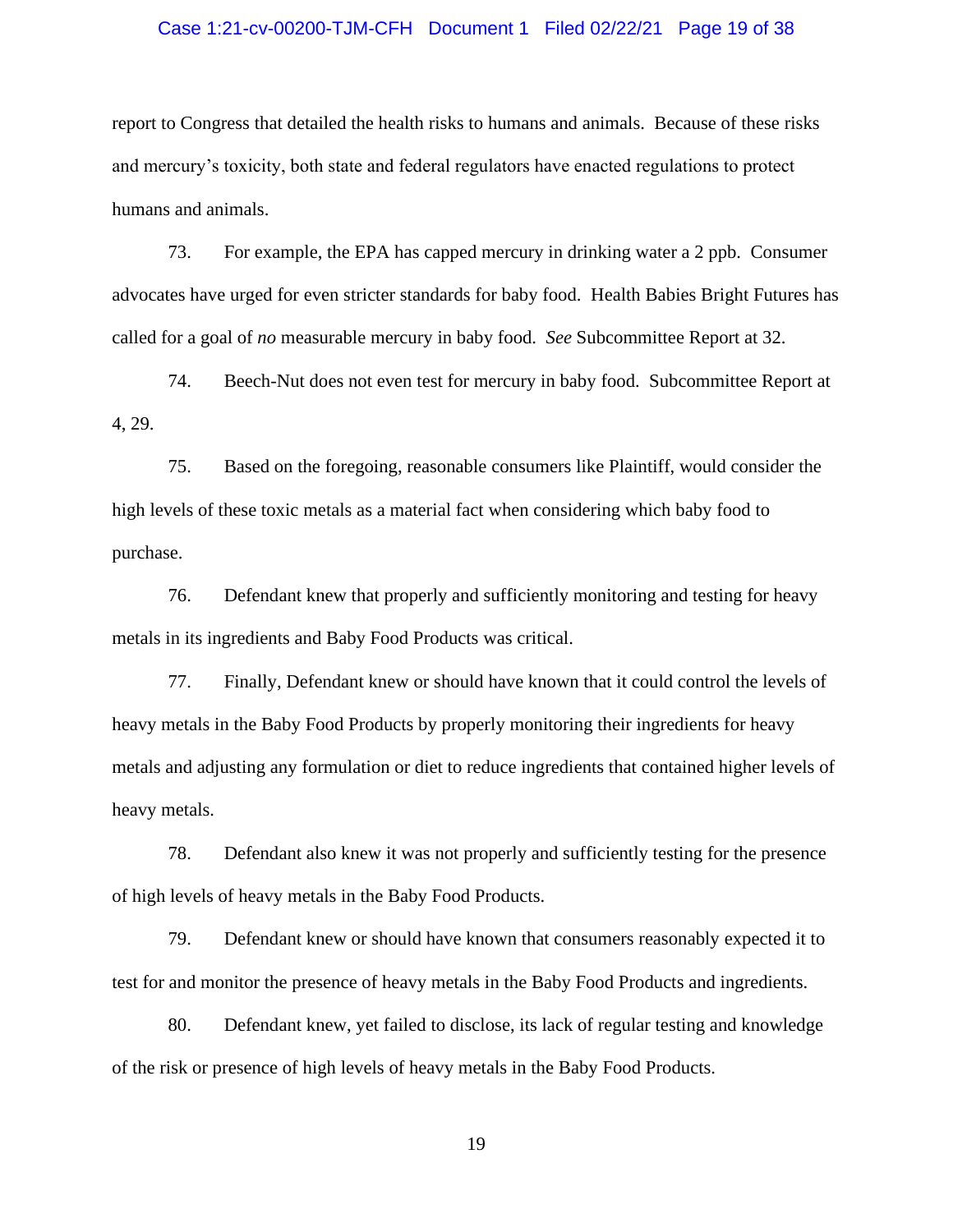# Case 1:21-cv-00200-TJM-CFH Document 1 Filed 02/22/21 Page 20 of 38

81. The statements, representations, partial disclosures, and omissions made by Defendant are crafted to deceive the public as they create an image that the Baby Food Products are healthy, nutritious, are made from the best ingredients, are subject to strict quality control, and are free of high levels of heavy metals.

82. Reasonable consumers, such as Plaintiff and the Class members, would have no reason to doubt Defendant's statements regarding the quality of the Baby Food Products. Defendant's failure to disclose and/or concealment of the high levels of toxins in the Baby Food Products together with the misrepresentations alleged herein that were intended to, and did, cause consumers like Plaintiff to purchase products they otherwise would not have if the true quality and ingredients were disclosed.

83. As a result of its wrongful marketing, including its misleading, deceptive, unfair and false representations and omissions, Defendant capitalized on and reaped enormous profits from consumers like Plaintiff who paid the purchase price or a premium price for the Baby Food Products that were not as advertised.

#### **PLAINTIFF'S RELIANCE AS REASONABLE AND FORESEEABLE**

84. Plaintiff reasonably relied on Defendant's claims, warranties, representations, advertisements, and other marketing concerning the qualities and benefits of the Baby Food Products.

85. Plaintiff read and relied upon the labels and packaging of the Baby Food Products when making purchasing decisions. Had Plaintiff known Defendants omitted the presence of high levels of heavy metals from its packaging, Plaintiff would not have purchased the Baby Food Products.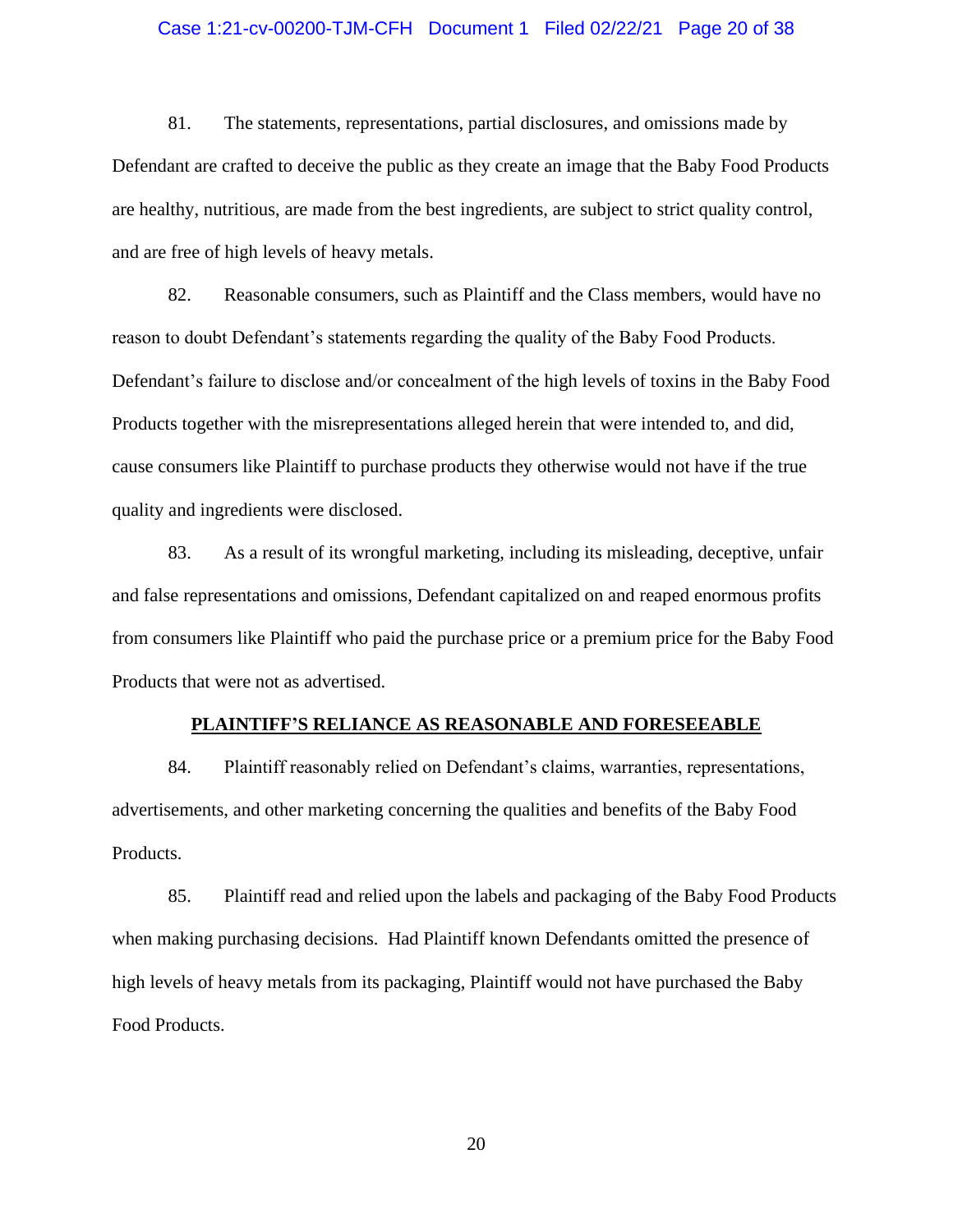# Case 1:21-cv-00200-TJM-CFH Document 1 Filed 02/22/21 Page 21 of 38

86. A reasonable consumer would consider the labeling of a product when deciding whether to purchase it. Here, Plaintiff relied on the specific statements and omissions on the Baby Food Products' labeling that led them to believe it was healthy, nutritious, and did not contain high levels of heavy metals.

# **DEFENDANT BREACHED ITS EXPRESSED AND IMPLIED WARRANTIES**

87. Defendant had sufficient notice of its breaches of express and implied warranties. Defendant has, and had, exclusive knowledge of the physical and chemical properties of the Baby Food Products. Moreover, Defendant was put on notice by the Healthy Babies Bright Future Report released in October 2019, regarding the inclusion of high levels of heavy metals or other toxins in the Baby Food Products. *See* https://www.healthybabyfood.org/sites/ healthybabyfoods.org/files/2020-04/BabyFoodReport\_ENGLISH\_R6.pdf.

88. Defendant previously released a response, posted on the company's website, to a study of lead contamination in baby food products by the Environmental Defense Fund. *See*  https://www.beechnut.com/beech-nut-edf-response/. Specifically, Beech-Nut stated that the report was based on data from "before Beech-Nut introduced a completely new line of products and revamped our sourcing standards. In fact, all the Beech-Nut products listed in the report have either been reformulated or discontinued." The response further states "[o]ur goal is to minimize the amount of heavy metals in our products through testing and partnering with our suppliers to identify the areas of the country and specific farms with the lowest levels possible." This response discusses the source of lead, cadmium, and arsenic, as well as what Defendant contends to be acceptable levels of those heavy metals in baby foods.

89. Defendant also boasted "[a]ll of our products meet or exceed the FDA draft guidance for inorganic arsenic in rice cereals."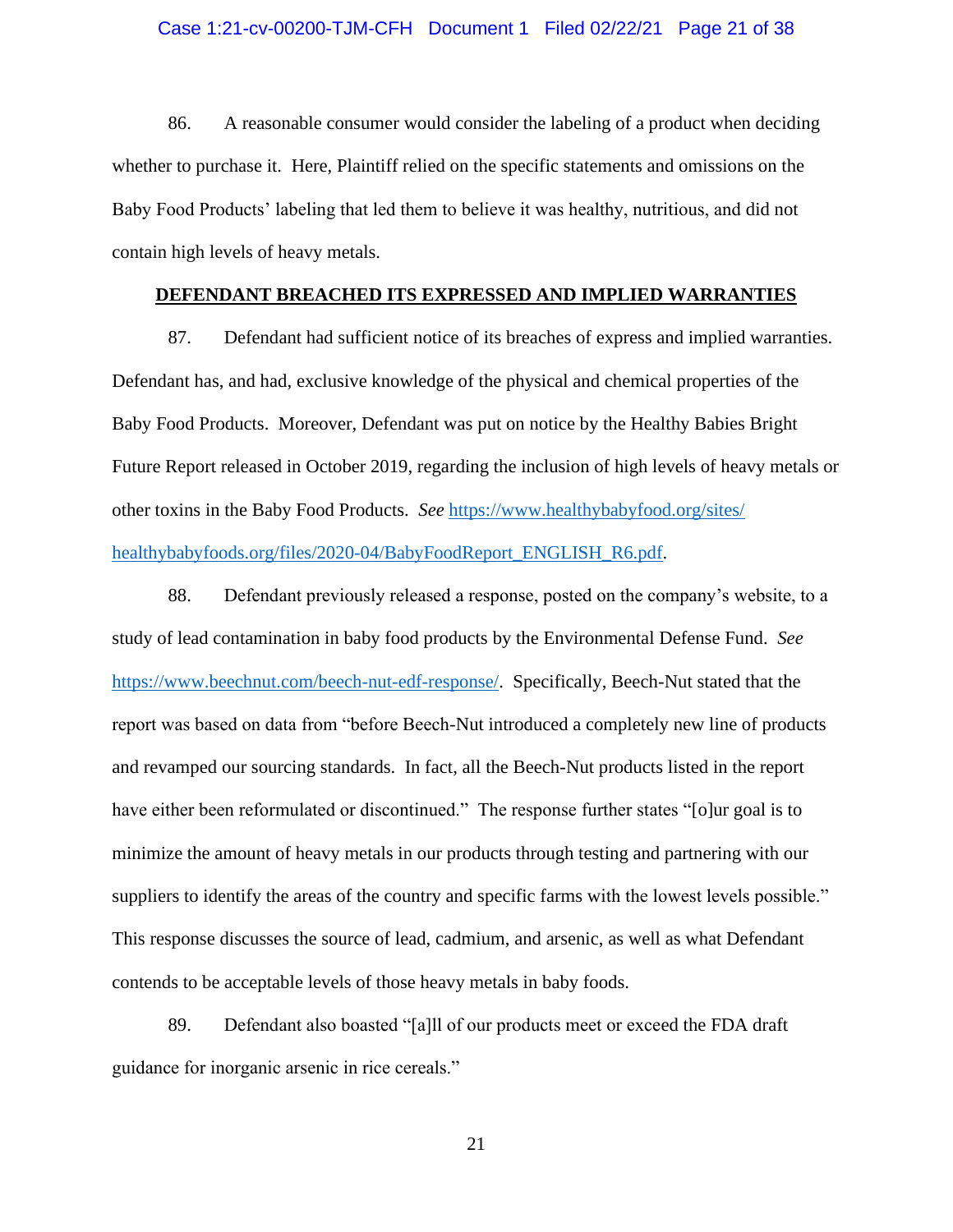# Case 1:21-cv-00200-TJM-CFH Document 1 Filed 02/22/21 Page 22 of 38

90. Defendant did not change its packaging or labeling to include a disclaimer that the Baby Food Products contained, or may contain, high levels of heavy metals.

#### **PRIVITY EXISTS WITH PLAINTIFF AND THE PROPOSED CLASS**

91. Defendant knew that consumers such as Plaintiff and the proposed members of the Class would be the end purchasers or users of the Baby Food Products and the target of its advertising and statements.

92. Defendant intended the warranties, advertising, labeling, statements, and other representations would be considered by the end purchasers of the Baby Food Products, including Plaintiff and the proposed Class.

93. Defendant directly marketed the Baby Food Products to Plaintiff and the proposed Class through statements on its website, labeling, advertising, and packaging on the Baby Food Products.

94. Plaintiff and the proposed Class are the intended beneficiaries of the express and implied warranties.

#### **CLASS ACTION ALLEGATIONS**

95. Plaintiff brings this action individually and on behalf of all other persons similarly situated pursuant to Rules 23(a) and 23(b)(2) and (3) of the Federal Rules of Civil Procedure. Notwithstanding, at this time, Plaintiff brings this action and seeks certification of the following proposed class:

All persons within the United States who purchased and/or consumed the Baby Food Products for household or business use, and not for resale, from October 1, 2015 through the date of class certification (the "Class" or the "National Class").

96. Plaintiff Boyd brings this action individually and on behalf of the following Texas Sub-Class: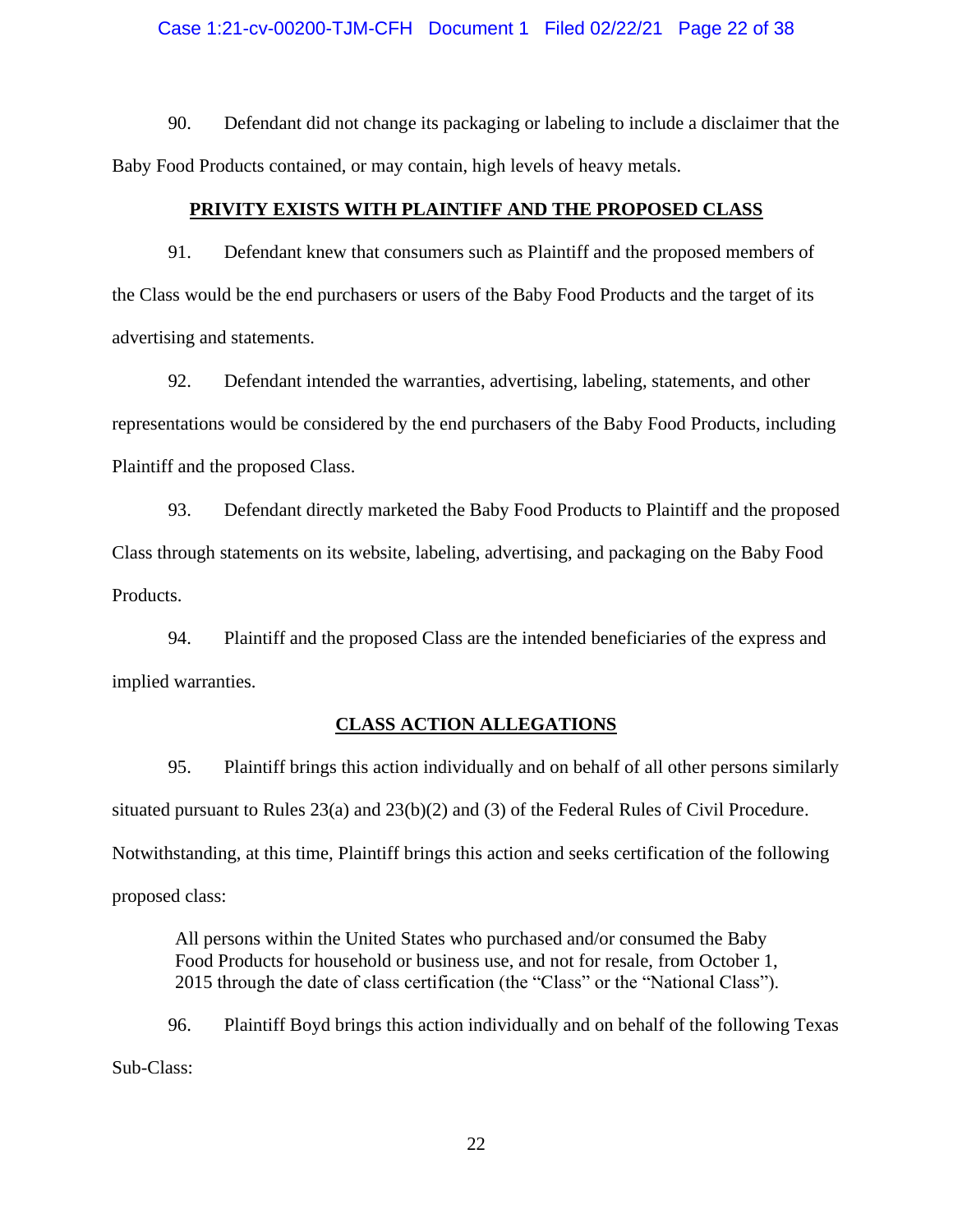# Case 1:21-cv-00200-TJM-CFH Document 1 Filed 02/22/21 Page 23 of 38

All persons who are citizens of the State of Texas, who, from October 1, 2015 through the present, purchased the Baby Food Products for household or business use, and not for resale (the "Texas Sub-Class").

97. Excluded from the proposed Class and Subclass is the Defendant, and any entities in which the Defendant has a controlling interest, the Defendant's agents, employees, and their legal representatives, any judge to whom this action is assigned to and any member of such judge's staff and immediate family.

98. Certification of Plaintiff's claims for class-wide treatment is appropriate because Plaintiff can prove the elements of her claims on a class-wide basis using the same evidence as would be used to prove those elements in individual actions alleging the same claims.

99. **Numerosity – Federal Rule of Civil Procedure 23(a)(1) --** The members of the Class and Sub-Class are so numerous that their individual joinder herein is impracticable. On information and belief, members of the Classes number in the thousands to tens of thousands. The number of members in the Classes is presently unknown to Plaintiff but may be verified by Defendant's records. Members of the Classes may be notified of the pendency of this action by mail, e-mail, Internet postings, and/or publication.

# 100. **Commonality and Predominance – Federal Rule of Civil Procedure 23(a)(2)**

**and 23(b)(3) –** Common questions of law and fact exist as to all members of the Classes and predominate over individual questions. Such common questions of law or fact include, but are not limited to:

- a. Whether Defendant owed a duty of care;
- b. Whether Defendant knew or should have known that the Baby Food Products contained high levels of heavy metals;
- c. Whether the Baby Food Products contain dangerous levels of toxic heavy metals;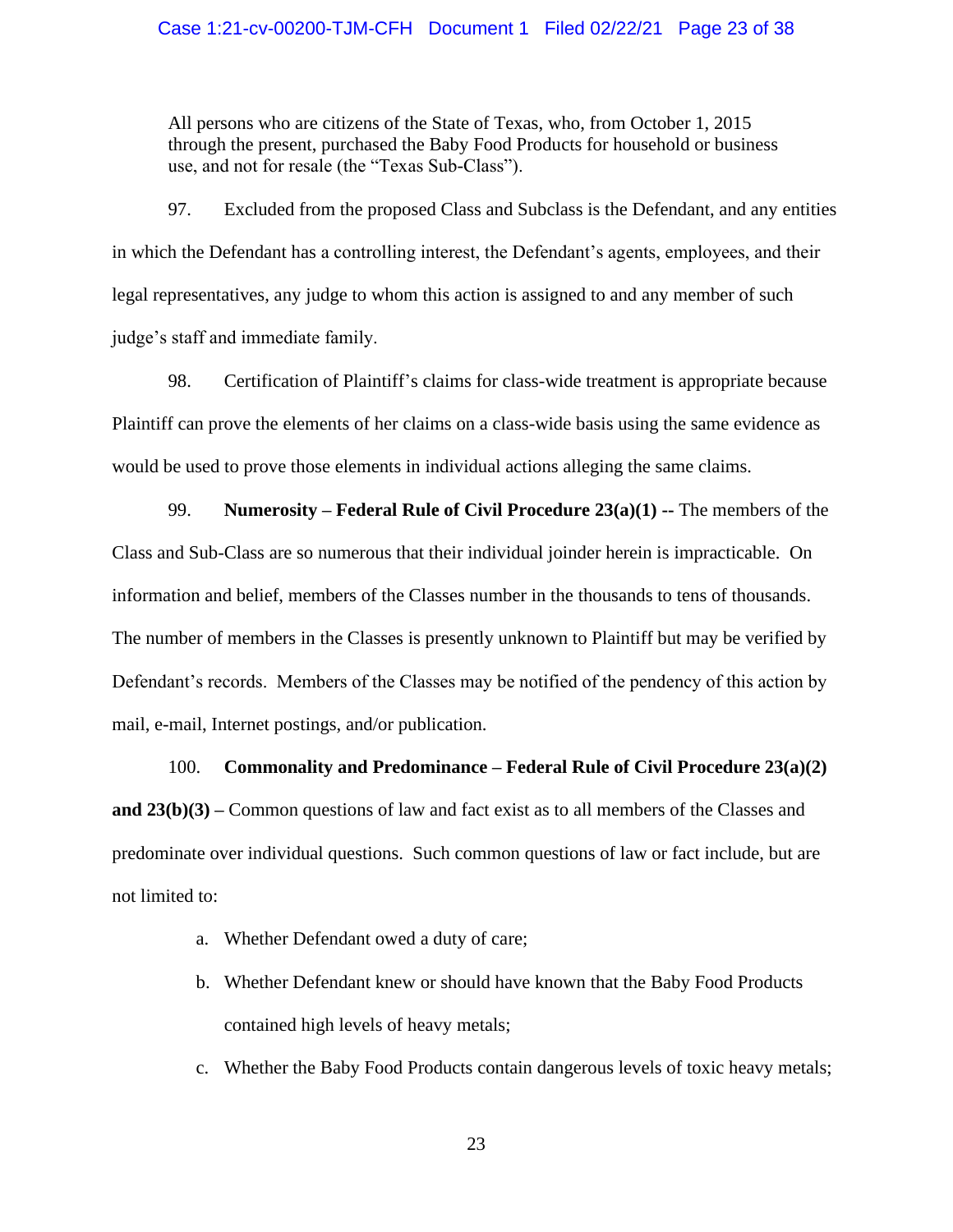- d. Whether the marketing, advertising, packaging, labeling, and other promotional materials for the Baby Food Products are deceptive;
- e. Whether Defendant's actions violate state consumer fraud statutes identified below;
- f. Whether Defendant's actions constitute common law fraud;
- g. Whether Plaintiff and members of the Classes were damaged by Defendant's conduct as alleged herein;
- h. Whether Defendant was unjustly enriched at the expense of Plaintiff and the members of the Classes; and
- i. Whether Plaintiff and the members of the Classes are entitled to injunctive relief.

101. **Typicality – Federal Rule of Civil Procedure 23(a)(3) –** The claims of the named Plaintiff are typical of the claims of the other members of the Class and the subclass. All members of the Classes were similarly injured by Defendant's conduct as described herein, and there are no defenses available to Defendant that are unique to Plaintiff or any particular Class members.

#### 102. **Adequacy of Representation – Federal Rule of Civil Procedure 23(a)(4) –**

Plaintiff is an adequate Class representative because her interests do not conflict with the interests of other Class members; she has retained class counsel competent to prosecute class actions and financially able to represent the Classes.

103. **Declaratory and Injunctive Relief – Federal Rule of Civil Procedure 23(b)(2).** Defendant has acted or refused to act on grounds generally applicable to Plaintiff and the other Class members, thereby making appropriate final injunctive relief and declaratory relief, as described below, with respect to Class members as a whole. In particular, Plaintiff seeks to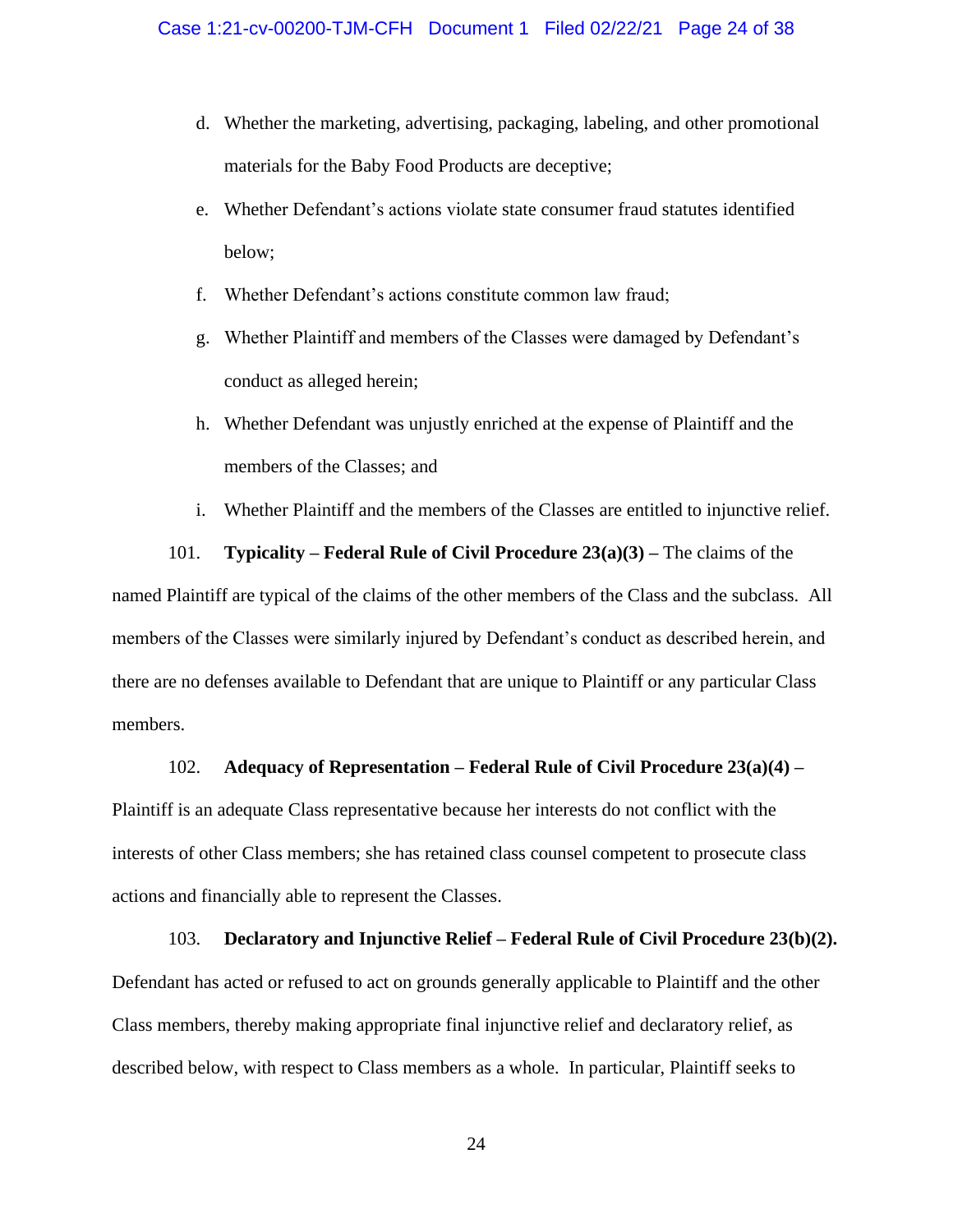# Case 1:21-cv-00200-TJM-CFH Document 1 Filed 02/22/21 Page 25 of 38

certify a Class to enjoin Defendant from selling or otherwise distributing Baby Food Products until such time that Defendant can demonstrate to the Court's satisfaction that its baby foods are accurately labeled.

104. **Superiority – Federal Rule of Civil Procedure 23(b)(3) –** A class action is superior to any other means of adjudication for this controversy. It would be impracticable for members of the Classes to individually litigate their own claims against Defendant because the damages suffered by Plaintiff and members of the Classes are relatively small compared to the cost of individually litigating their claims. A class action provides an efficient means for adjudication with fewer management difficulties and comprehensive supervision by a single court.

# **CAUSES OF ACTION**

# **COUNT I Breach of Express Warranty Against Defendant on Behalf of the Class (or, alternatively, the Subclass)**

105. Plaintiff incorporates by reference and realleges each and every allegation detailed above, as though fully set forth herein.

106. Defendant marketed and sold the Baby Food Products into the stream of commerce with the intent that the Baby Food Products would be purchased by Plaintiff and the Class.

107. Defendant expressly warranted, advertised, and represented to Plaintiff and the Class that the Baby Food Products are: (i) natural; (ii) appropriate for certain "stages" of babies; and (iii) "real food for babies".

108. Defendant made these express warranties regarding the Baby Food Products' quality, ingredients, and fitness for consumption in writing via its website, advertisements, and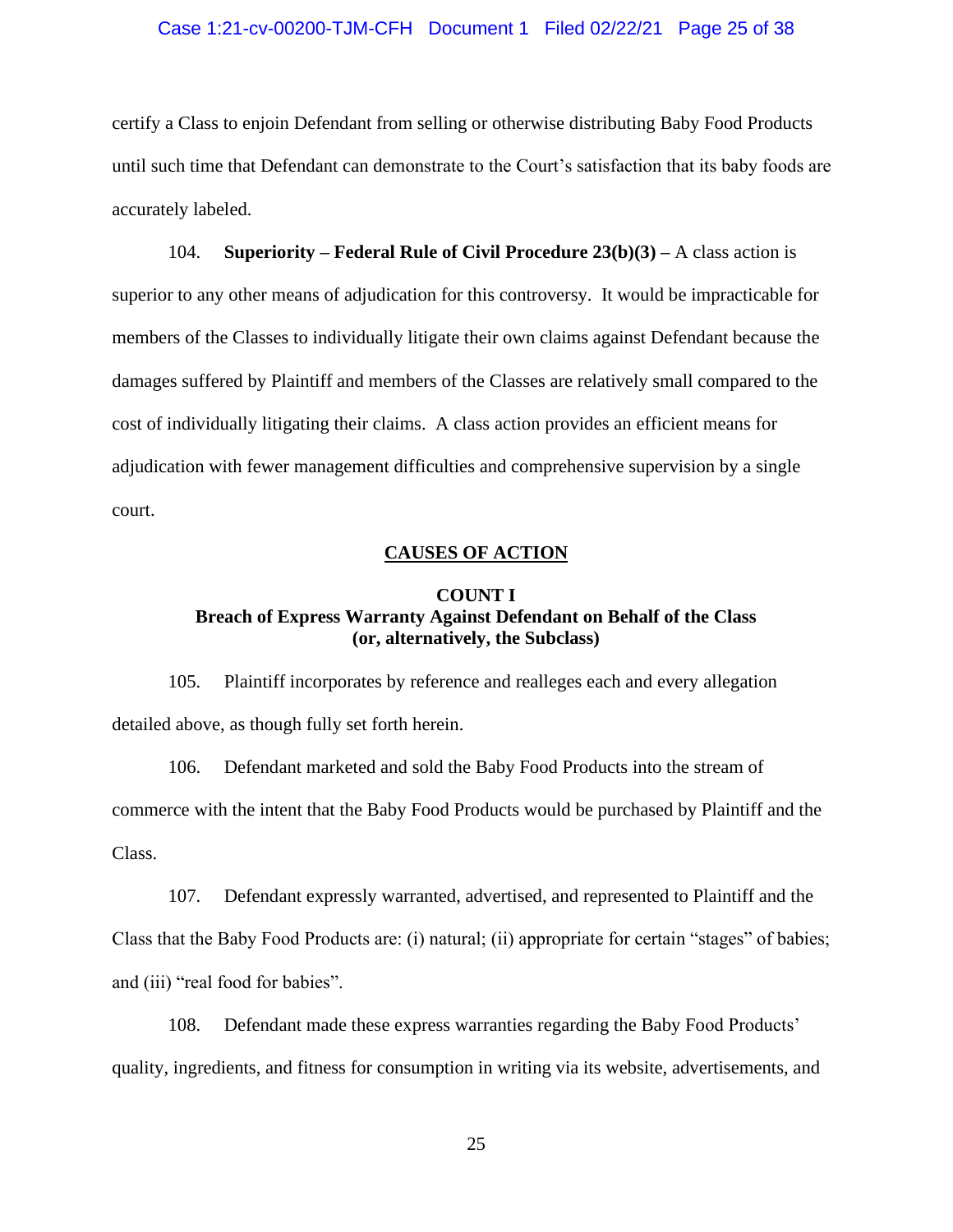# Case 1:21-cv-00200-TJM-CFH Document 1 Filed 02/22/21 Page 26 of 38

marketing materials, as well as on the labels and packaging of the products themselves. These express warranties became part of the basis of the bargain that Plaintiff and the Class entered into upon purchasing the Baby Food Products.

109. Defendant's advertisements, warranties, and representations were made in connection with the sale of the Baby Food Products to Plaintiff and the Class. Plaintiff and the Class relied on Defendant's advertisements, warranties, and representations regarding the Baby Food Products in deciding whether to purchase Defendant's products.

110. Defendant's Baby Food Products do not conform to its advertisements, warranties, and representations in that they:

a. Are not natural or suitable for consumption by human infants; and

b. Contain, or may contain, high levels of certain heavy toxic metals.

111. Defendant was on notice of this breach as Beech-Nut was aware of the included high levels of heavy metals in the Baby Food Products and based on the investigation in the Healthy Babies Bright Futures October 2019 report that showed its Baby Food Products as unhealthy.

112. Privity exists because Defendant expressly warranted to Plaintiff and the Class through warranting, packaging, advertising, marketing, and labeling that the Baby Food Products were healthy, natural, and safe for consumption and by failing to make any mention of the high levels of heavy metals and/or other contaminants.

113. As a direct and proximate result of Defendant's conduct, Plaintiff and the Class have suffered actual damages in that they purchased Baby Food Products that were worth less than the price they paid and they would not have purchased had they known of the risk and/or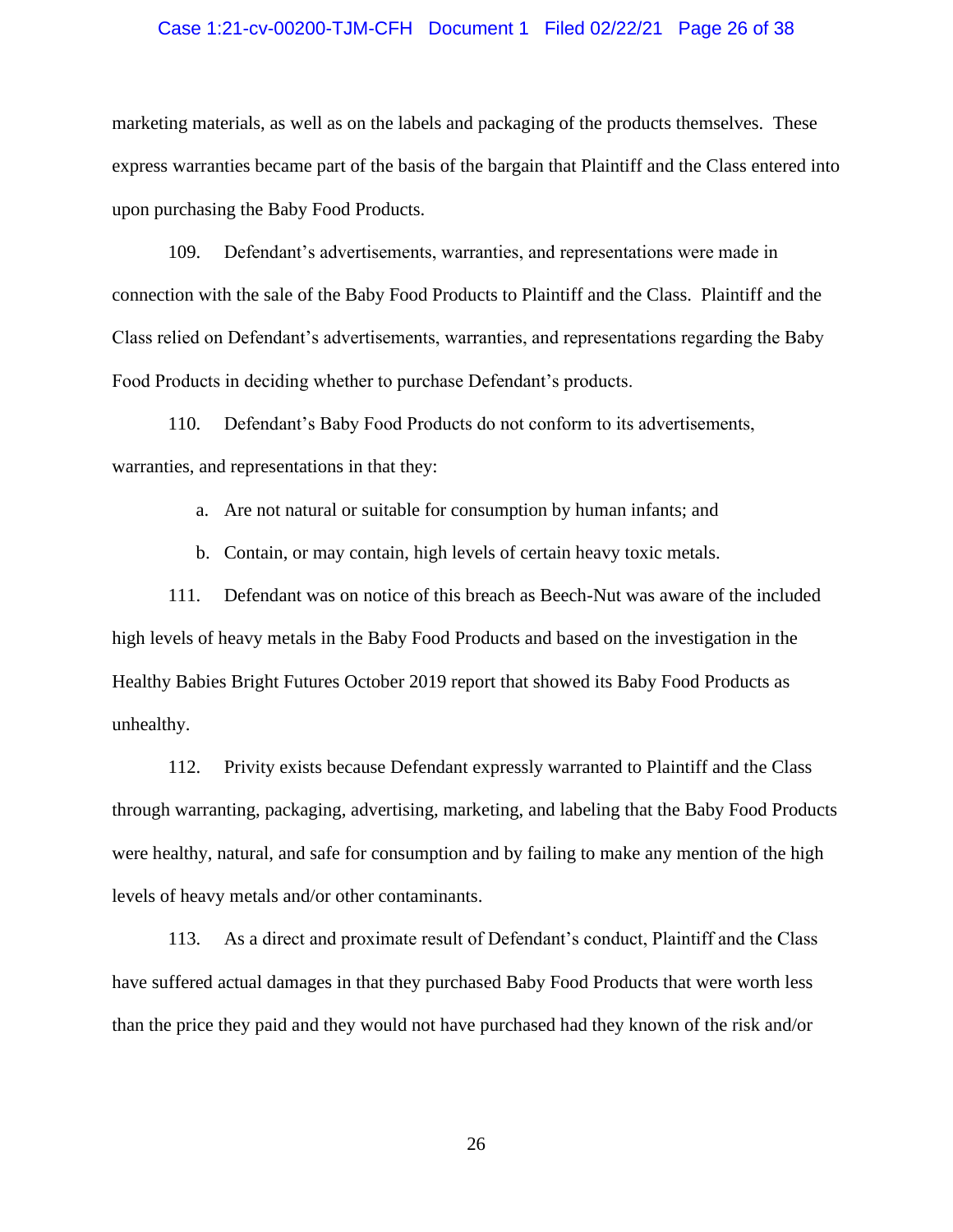# Case 1:21-cv-00200-TJM-CFH Document 1 Filed 02/22/21 Page 27 of 38

presence of high levels of heavy metals and /or other contaminants that do not conform to the products' labels, packaging and advertisements.

114. Plaintiff and the Class seek actual damages, injunctive and declaratory relief, attorneys' fees, costs, and any other just and proper relief available thereunder for Defendant's failure to deliver goods conforming to its express warranties and resulting breach.

# **COUNT II Breach of Implied Warranty of Merchantability Against Defendant on Behalf of the Class (or alternatively, the State Subclass)**

115. Plaintiff incorporates by reference and realleges each and every allegation detailed above, as though fully set forth herein.

116. Defendant is a merchant engaging in the sale of goods to Plaintiff and the Class.

117. There was a sale of goods from Defendant to Plaintiff and the Class.

118. At all times mentioned herein, Defendant manufactured or supplied the Baby

Food Products, and prior to the time they were purchased by Plaintiff and the Class, Defendant impliedly warranted to them that the Baby Food Products were of merchantable quality, fit for their ordinary use (consumption by babies), and conformed to the promises and affirmations of fact when they purchased the Baby Food Products.

119. The Baby Food Products were not fit for their ordinary use, consumption by babies, and did not conform to Defendant's affirmations of fact and promises as they contained, or were at risk of containing, high levels of heavy metals, and/or unnatural or other ingredients or contaminants that do not conform to the packaging.

120. Defendant breached its implied warranties by selling Baby Food Products that failed to conform to the promises or affirmations of fact made on the container or label as each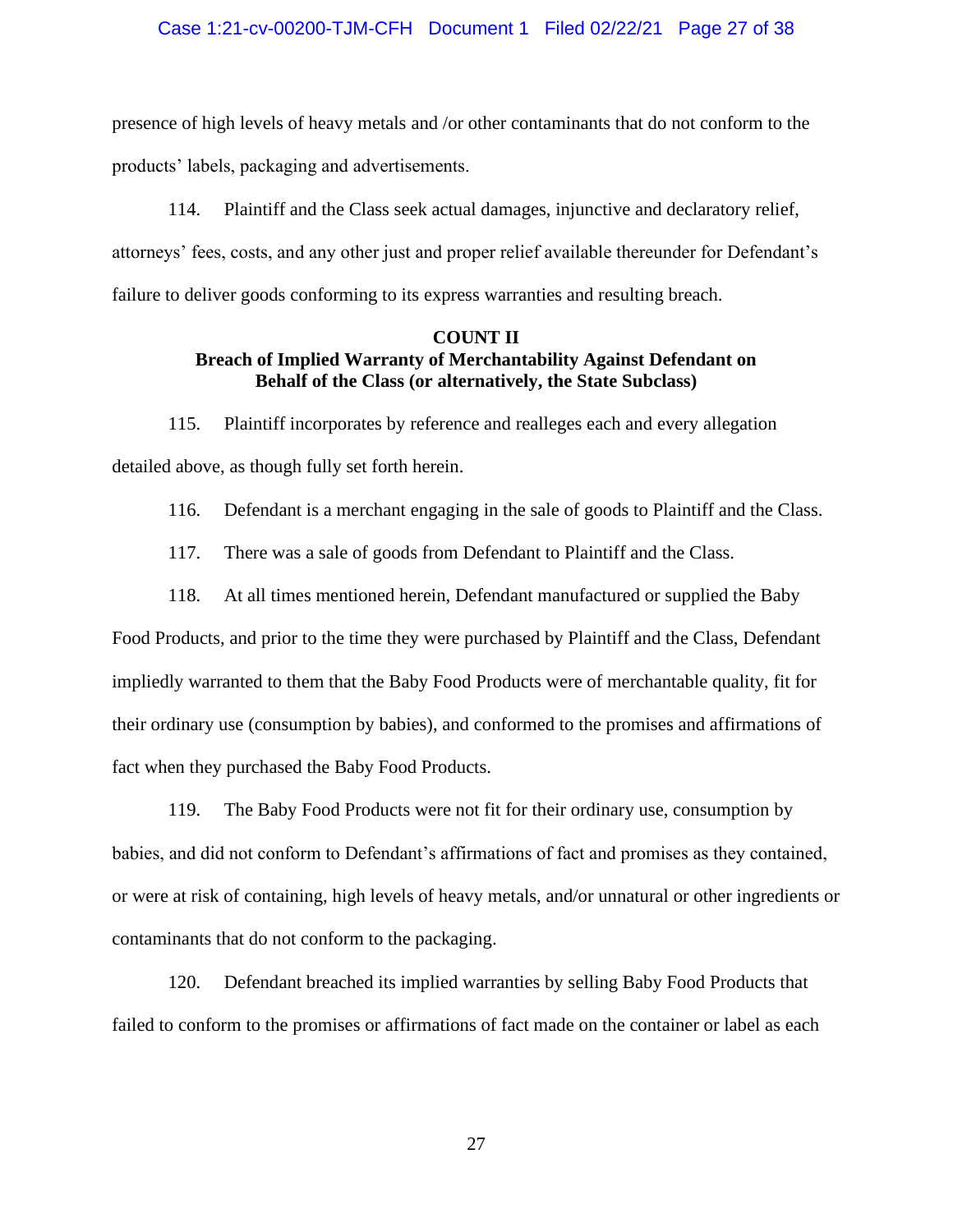# Case 1:21-cv-00200-TJM-CFH Document 1 Filed 02/22/21 Page 28 of 38

product contained high levels of heavy metals, and/or unnatural or other ingredients or contaminants that do not conform to the packaging.

121. Defendant was on notice of this breach, as it was aware of the high levels of heavy metals included, or at risk, in the Baby Food Products, and based on the public investigation by Healthy Babies Bright Futures that showed Defendant's baby food products as unhealthy and contaminated.

122. Privity exists because Defendant impliedly warranted to Plaintiff and the Class through the warranting, packaging, advertising, marketing, and labeling that the Baby Food Products were natural, and suitable for consumption by babies, and by failing to make any mention of the high levels of heavy metals, and/or unnatural or other ingredients.

123. As a direct and proximate result of Defendant's conduct, Plaintiff and the Class have suffered actual damages in that they have purchased Baby Food Products that are worth less than the price they paid and that they would not have purchased at all had they known of the presence or risk of high levels of heavy metals, and/or unnatural or other ingredients.

124. Plaintiff and the Class seek actual damages, injunctive and declaratory relief, attorneys' fees, costs, and any other just and proper relief available thereunder for Defendant's failure to deliver goods conforming to their implied warranties and resulting breach.

# **COUNT III Fraudulent Misrepresentation Against Defendant on Behalf of the Class (or, alternatively, the State Subclass)**

125. Plaintiff incorporates by reference and realleges each and every allegation contained above, as though fully set forth herein.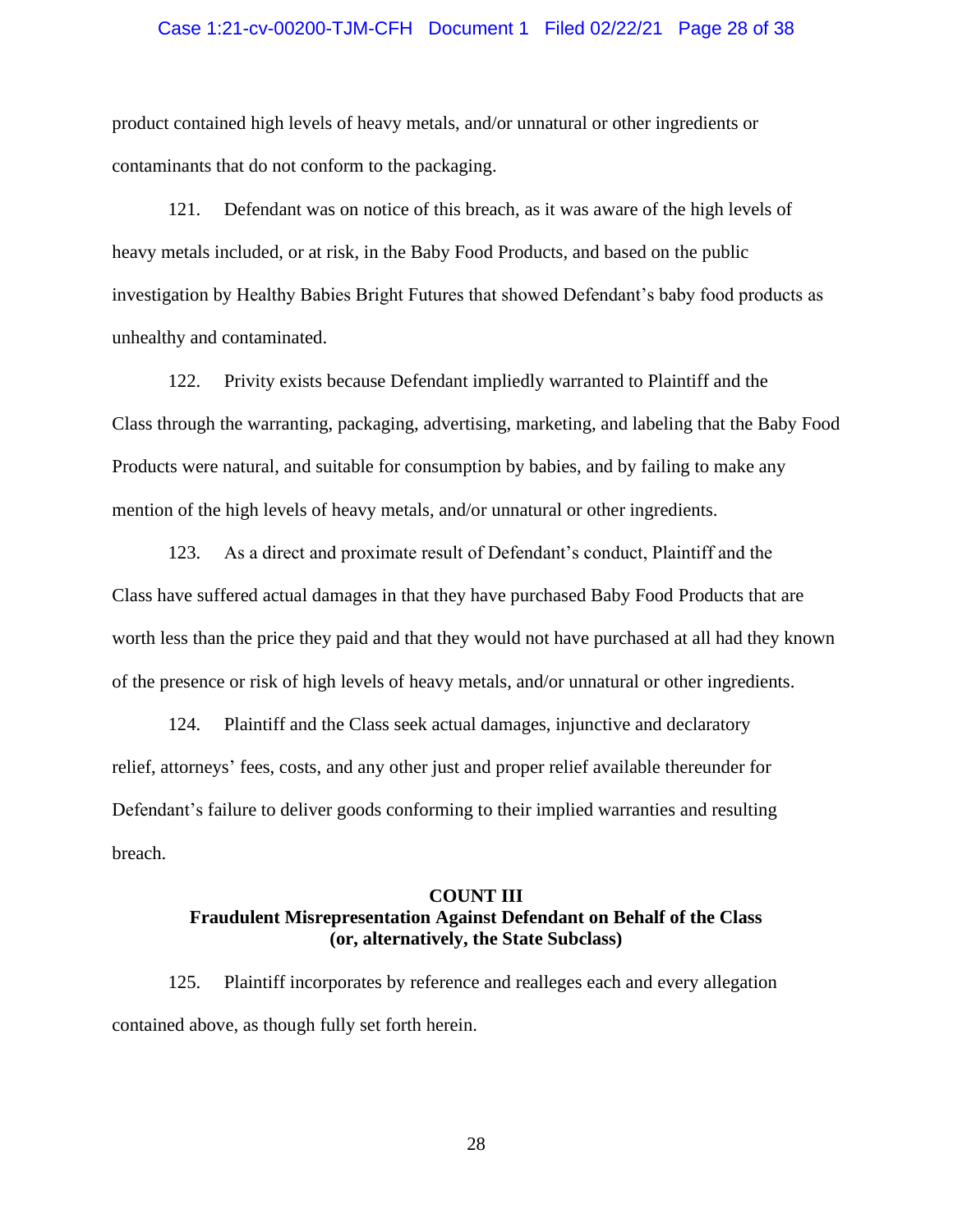# Case 1:21-cv-00200-TJM-CFH Document 1 Filed 02/22/21 Page 29 of 38

126. Defendant falsely represented to Plaintiff and the Class that their Baby Food Products are: (a) Natural; (b) Appropriate for certain "Stage[s]" of babies; and (c) "real food for babies."

127. Defendant intentionally, knowingly, and recklessly made these misrepresentations to induce Plaintiff and the Class to purchase its Baby Food Products.

128. Defendant knew that their representations about the Baby Food Products were false in that they contained, or were at risk of containing, high levels of heavy metals, and/or other ingredients that do not conform to the products' labels, packaging, advertising, and statements. Defendant allowed its packaging, labels, advertisements, promotional materials, and websites to intentionally mislead consumers, such as Plaintiff and the Class.

129. Plaintiff and the Class did in fact rely on these misrepresentations and purchased the Baby Food Products to their detriment. Given the deceptive manner in which Defendant advertised, represented, and otherwise promoted these products, Plaintiff's and the Class's reliance on Defendant's misrepresentations was justifiable.

130. As a direct and proximate result of Defendant's conduct, Plaintiff and the Class have suffered actual damages in that they purchased Baby Food Products that were worth less than the price they paid and that they would not have purchased at all had they known of the risk and/or presence of high levels of heavy metals, and/or other ingredients that do not conform to the products' labels, packaging, advertising, and statements.

131. Plaintiff and the Class seek actual damages, injunctive and declaratory relief, attorneys' fees, costs, and any other just and proper relief available under the laws.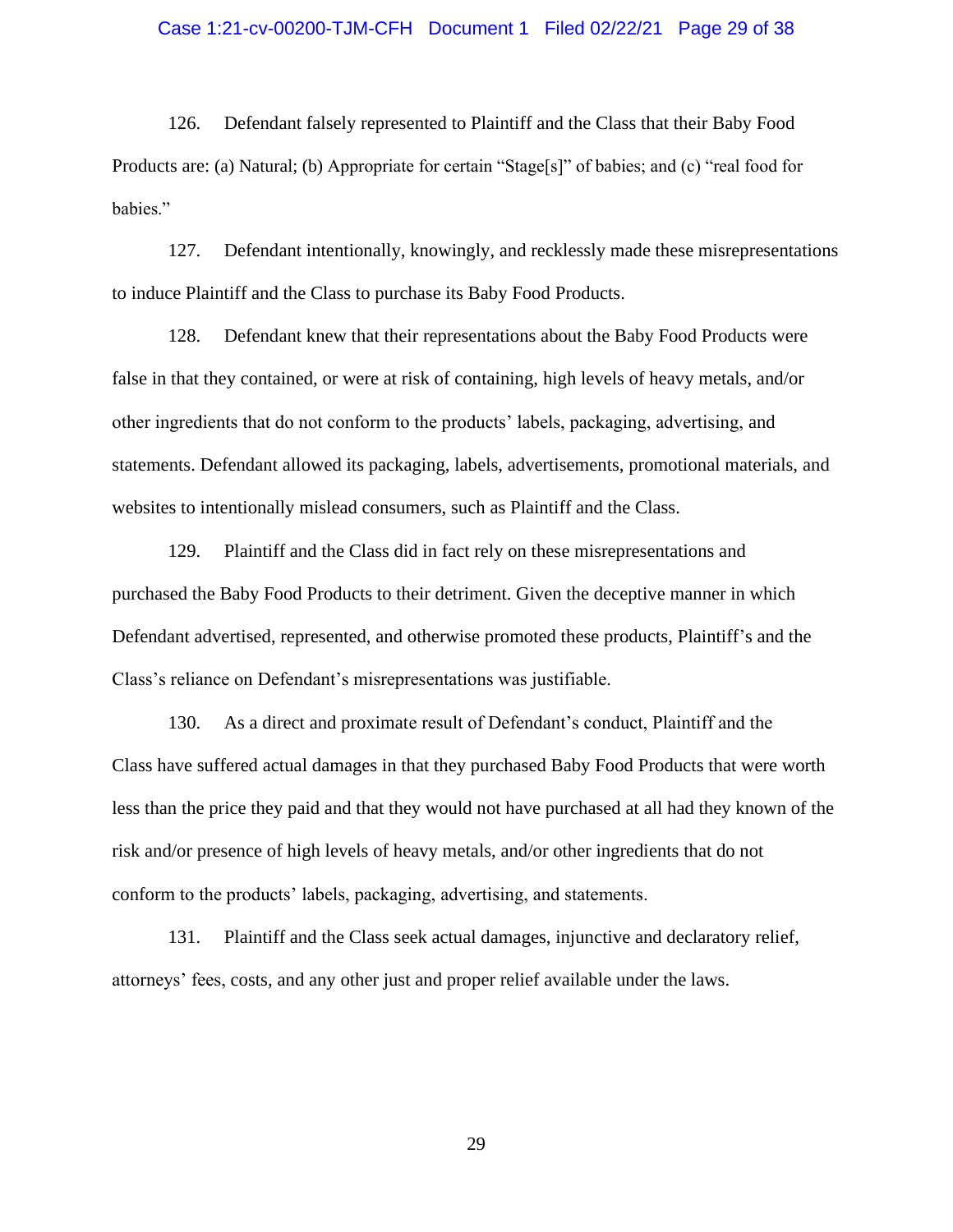# **COUNT IV Fraud by Omission Against Defendant on Behalf of the Class (or, alternatively, the State Subclass)**

132. Plaintiff incorporates by reference and realleges each and every allegation contained above, as though fully set forth herein.

133. Defendant concealed from and failed to disclose to Plaintiff and the Class that their Baby Food Products contained, or were at risk of containing, high levels of heavy metals, and/or other ingredients that do not conform to the products' labels, packaging, advertising, and statements.

134. Defendant was under a duty to disclose to Plaintiff and the Class the true quality, characteristics, ingredients and suitability of the Baby Food Products because: (1) Defendant was in a superior position to know the true state of facts about its products; (2) Defendant was in a superior position to know the ingredients, characteristics, and suitability of the Baby Food Products for consumption by babies; and (3) Defendant knew that Plaintiff and the Class could not reasonably have been expected to learn or discover that the Baby Food Products were misrepresented in the packaging, labels, advertising, and websites prior to purchasing the Baby Food Products.

135. The facts concealed or not disclosed by Defendant to Plaintiff and the Class are material in that a reasonable consumer would have considered them important when deciding whether to purchase the Baby Food Products.

136. Plaintiff and the Class justifiably relied on the Defendant's omissions to their detriment. The detriment is evident from the true quality, characteristics, and ingredients of the Baby Food Products, which is inferior when compared to how the Baby Food Products are advertised and represented by Defendant.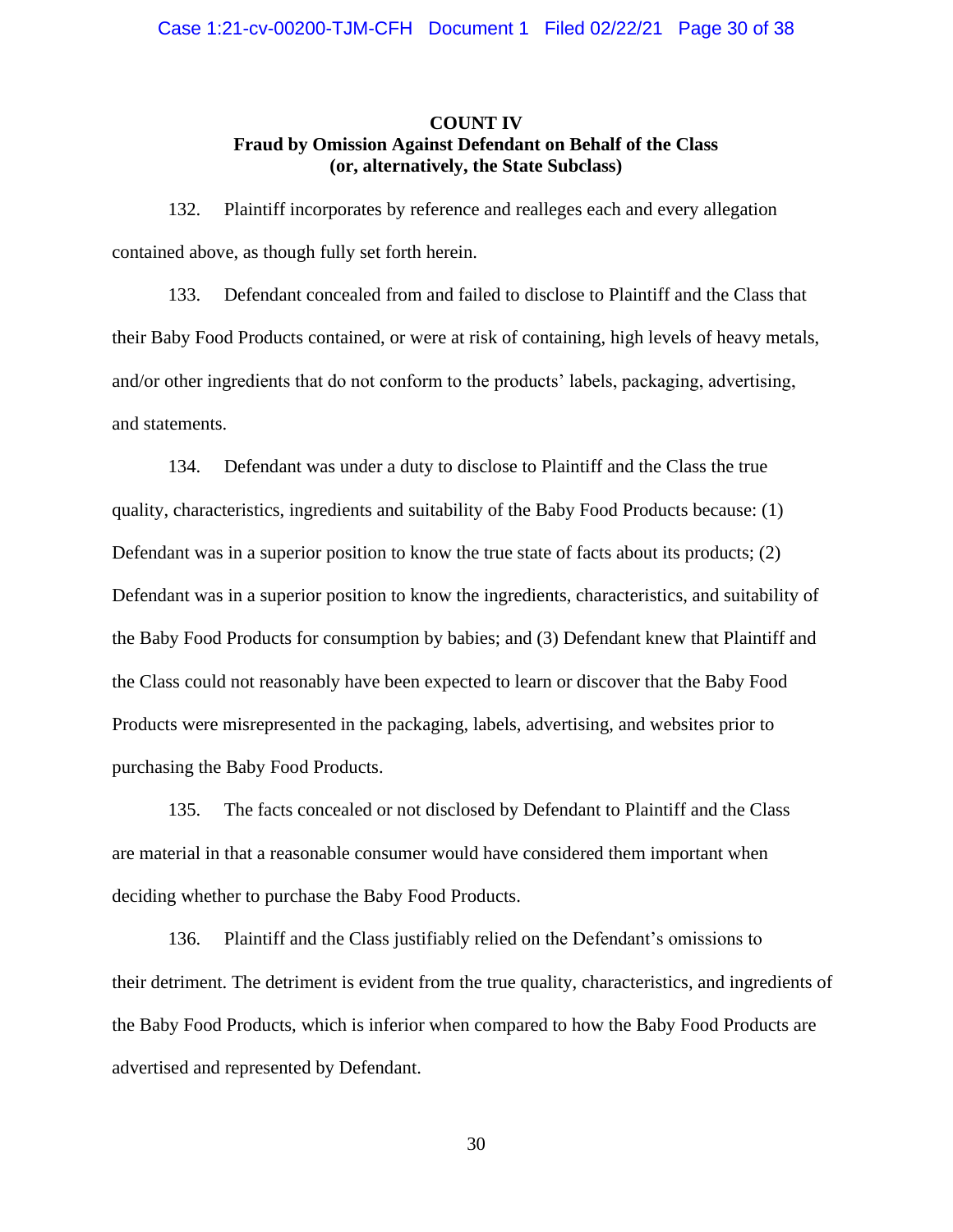137. As a direct and proximate result of Defendant's conduct, Plaintiff and the

Class have suffered actual damages in that they purchased Baby Food Products that were worth less than the price they paid and that they would not have purchased at all had they known of the risk and/or presence of high levels of heavy metals, or other ingredients that do not conform to the products' labels, packaging, advertising, and statements.

138. Plaintiff and the Class seek actual damages, injunctive and declaratory relief, attorneys' fees, costs, and any other just and proper relief available under the laws.

# **COUNT V Negligent Misrepresentation Against Defendant on behalf of the Class (or, alternatively, the State Subclass)**

139. Plaintiff incorporates by reference and repeats and realleges all previously alleged paragraphs, as if fully alleged herein.

140. Plaintiff reasonably placed her trust and reliance in Defendant's representations that the Baby Food Products were healthy, nutritious, made from the best ingredients, and safe for consumption and did not contain heavy metals.

141. Because of the relationship between the parties, Defendant owed a duty to use reasonable care to impart correct and reliable disclosures concerning the presence of high levels of heavy metals in the Baby Food Products, or based upon its superior knowledge, having spoken, to say enough not to be misleading.

142. Defendant breached its duty to Plaintiff and the Class by providing false, misleading, and/or deceptive information regarding the nature of the Baby Food Products.

143. Plaintiff and the Class reasonably relied upon the information provided by Defendant. A reasonable consumer would have relied on Defendant's own warranties, statements,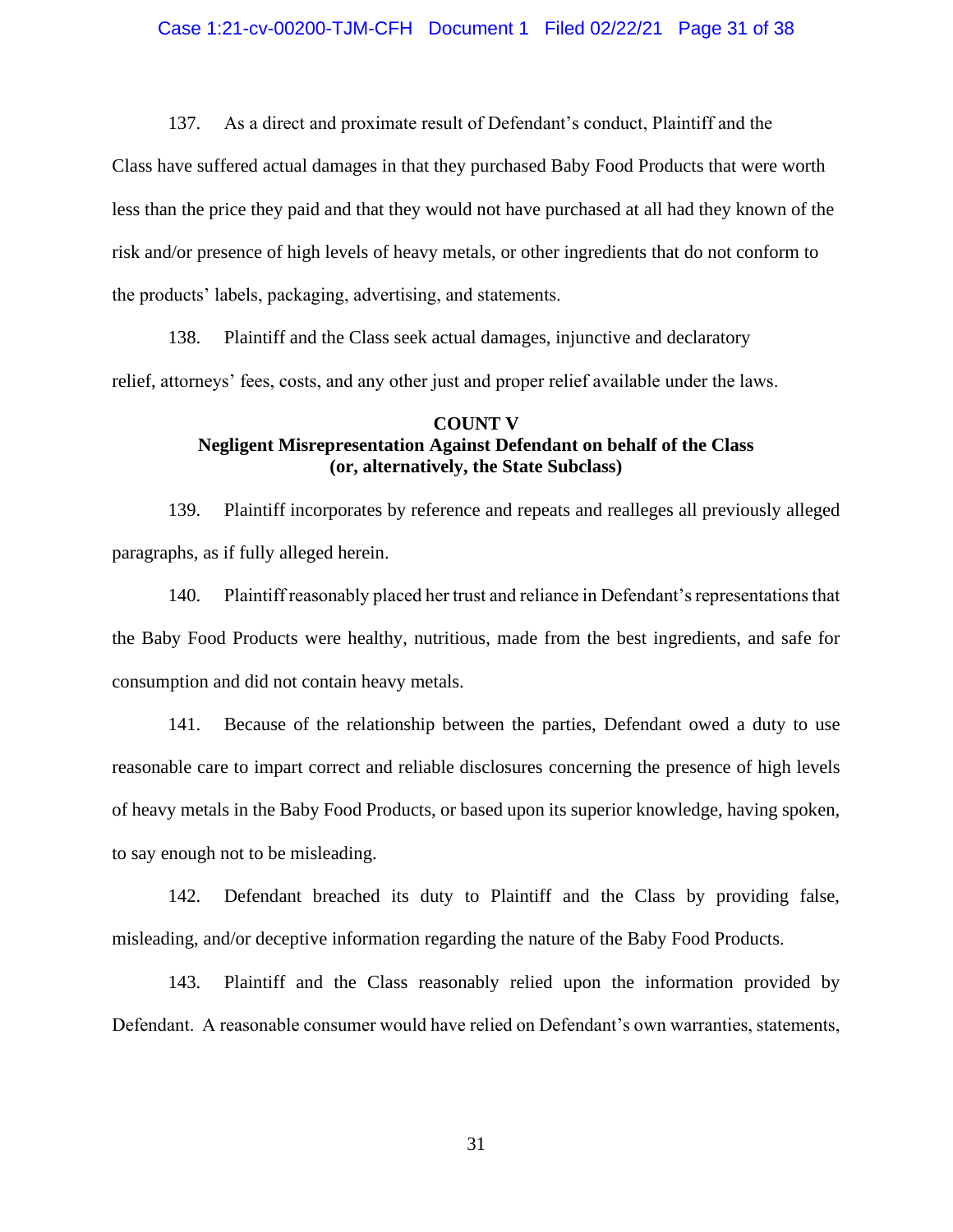# Case 1:21-cv-00200-TJM-CFH Document 1 Filed 02/22/21 Page 32 of 38

representations, advertising, packaging, labeling, and other marketing as to the quality, make-up and ingredients of the Baby Food Products.

144. As a result of the misrepresentations, Plaintiff and the Class purchased the Baby Food Products, and purchased them at a premium.

145. Defendant failed to use reasonable care in its communications and representations to Plaintiff and the Class, especially in light of its knowledge of the risks and importance of considering ingredients to consumers when purchasing the Baby Food Products.

146. By virtue of Defendant's negligent misrepresentations, Plaintiff and the Class have been damaged in an amount to be proven at trial, or alternatively, seek rescission and disgorgement under this Count.

# **COUNT VI STATUTORY BREACH OF IMPLIED WARRANTY (Tex. Bus. & Com. Code § 2.314) (Brought by Plaintiff Boyd on behalf of the Texas Class)**

147. Plaintiff incorporates by reference and repeats and realleges all previously alleged paragraphs, as if fully alleged herein.

148. Plaintiff Boyd brings this cause of action on behalf of herself and the Texas Class.

149. Beech-Nut is and was at all relevant times a "merchant" under Texas Business and Commercial Code  $\S$ § 2.104(1) and 2A.103(a)(20), and a "seller" under  $\S$  2.103(a)(4).

150. The Baby Food Products are and were at all relevant times "goods" within the meaning of Texas Business and Commercial Code §§ 2.105(a) and 2A.103(a)(8).

151. A warranty that the Baby Food Products were in merchantable condition and fit for the ordinary purpose for which baby food products are used is implied by law, pursuant to Texas Business and Commercial Code §§ 2.314 and 2A.212.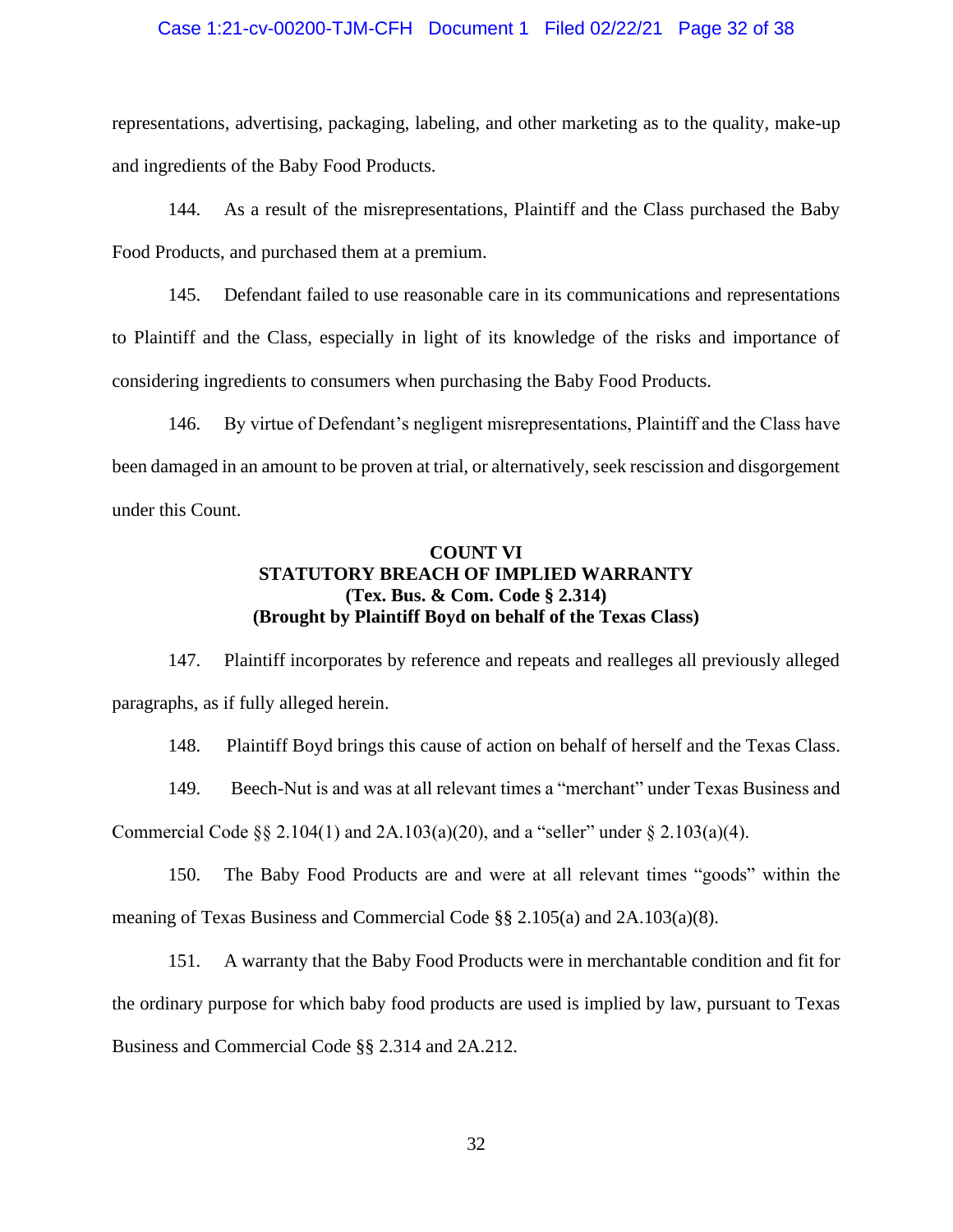# Case 1:21-cv-00200-TJM-CFH Document 1 Filed 02/22/21 Page 33 of 38

152. Beech-Nut impliedly warranted that the Baby Food Products were of merchantable quality and fit for such use. This implied warranty included, inter alia, a warranty that the Baby Food Products were manufactured, supplied, distributed, and/or sold by Beech-Nut were safe for consumption by infants.

153. Beech-Nut breached the implied warranty of merchantability in that the Baby Food Products were not in merchantable condition when they were sold to Plaintiff and Texas Class members because the Baby Food Products were and are unfit for the ordinary purposes for which such products are used because they pose a serious safety risk to the children who consume them.

154. Beech-Nut has been provided notice of these issues, as alleged herein.

155. As a direct and proximate result of breaches of the implied warranty of merchantability, Plaintiff and the Texas Class members have suffered damages.

# **COUNT VII STATUTORY BREACH OF EXPRESS WARRANTIES (Tex. Bus. & Com. Code § 2.313) (Brought by Plaintiff Boyd on behalf of the Texas Class)**

156. Plaintiff incorporates by reference and repeats and realleges all previously alleged paragraphs, as if fully alleged herein.

157. Plaintiff Boyd brings this cause of action on behalf of herself and the Texas Class.

158. Beech-Nut is and was at all relevant times a "merchant" under Texas Business and

Commercial Code  $\S$ § 2.104(1) and 2A.103(a)(20), and a "seller" under  $\S$  2.103(a)(4).

159. The Baby Food Products are and were at all relevant times "goods" within the

meaning of Texas Business and Commercial Code §§ 2.105(a) and 2A.103(a)(8).

160. In connection with the sale of the defective Baby Food Products to the Plaintiff and the Texas Class, Beech-Nut provided an express warranty.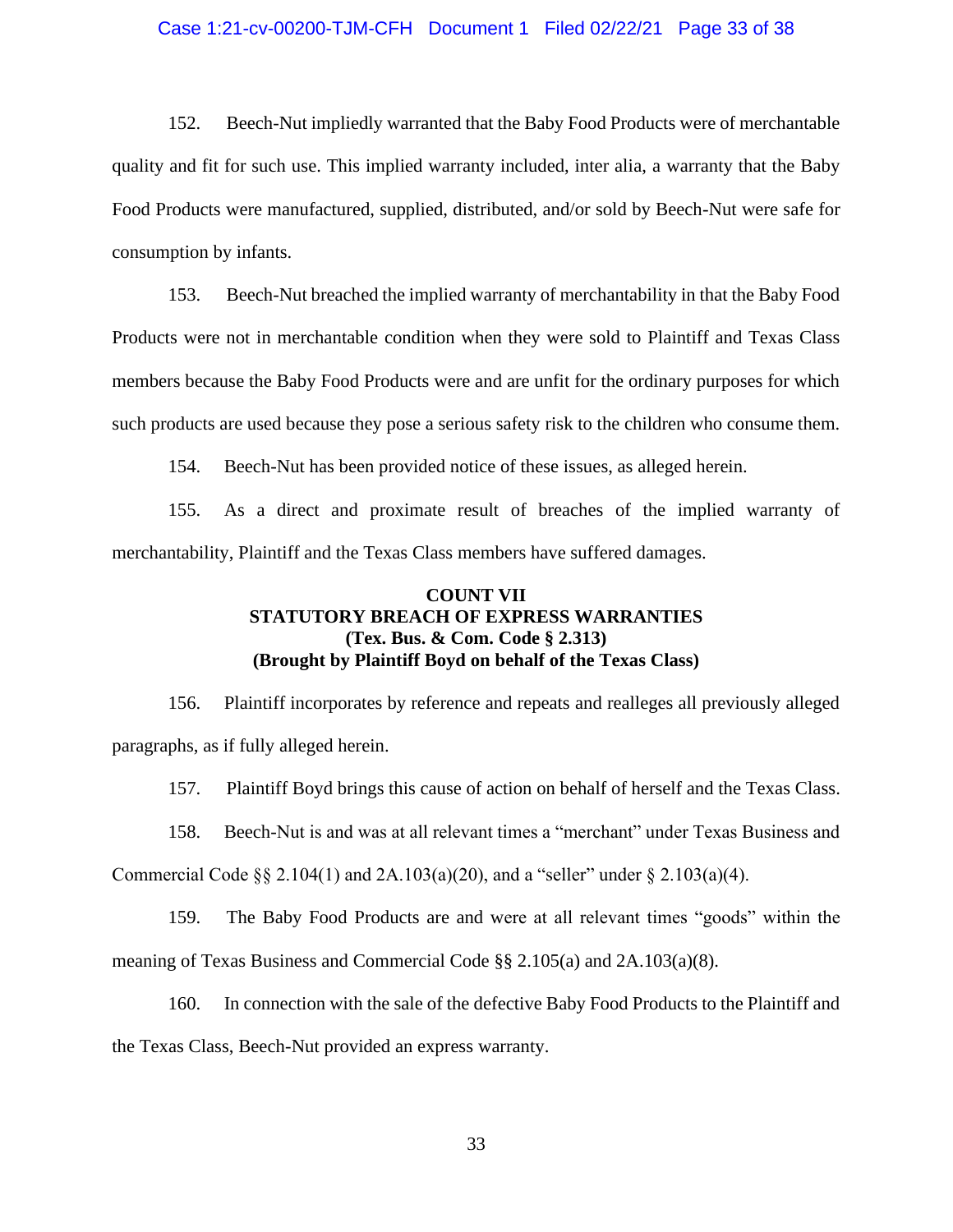# Case 1:21-cv-00200-TJM-CFH Document 1 Filed 02/22/21 Page 34 of 38

161. Beech-Nut breached this warranty by selling Baby Food Products that were unsafe for infant consumption.

162. Beech-Nut has had a reasonable opportunity to cure its breaches.

163. Beech-Nut has been provided notice of these issues by numerous complaints as described herein.

164. As a direct and proximate result of Beech-Nut's breach of express warranties, Plaintiff and the Texas Class members have been damaged in an amount to be determined at trial.

# **COUNT VIII UNJUST ENRICHMENT (On Behalf of the Class, or alternatively, the State Subclass)**

165. Plaintiff incorporates by reference and realleges each and every allegation contained above, as if fully set forth herein.

166. Plaintiff and putative Class Members conferred a benefit on Defendant when they purchased the Baby Food Products, of which Defendant had knowledge. By its wrongful acts and omissions described herein, including selling the Baby Food Products, which contain toxic heavy metals, including arsenic, cadmium, mercury and lead, at levels above what is considered safe for babies and which did not otherwise perform as represented or for the particular purpose for which they were intended, Defendant was unjustly enriched at the expense of Plaintiff and putative Class members. Plaintiff's detriment and Defendant's enrichment were related to and flowed from the wrongful conduct alleged in this Complaint.

167. Defendant has profited from its unlawful, unfair, misleading, and deceptive practices at the expense of Plaintiff and putative Class members under circumstances in which it would be unjust for Defendants to be permitted to retain the benefit. It would be inequitable for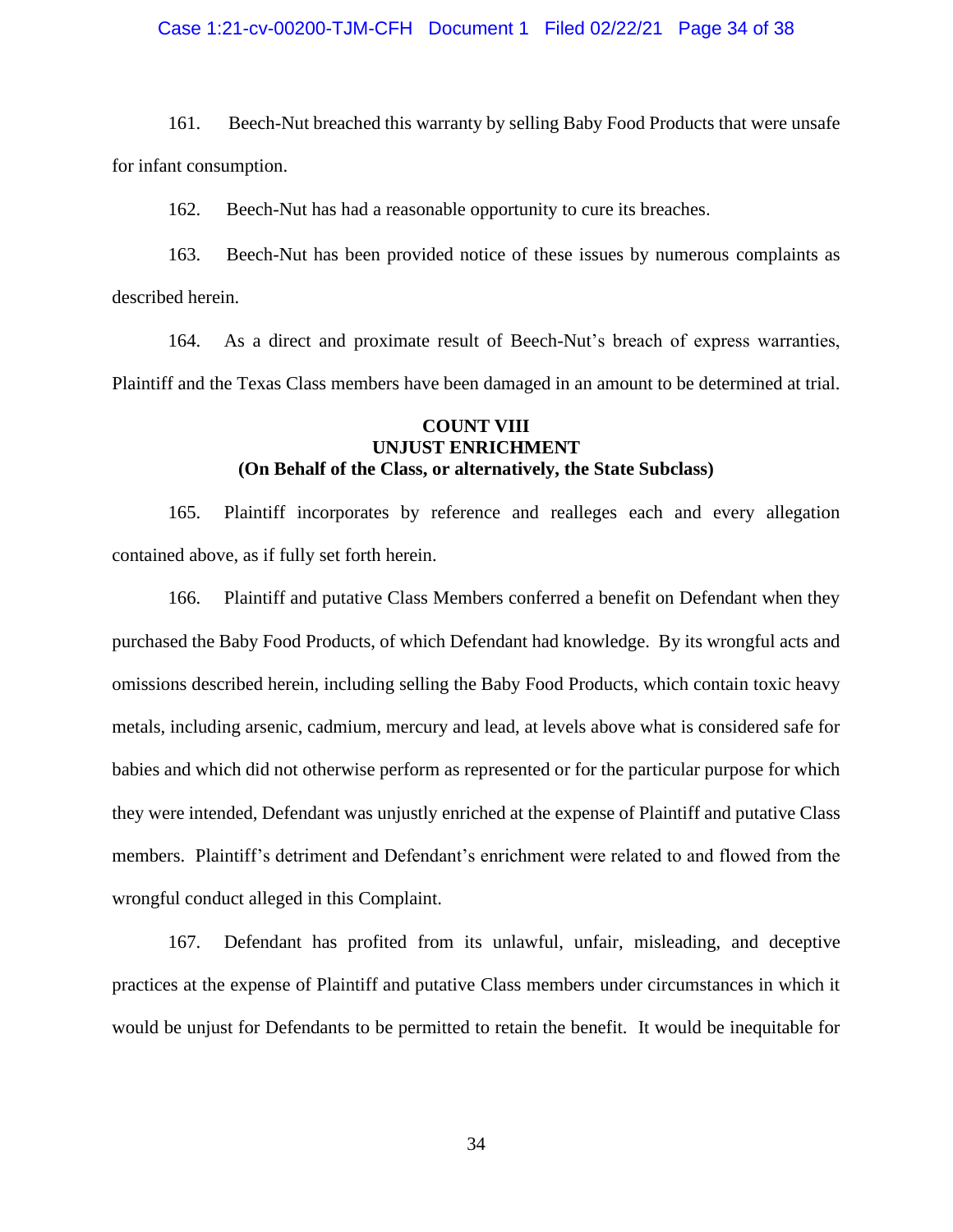# Case 1:21-cv-00200-TJM-CFH Document 1 Filed 02/22/21 Page 35 of 38

Defendant to retain the profits, benefits and other compensation obtained from its wrongful conduct as described herein in connection with selling the Baby Food Products.

168. Defendant has been unjustly enriched in retaining the revenue derived from the Class members' purchases of the Baby Food Products, which retention of such revenues under these circumstances is unjust and inequitable because Defendant manufactured defective Baby Food Products, misrepresented the nature of the Baby Food Products, misrepresented their ingredients, and knowingly marketed and promoted dangerous and defective products which caused injuries to Plaintiff and the Class because they would not have purchased the products based on the same representations if the true facts concerning the Baby Food Products had been known.

169. Plaintiff and putative Class members have been damaged as a direct and proximate result of Defendant's unjust enrichment because they would not have purchased the Baby Food Products on the same terms or for the same price had they known the true nature of the Baby Food Products and the misstatements regarding what the Baby Food Products were and what they contained.

170. Defendant either knew or should have known that payments rendered by Plaintiff or putative Class members were given or received with the expectation that the Baby Food Products were from "the world's most trusted name in baby food," as represented by Defendant in advertising, on Defendant's websites, and on the Baby Food Product's labels and packaging. It is inequitable for Defendant to retain the benefit of payments under these circumstances.

171. Plaintiff and putative Class Members are entitled to recover from Defendant all amounts wrongfully collected and improperly retained by Defendant.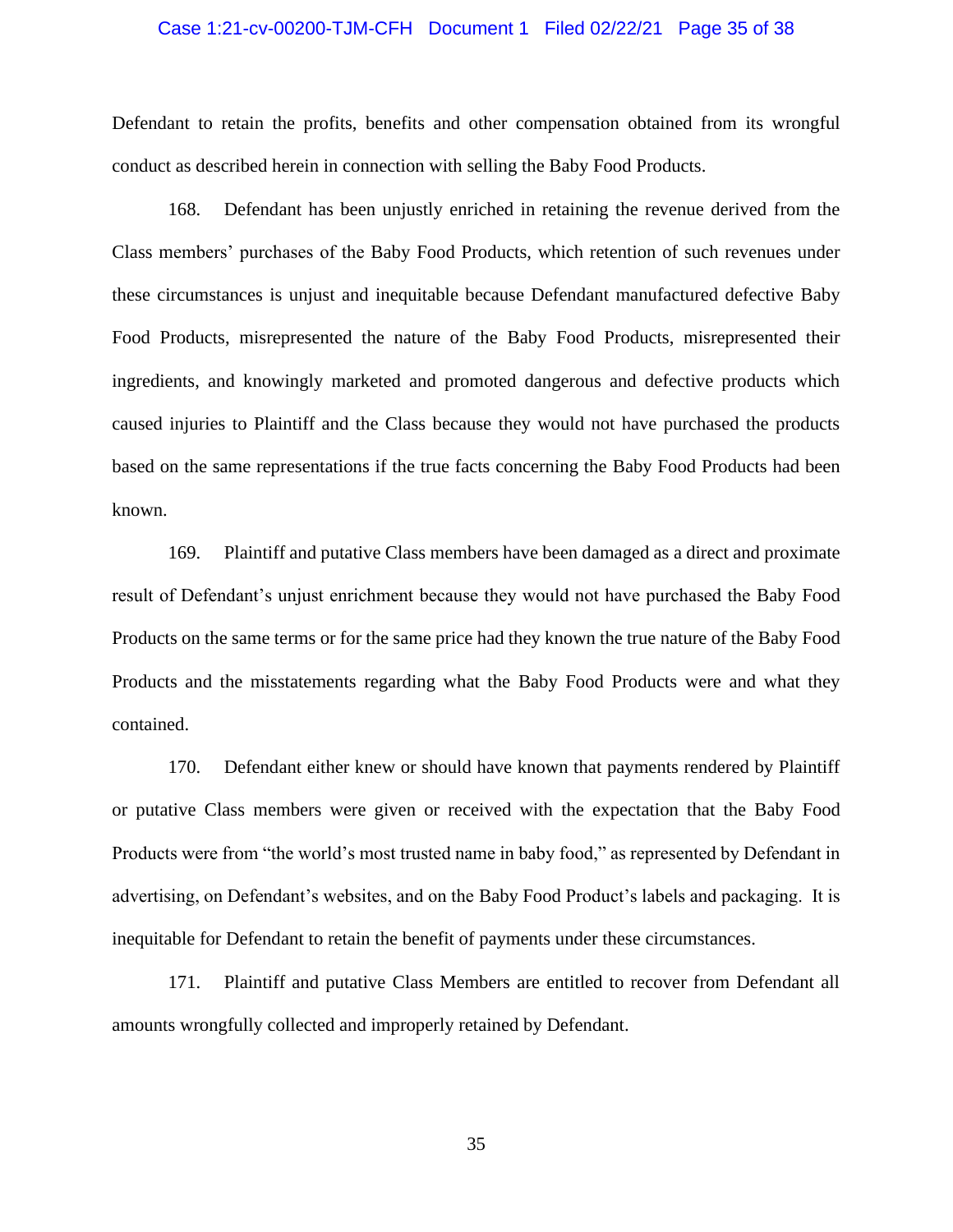# Case 1:21-cv-00200-TJM-CFH Document 1 Filed 02/22/21 Page 36 of 38

172. When required Plaintiff and putative Class Members are in privity with Defendant because Defendant's sale of the Baby Food Products was either direct or through authorized sellers. Purchase through authorized sellers is sufficient to create such privity because such authorized sellers are Defendant's agents for the purpose of the sale of the Baby Food Products.

173. As a direct and proximate result of Defendant's wrongful conduct, and unjust enrichment, Plaintiff and putative Class Members are entitled to restitution of, disgorgement of, and/or imposition of a constructive trust upon profits, benefits and other compensation obtained by Defendant for its inequitable and unlawful conduct.

# **PRAYER FOR RELIEF**

1. WHEREFORE, Plaintiff, individually and on behalf of the other members of the Classes proposed in this Complaint, respectfully requests that the Court enter judgment as follows:

A. Declaring that this action is a proper class action, certifying the Classes as requested herein, designating Plaintiff as Class Representative, and appointing the undersigned counsel as Class Counsel for the Classes;

B. Enjoining Defendant from selling Baby Food Products until the higher and/or unsafe levels of heavy metals are removed;

C. Enjoining Defendant from selling Baby Food Products in any manner suggesting or implying that they are healthy, nutritious, and safe for consumption;

D. Requiring Defendant to engage in a corrective advertising campaign and engage in any further necessary affirmative injunctive relief, such as recalling existing products;

E. Ordering Defendant to pay actual damages to Plaintiff and the other members of the Classes;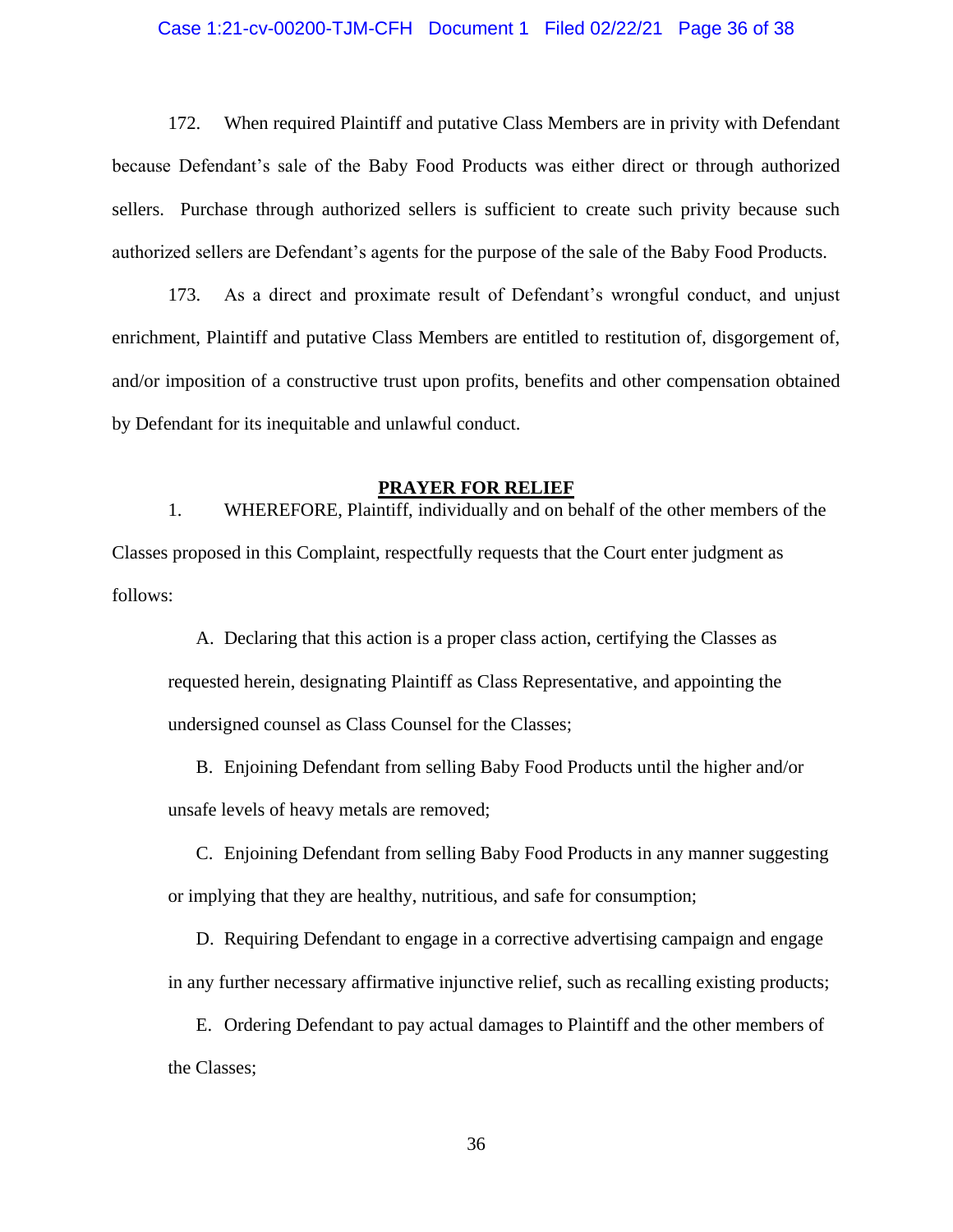# Case 1:21-cv-00200-TJM-CFH Document 1 Filed 02/22/21 Page 37 of 38

F. Ordering Defendant to pay restitution to Plaintiff and the other members of the Classes;

G. Ordering Defendant to pay punitive damages, as allowable by law, to Plaintiff and the other members of the Classes;

H. Ordering Defendant to pay statutory damages, as provided by the applicable state consumer protection statutes invoked herein, to Plaintiff and the other members of the Classes;

I. Ordering Defendant to pay reasonable attorneys' fees and litigation costs to Plaintiff and the other members of the Class as allowable by law;

J. Ordering Defendant to pay both pre- and post-judgment interest as allowable by

law, on any amounts awarded; and

K. Ordering such other and further relief as may be just and proper.

# **DEMAND FOR JURY TRIAL**

Plaintiff demands a trial by jury of all claims in this Complaint so triable. Plaintiff also respectfully requests leave to amend this Complaint to conform to the evidence if such amendment is needed for trial.

# Dated: February 22, 2021 **KIRWAN LAW FIRM, P.C.**

s/ Terry J. Kirwan, Jr. Terry J. Kirwan, Jr. Bar Roll #: 501821 100 Madison Street AXA Tower I, 15th Floor Syracuse, New York 13202 T: (315) 452-2443 F: (315) 671-1550 Email: tkirwan@kirwanlawpc.com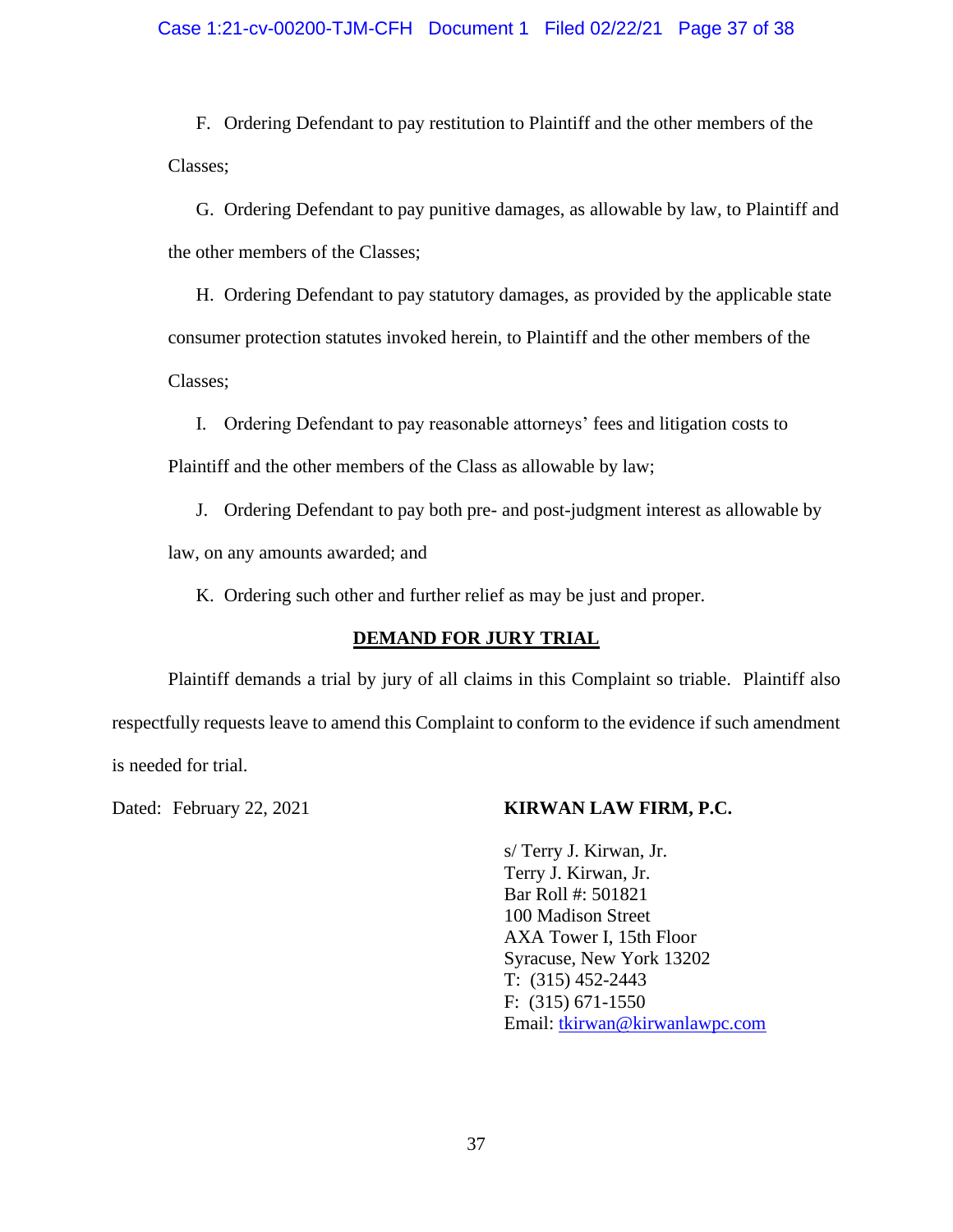Jeffrey A. Barrack **BARRACK, RODOS & BACINE** 3300 Two Commerce Square 2001 Market Street Philadelphia, PA 19103 T: (215) 963-0600 F: (215) 963-0838 jbarrack@barrack.com

Michael A. Toomey **BARRACK, RODOS & BACINE** Eleven Times Square 640 8th Avenue, 10th Floor New York, NY 10036 T: (212) 688–0782 F: (212) 688–0783 mtoomey@barrack.com

Stephen R. Basser **BARRACK, RODOS & BACINE** One America Plaza 600 West Broadway, Suite 900 San Diego, CA 92101 T: (619) 230–0800 F: (619) 230–1874 sbasser@barrack.com

John G. Emerson **EMERSON FIRM, PLLC** 2500 Wilcrest, Suite 300 Houston, TX 77042 T: (800)-551-8649 F: (501)-286-4659 jemerson@emersonfirm.com

Christopher D. Jennings (AR Bar No. 2006306) **JOHNSON FIRM** 610 President Clinton Avenue, Suite 300 Little Rock, Arkansas 72201 T: (501) 372-1300 F: (888) 505-0909 chris@yourattorney.com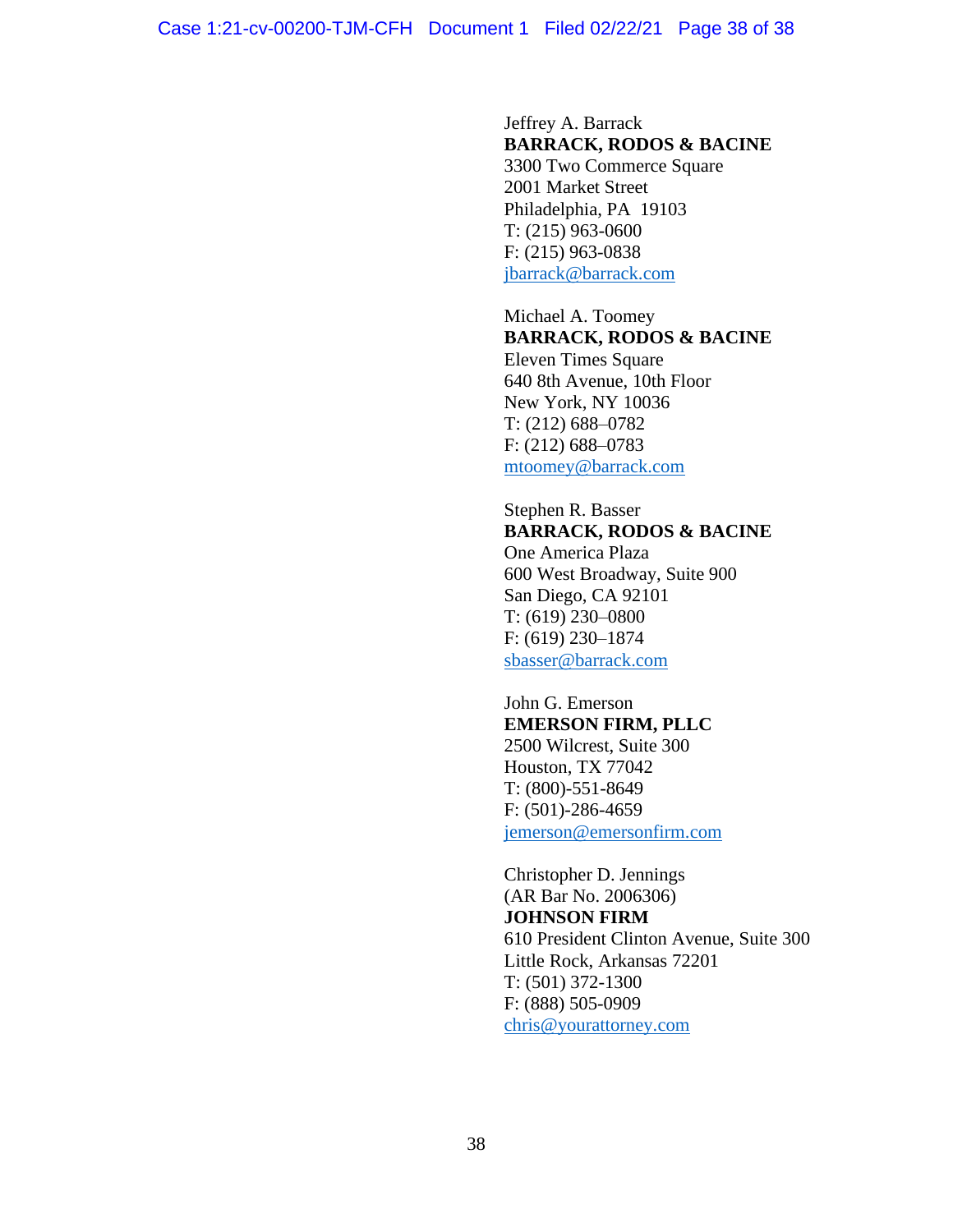# JS 44 (Rev. 10/20) **Case 1:21-cv-00200-TJMrVFH COVER SHEEFiled 02/22/21** Page 1 of 2

The JS 44 civil cover sheet and the information contained herein neither replace nor supplement the filing and service of pleadings or other papers as required by law, except as provided by local rules of court. This form, approved by the Judicial Conference of the United States in September 1974, is required for the use of the Clerk of Court for the purpose of initiating the civil docket sheet. *(SEE INSTRUCTIONS ON NEXT PAGE OF THIS FORM.)*

| I. (a) PLAINTIFFS                                                                                                                                                                                                                                                                                                                                                                                                                                                                                                                                                                      |                                                                                                                                                                                                                                                                                                                                                                                                                                                                                                                                                                       |                                                                                                                                                                                                                                                                                                                                                                                                                                                                                                                                                                                                                                                                            | <b>DEFENDANTS</b>                                                                                                                                                                                                                                                                                                                                                                                   |                                                                                                                                                                                                                                                                                                                                                                                                                                                                                           |                                                                                                                                                                                                                                                                                                                                                                                                                                                                                                                                                                                                                                                                               |  |
|----------------------------------------------------------------------------------------------------------------------------------------------------------------------------------------------------------------------------------------------------------------------------------------------------------------------------------------------------------------------------------------------------------------------------------------------------------------------------------------------------------------------------------------------------------------------------------------|-----------------------------------------------------------------------------------------------------------------------------------------------------------------------------------------------------------------------------------------------------------------------------------------------------------------------------------------------------------------------------------------------------------------------------------------------------------------------------------------------------------------------------------------------------------------------|----------------------------------------------------------------------------------------------------------------------------------------------------------------------------------------------------------------------------------------------------------------------------------------------------------------------------------------------------------------------------------------------------------------------------------------------------------------------------------------------------------------------------------------------------------------------------------------------------------------------------------------------------------------------------|-----------------------------------------------------------------------------------------------------------------------------------------------------------------------------------------------------------------------------------------------------------------------------------------------------------------------------------------------------------------------------------------------------|-------------------------------------------------------------------------------------------------------------------------------------------------------------------------------------------------------------------------------------------------------------------------------------------------------------------------------------------------------------------------------------------------------------------------------------------------------------------------------------------|-------------------------------------------------------------------------------------------------------------------------------------------------------------------------------------------------------------------------------------------------------------------------------------------------------------------------------------------------------------------------------------------------------------------------------------------------------------------------------------------------------------------------------------------------------------------------------------------------------------------------------------------------------------------------------|--|
| Lee Boyd                                                                                                                                                                                                                                                                                                                                                                                                                                                                                                                                                                               |                                                                                                                                                                                                                                                                                                                                                                                                                                                                                                                                                                       | <b>Beech-Nut Nutrition Company</b>                                                                                                                                                                                                                                                                                                                                                                                                                                                                                                                                                                                                                                         |                                                                                                                                                                                                                                                                                                                                                                                                     |                                                                                                                                                                                                                                                                                                                                                                                                                                                                                           |                                                                                                                                                                                                                                                                                                                                                                                                                                                                                                                                                                                                                                                                               |  |
| County of Residence of First Listed Plaintiff<br>Harris County, TX<br>(b)<br>(EXCEPT IN U.S. PLAINTIFF CASES)                                                                                                                                                                                                                                                                                                                                                                                                                                                                          |                                                                                                                                                                                                                                                                                                                                                                                                                                                                                                                                                                       |                                                                                                                                                                                                                                                                                                                                                                                                                                                                                                                                                                                                                                                                            | NOTE:                                                                                                                                                                                                                                                                                                                                                                                               | County of Residence of First Listed Defendant<br>Montaomerv<br>(IN U.S. PLAINTIFF CASES ONLY)<br>IN LAND CONDEMNATION CASES, USE THE LOCATION OF                                                                                                                                                                                                                                                                                                                                          |                                                                                                                                                                                                                                                                                                                                                                                                                                                                                                                                                                                                                                                                               |  |
| (c)                                                                                                                                                                                                                                                                                                                                                                                                                                                                                                                                                                                    | Attorneys (Firm Name, Address, and Telephone Number)<br>Terry J. Kirwan, Jr., Kirwan Law Firm, P.C., 100 Madison Street,<br>AXA Tower I, 15th Floor, Syracuse, New York 13202                                                                                                                                                                                                                                                                                                                                                                                         |                                                                                                                                                                                                                                                                                                                                                                                                                                                                                                                                                                                                                                                                            | Attorneys (If Known)                                                                                                                                                                                                                                                                                                                                                                                | THE TRACT OF LAND INVOLVED.                                                                                                                                                                                                                                                                                                                                                                                                                                                               |                                                                                                                                                                                                                                                                                                                                                                                                                                                                                                                                                                                                                                                                               |  |
| (315) 452-2443                                                                                                                                                                                                                                                                                                                                                                                                                                                                                                                                                                         |                                                                                                                                                                                                                                                                                                                                                                                                                                                                                                                                                                       |                                                                                                                                                                                                                                                                                                                                                                                                                                                                                                                                                                                                                                                                            |                                                                                                                                                                                                                                                                                                                                                                                                     |                                                                                                                                                                                                                                                                                                                                                                                                                                                                                           |                                                                                                                                                                                                                                                                                                                                                                                                                                                                                                                                                                                                                                                                               |  |
| <b>II. BASIS OF JURISDICTION</b> (Place an "X" in One Box Only)<br>$\vert$   1 U.S. Government<br>Plaintiff                                                                                                                                                                                                                                                                                                                                                                                                                                                                            | <b>Federal Question</b><br>$\overline{13}$<br>(U.S. Government Not a Party)                                                                                                                                                                                                                                                                                                                                                                                                                                                                                           |                                                                                                                                                                                                                                                                                                                                                                                                                                                                                                                                                                                                                                                                            | <b>III. CITIZENSHIP OF PRINCIPAL PARTIES</b> (Place an "X" in One Box for Plaintiff<br>(For Diversity Cases Only)<br>Citizen of This State                                                                                                                                                                                                                                                          | <b>PTF</b><br><b>DEF</b><br>$\vert$ 1<br>Incorporated or Principal Place<br>$\overline{\phantom{a}}$<br>-1<br>of Business In This State                                                                                                                                                                                                                                                                                                                                                   | and One Box for Defendant)<br>PTF<br>DEF<br>$\sqrt{\mathbf{x}}$ 4<br>$\overline{4}$                                                                                                                                                                                                                                                                                                                                                                                                                                                                                                                                                                                           |  |
| $\vert$ 2<br>U.S. Government<br>Defendant                                                                                                                                                                                                                                                                                                                                                                                                                                                                                                                                              | $ \mathbf{x} $ 4<br>Diversity                                                                                                                                                                                                                                                                                                                                                                                                                                                                                                                                         | (Indicate Citizenship of Parties in Item III)                                                                                                                                                                                                                                                                                                                                                                                                                                                                                                                                                                                                                              | Citizen of Another State                                                                                                                                                                                                                                                                                                                                                                            | $\boxed{\mathbf{X}}$ 2<br>Incorporated and Principal Place<br>2<br>of Business In Another State                                                                                                                                                                                                                                                                                                                                                                                           | 5<br>$\vert$ 15                                                                                                                                                                                                                                                                                                                                                                                                                                                                                                                                                                                                                                                               |  |
|                                                                                                                                                                                                                                                                                                                                                                                                                                                                                                                                                                                        |                                                                                                                                                                                                                                                                                                                                                                                                                                                                                                                                                                       |                                                                                                                                                                                                                                                                                                                                                                                                                                                                                                                                                                                                                                                                            | Citizen or Subject of a<br>Foreign Country                                                                                                                                                                                                                                                                                                                                                          | 3<br>Foreign Nation<br>$\vert$ 3                                                                                                                                                                                                                                                                                                                                                                                                                                                          | $\vert$ 6<br>6                                                                                                                                                                                                                                                                                                                                                                                                                                                                                                                                                                                                                                                                |  |
| <b>IV. NATURE OF SUIT</b> (Place an "X" in One Box Only)                                                                                                                                                                                                                                                                                                                                                                                                                                                                                                                               |                                                                                                                                                                                                                                                                                                                                                                                                                                                                                                                                                                       |                                                                                                                                                                                                                                                                                                                                                                                                                                                                                                                                                                                                                                                                            |                                                                                                                                                                                                                                                                                                                                                                                                     | Click here for: Nature of Suit Code Descriptions.                                                                                                                                                                                                                                                                                                                                                                                                                                         |                                                                                                                                                                                                                                                                                                                                                                                                                                                                                                                                                                                                                                                                               |  |
| <b>CONTRACT</b>                                                                                                                                                                                                                                                                                                                                                                                                                                                                                                                                                                        |                                                                                                                                                                                                                                                                                                                                                                                                                                                                                                                                                                       | <b>TORTS</b>                                                                                                                                                                                                                                                                                                                                                                                                                                                                                                                                                                                                                                                               | <b>FORFEITURE/PENALTY</b>                                                                                                                                                                                                                                                                                                                                                                           | <b>BANKRUPTCY</b>                                                                                                                                                                                                                                                                                                                                                                                                                                                                         | <b>OTHER STATUTES</b>                                                                                                                                                                                                                                                                                                                                                                                                                                                                                                                                                                                                                                                         |  |
| 110 Insurance<br>120 Marine<br>130 Miller Act<br>140 Negotiable Instrument<br>150 Recovery of Overpayment<br>& Enforcement of Judgment<br>151 Medicare Act<br>152 Recovery of Defaulted<br><b>Student Loans</b><br>(Excludes Veterans)<br>153 Recovery of Overpayment<br>of Veteran's Benefits<br>160 Stockholders' Suits<br>190 Other Contract<br>195 Contract Product Liability<br>196 Franchise<br><b>REAL PROPERTY</b><br>210 Land Condemnation<br>220 Foreclosure<br>230 Rent Lease & Ejectment<br>240 Torts to Land<br>245 Tort Product Liability<br>290 All Other Real Property | PERSONAL INJURY<br>310 Airplane<br>315 Airplane Product<br>Liability<br>320 Assault, Libel &<br>Slander<br>330 Federal Employers'<br>Liability<br>340 Marine<br>345 Marine Product<br>Liability<br>350 Motor Vehicle<br>355 Motor Vehicle<br>Product Liability<br>360 Other Personal<br>Injury<br>362 Personal Injury -<br>Medical Malpractice<br><b>CIVIL RIGHTS</b><br>440 Other Civil Rights<br>441 Voting<br>442 Employment<br>443 Housing/<br>Accommodations<br>445 Amer. w/Disabilities -<br>Employment<br>446 Amer. w/Disabilities -<br>Other<br>448 Education | PERSONAL INJURY<br>365 Personal Injury -<br>Product Liability<br>367 Health Care/<br>Pharmaceutical<br>Personal Injury<br>Product Liability<br>368 Asbestos Personal<br><b>Injury Product</b><br>Liability<br>PERSONAL PROPERTY<br>$\times$ 370 Other Fraud<br>371 Truth in Lending<br>380 Other Personal<br><b>Property Damage</b><br>385 Property Damage<br>Product Liability<br><b>PRISONER PETITIONS</b><br><b>Habeas Corpus:</b><br>463 Alien Detainee<br>510 Motions to Vacate<br>Sentence<br>530 General<br>535 Death Penalty<br>Other:<br>540 Mandamus & Other<br>550 Civil Rights<br>555 Prison Condition<br>560 Civil Detainee -<br>Conditions of<br>Confinement | 625 Drug Related Seizure<br>of Property 21 USC 881<br>690 Other<br><b>LABOR</b><br>710 Fair Labor Standards<br>Act<br>720 Labor/Management<br>Relations<br>740 Railway Labor Act<br>751 Family and Medical<br>Leave Act<br>790 Other Labor Litigation<br>791 Employee Retirement<br>Income Security Act<br><b>IMMIGRATION</b><br>462 Naturalization Application<br>465 Other Immigration<br>Actions | 422 Appeal 28 USC 158<br>423 Withdrawal<br>28 USC 157<br><b>PROPERTY RIGHTS</b><br>820 Copyrights<br>830 Patent<br>835 Patent - Abbreviated<br>New Drug Application<br>840 Trademark<br>880 Defend Trade Secrets<br>Act of 2016<br><b>SOCIAL SECURITY</b><br>861 HIA (1395ff)<br>862 Black Lung (923)<br>863 DIWC/DIWW (405(g))<br>864 SSID Title XVI<br>865 RSI (405(g))<br><b>FEDERAL TAX SUITS</b><br>870 Taxes (U.S. Plaintiff<br>or Defendant)<br>871 IRS-Third Party<br>26 USC 7609 | 375 False Claims Act<br>376 Qui Tam (31 USC<br>3729(a)<br>400 State Reapportionment<br>410 Antitrust<br>430 Banks and Banking<br>450 Commerce<br>460 Deportation<br>470 Racketeer Influenced and<br>Corrupt Organizations<br>480 Consumer Credit<br>$(15$ USC 1681 or 1692)<br>485 Telephone Consumer<br>Protection Act<br>490 Cable/Sat TV<br>850 Securities/Commodities/<br>Exchange<br>890 Other Statutory Actions<br>891 Agricultural Acts<br>893 Environmental Matters<br>895 Freedom of Information<br>Act<br>896 Arbitration<br>899 Administrative Procedure<br>Act/Review or Appeal of<br><b>Agency Decision</b><br>950 Constitutionality of<br><b>State Statutes</b> |  |
| <b>V. ORIGIN</b> (Place an "X" in One Box Only)<br>$\sqrt{\mathbf{x}}$ 1 Original<br>Proceeding                                                                                                                                                                                                                                                                                                                                                                                                                                                                                        | $\Box$ 2 Removed from<br>3<br><b>State Court</b>                                                                                                                                                                                                                                                                                                                                                                                                                                                                                                                      | Remanded from<br>Appellate Court                                                                                                                                                                                                                                                                                                                                                                                                                                                                                                                                                                                                                                           | 4 Reinstated or<br>Reopened<br>(specify)                                                                                                                                                                                                                                                                                                                                                            | 5 Transferred from<br>Multidistrict<br>6<br><b>Another District</b><br>Litigation -<br>Transfer                                                                                                                                                                                                                                                                                                                                                                                           | $\neg$ 8 Multidistrict<br>Litigation -<br>Direct File                                                                                                                                                                                                                                                                                                                                                                                                                                                                                                                                                                                                                         |  |
| VI. CAUSE OF ACTION                                                                                                                                                                                                                                                                                                                                                                                                                                                                                                                                                                    | Brief description of cause:                                                                                                                                                                                                                                                                                                                                                                                                                                                                                                                                           | Class Action Fairness Act of 2005, 28 U.S.C. 1332 (d)(2)                                                                                                                                                                                                                                                                                                                                                                                                                                                                                                                                                                                                                   | Cite the U.S. Civil Statute under which you are filing (Do not cite jurisdictional statutes unless diversity):<br>Unjust enrichment & Texas Deceptive Trade Practices Consumer Protection Act, Tex. Bus. & Com. Code. Ann. §§17.41, et seq                                                                                                                                                          |                                                                                                                                                                                                                                                                                                                                                                                                                                                                                           |                                                                                                                                                                                                                                                                                                                                                                                                                                                                                                                                                                                                                                                                               |  |
| <b>VII. REQUESTED IN</b><br><b>COMPLAINT:</b>                                                                                                                                                                                                                                                                                                                                                                                                                                                                                                                                          | ∣×∣<br>UNDER RULE 23, F.R.Cv.P.                                                                                                                                                                                                                                                                                                                                                                                                                                                                                                                                       | CHECK IF THIS IS A CLASS ACTION                                                                                                                                                                                                                                                                                                                                                                                                                                                                                                                                                                                                                                            | <b>DEMAND \$</b>                                                                                                                                                                                                                                                                                                                                                                                    | <b>JURY DEMAND:</b>                                                                                                                                                                                                                                                                                                                                                                                                                                                                       | CHECK YES only if demanded in complaint:<br>$\vert$ × $\vert$ Yes<br>$\neg$ No                                                                                                                                                                                                                                                                                                                                                                                                                                                                                                                                                                                                |  |
| VIII. RELATED CASE(S)<br><b>IF ANY</b>                                                                                                                                                                                                                                                                                                                                                                                                                                                                                                                                                 | (See instructions):                                                                                                                                                                                                                                                                                                                                                                                                                                                                                                                                                   | <b>JUDGE</b>                                                                                                                                                                                                                                                                                                                                                                                                                                                                                                                                                                                                                                                               | Hon. Thomas J. McAvoy                                                                                                                                                                                                                                                                                                                                                                               |                                                                                                                                                                                                                                                                                                                                                                                                                                                                                           | DOCKET NUMBER 1:21-cv-00133; 1:21-cv-00167                                                                                                                                                                                                                                                                                                                                                                                                                                                                                                                                                                                                                                    |  |
| DATE                                                                                                                                                                                                                                                                                                                                                                                                                                                                                                                                                                                   |                                                                                                                                                                                                                                                                                                                                                                                                                                                                                                                                                                       | SIGNATURE OF ATTORNEY OF RECORD                                                                                                                                                                                                                                                                                                                                                                                                                                                                                                                                                                                                                                            |                                                                                                                                                                                                                                                                                                                                                                                                     |                                                                                                                                                                                                                                                                                                                                                                                                                                                                                           |                                                                                                                                                                                                                                                                                                                                                                                                                                                                                                                                                                                                                                                                               |  |
| 2/19/2021<br>FOR OFFICE USE ONLY<br><b>ANYNDC-5430046</b>                                                                                                                                                                                                                                                                                                                                                                                                                                                                                                                              |                                                                                                                                                                                                                                                                                                                                                                                                                                                                                                                                                                       |                                                                                                                                                                                                                                                                                                                                                                                                                                                                                                                                                                                                                                                                            | /s/ Terry J. Kirwan, Jr.                                                                                                                                                                                                                                                                                                                                                                            |                                                                                                                                                                                                                                                                                                                                                                                                                                                                                           | <b>CFH</b>                                                                                                                                                                                                                                                                                                                                                                                                                                                                                                                                                                                                                                                                    |  |
| <b>RECEIPT#</b>                                                                                                                                                                                                                                                                                                                                                                                                                                                                                                                                                                        | \$402.00<br>AMOUNT                                                                                                                                                                                                                                                                                                                                                                                                                                                                                                                                                    | <b>APPLYING IFP</b>                                                                                                                                                                                                                                                                                                                                                                                                                                                                                                                                                                                                                                                        | <b>JUDGE</b><br>$C_{256}$ No $\cdot$ 1.21 $CV_{10}$                                                                                                                                                                                                                                                                                                                                                 | <b>TJM</b><br>MAG. JUDGE                                                                                                                                                                                                                                                                                                                                                                                                                                                                  |                                                                                                                                                                                                                                                                                                                                                                                                                                                                                                                                                                                                                                                                               |  |

Case No.: 1:21-CV-0200